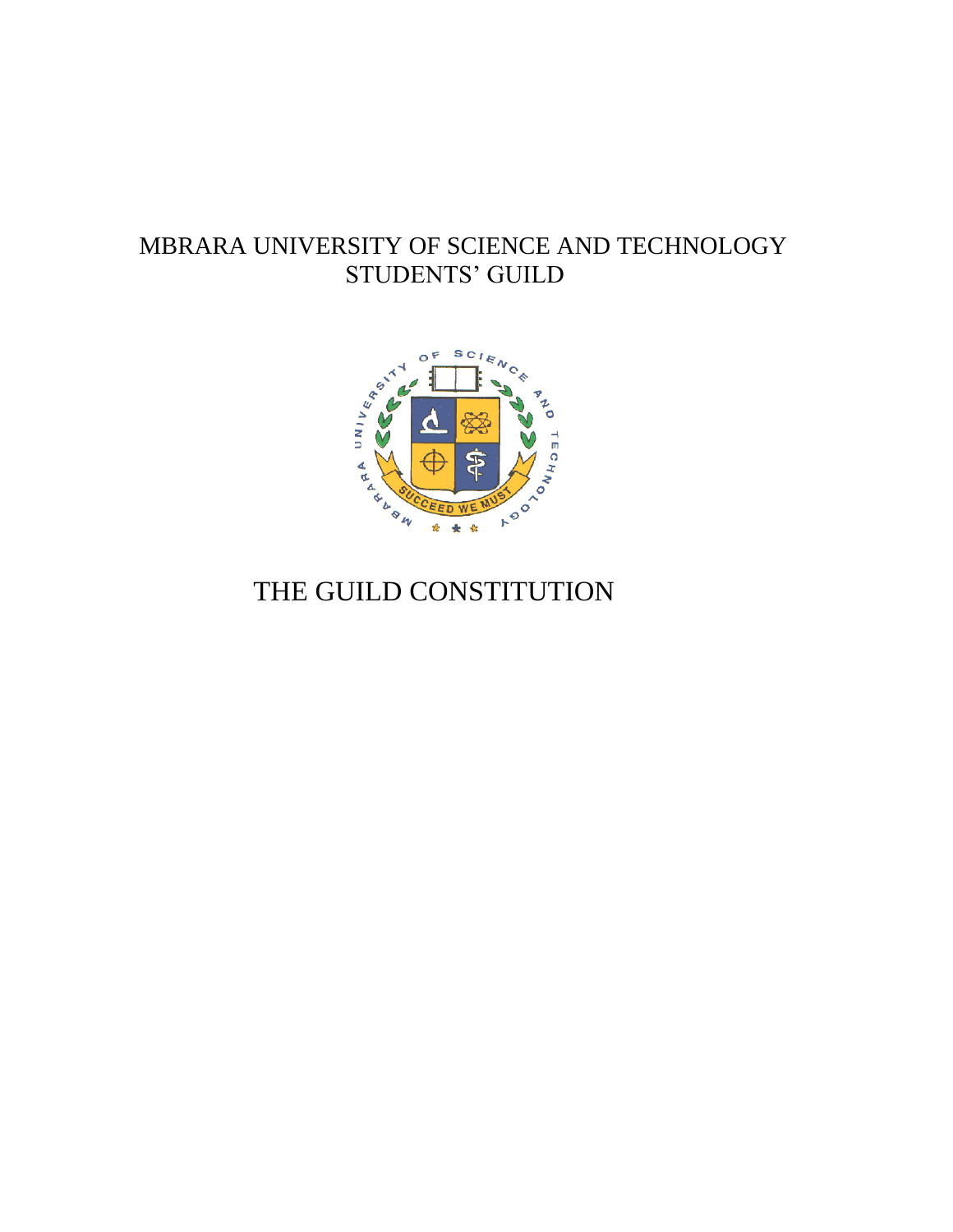# **Table of Contents**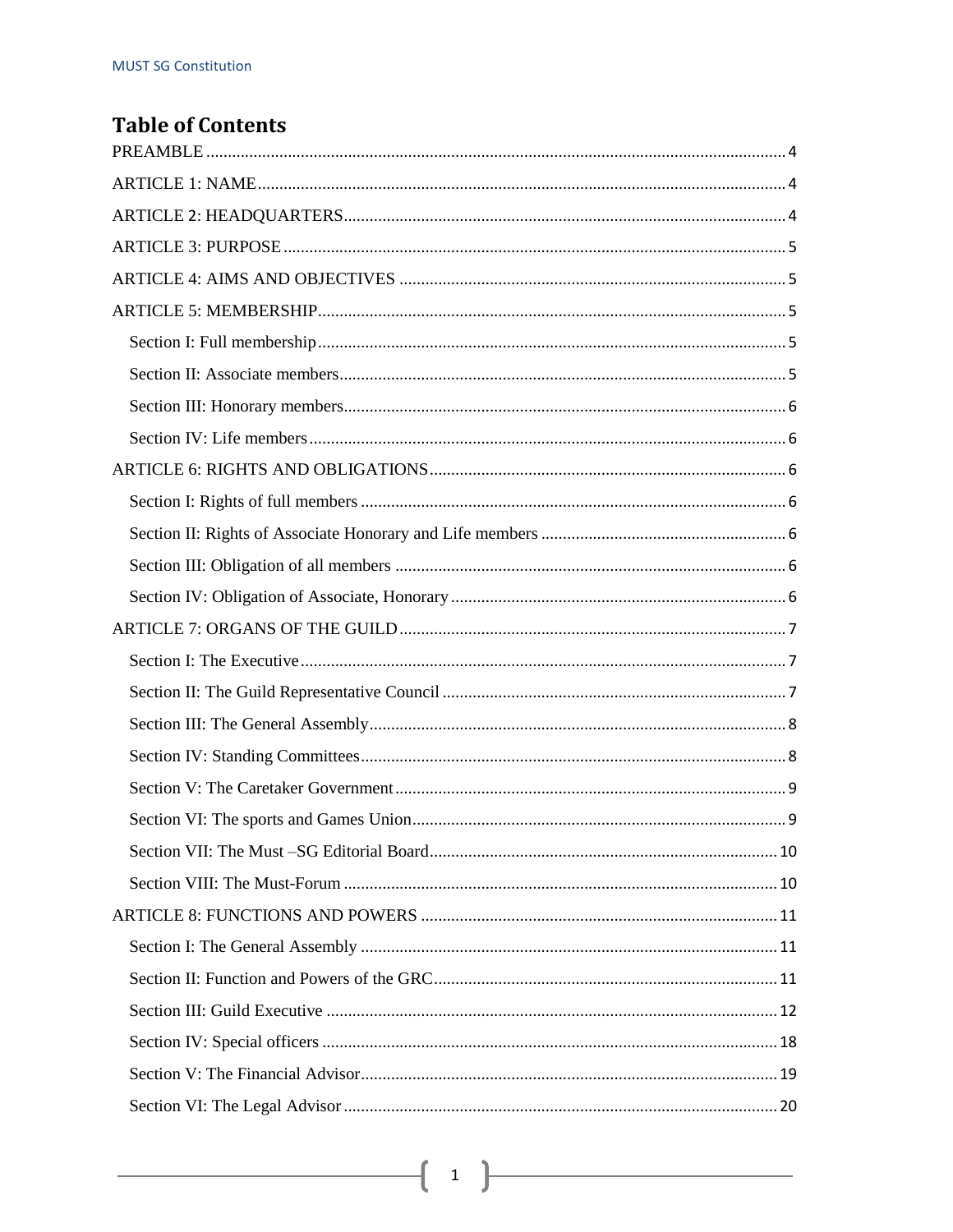| ARTICLE 13: THE STUDENT / STAFF CONSULTATIVE COMMITTEES (SCC)  37 |  |
|-------------------------------------------------------------------|--|
|                                                                   |  |
|                                                                   |  |
|                                                                   |  |
|                                                                   |  |
|                                                                   |  |
|                                                                   |  |
|                                                                   |  |
|                                                                   |  |

ſ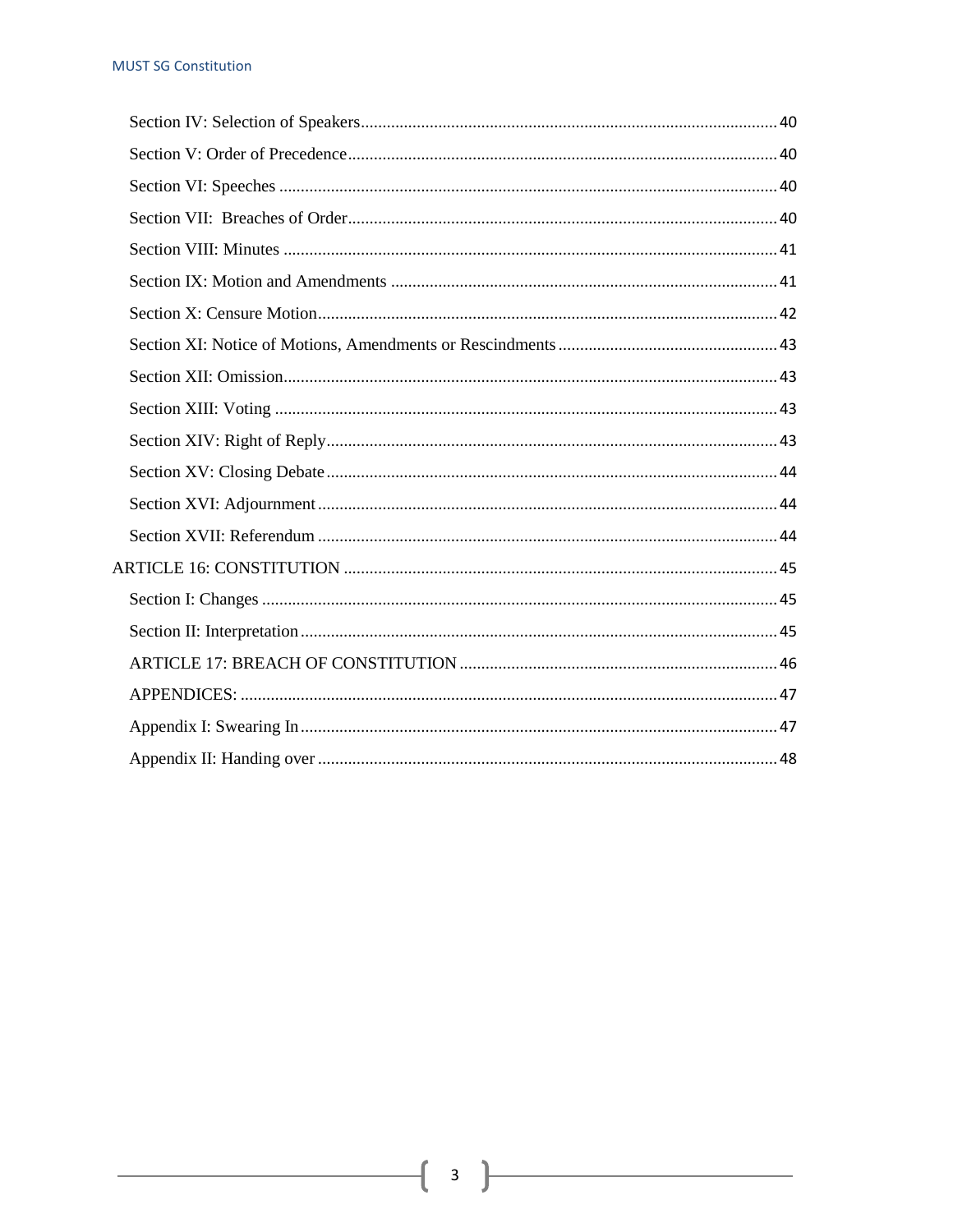# <span id="page-4-0"></span>**PREAMBLE**

We members of the Mbarara University of Science and Technology Students' Guild having firmly resolved in harmony with our inalienable right to choose the means whereby we should be governed

By being in one the few universities in our motherland; Having in mind that this is a University of Science and Technology;

In sympathy with our Endeavor to instill, promote and preserve all desirable aspects of sound scientific and technological education and establish good will and accept moral codes among members of the Guild on one hand, and the University Administration, the government and/ or any other persons connected with the Guild in whatever manner, on the hand;

Do hereby declare, Adopt and Bind ourselves and our successors by this constitution approved by the University Council as per section 23 and 24(i) of the Mbarara University of Science and Technology Statute 1989 as;

The constitution of Mbarara University of Science and Technology students'; Guild on this  $23<sup>rd</sup>$  day of May the year of our lord nineteen hundred and ninety two

# <span id="page-4-1"></span>**ARTICLE 1: NAME**

The student body comprising full, associated, honorary and life members, shall be called and known as Mbarara University of Science and Technology Student's Guild (MUST- SG) herein after referred to as "THE GUILD"

# <span id="page-4-2"></span>**ARTICLE 2: HEADQUARTERS**

The headquarters shall be at the main campus of Mbarara University of Science and Technology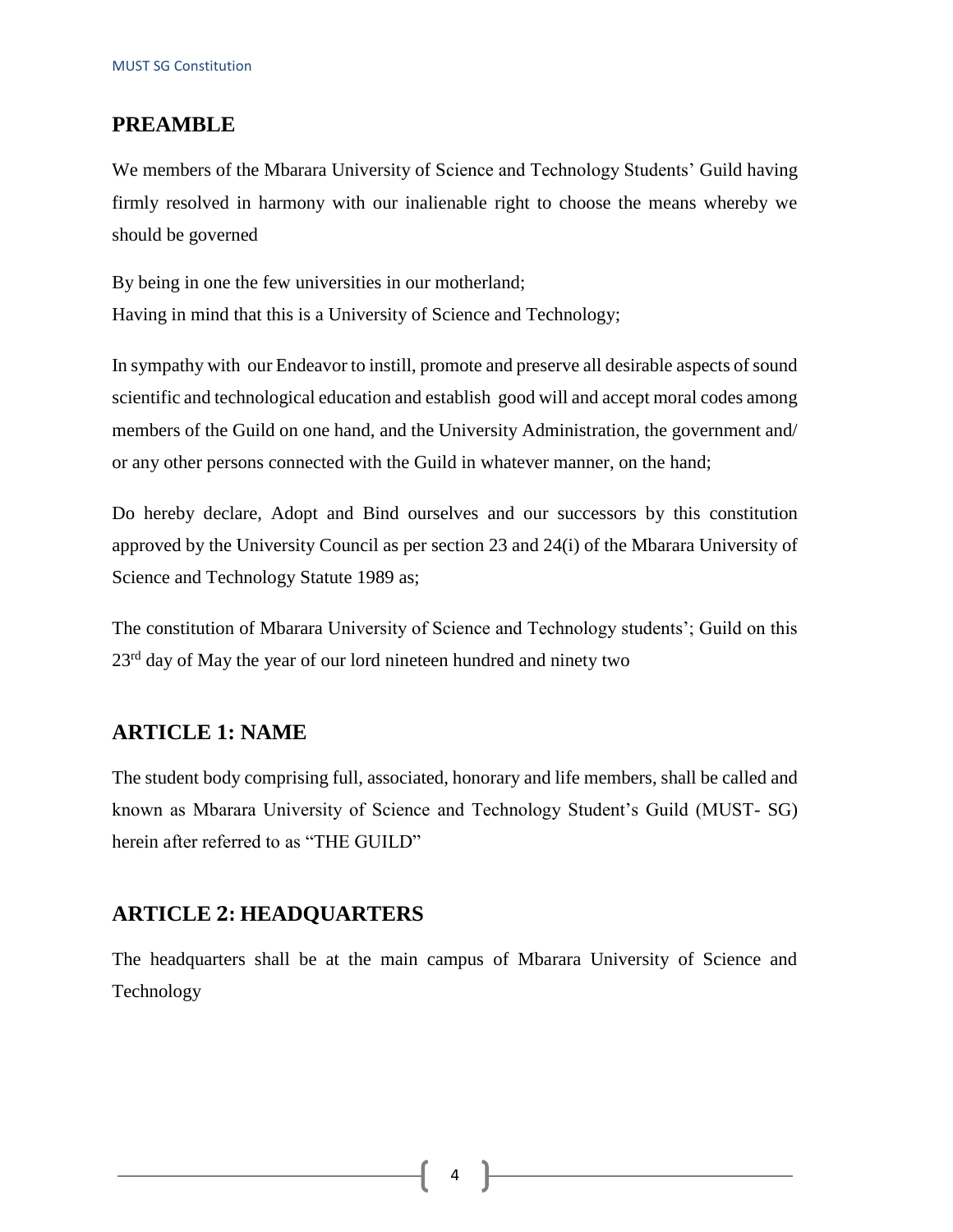# <span id="page-5-0"></span>**ARTICLE 3: PURPOSE**

The purpose of the Guild will be to seek, promote and protect the interests and rights of all its members

# <span id="page-5-1"></span>**ARTICLE 4: AIMS AND OBJECTIVES**

The aims of the Guild shall be:

- i. To establish an efficient students organization and government
- ii. To cultivate worthy qualities among its members and to train and prepare them for future service in the community
- iii. To work with the University Administration in all matters affecting the Guild members and to promote matters of interest to the University
- iv. To seek representation and /or participation in or on the organs of the University Administration
- v. To work in co-operation with other students organizations and to establish friendly relations and understanding with other external organizations when, where and while desirable provided always that such co-operation is not detrimental to the University and the country
- vi. To negotiate with government or other bodies, through the university Administration in matters affecting the Guild and /or its members
- vii. To express views of the Guild on National and/ or International Affairs if it deems fit

# <span id="page-5-2"></span>**ARTICLE 5: MEMBERSHIP**

### <span id="page-5-3"></span>**Section I: Full membership**

Shall be all students registered with the university and the Guild

### <span id="page-5-4"></span>**Section II: Associate members**

Shall be all former full members of the Guild after their full membership has expired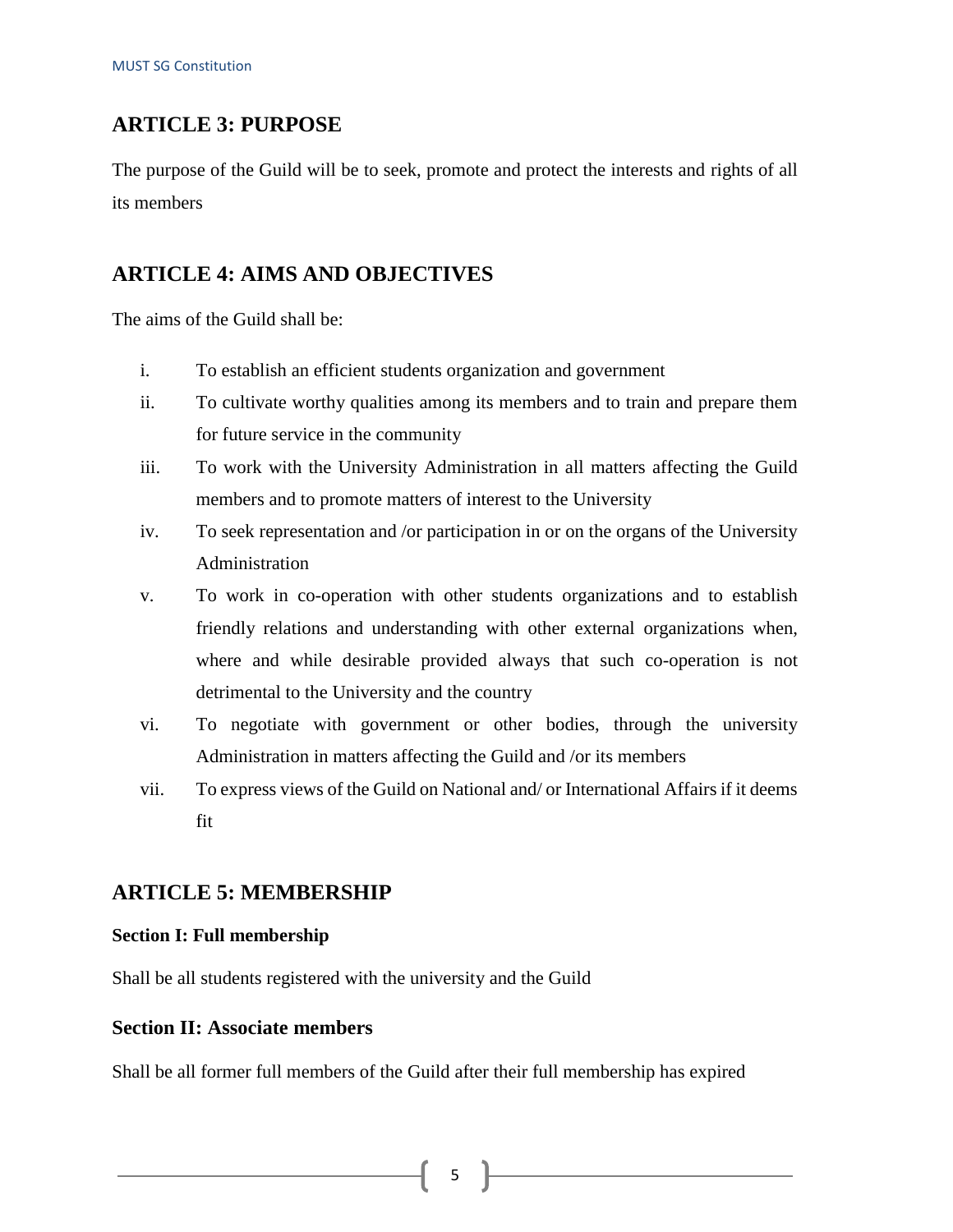### <span id="page-6-0"></span>**Section III: Honorary members**

Shall be any person who is neither an associate nor full members elected by the Guild Representative Council to be honorary member of the Guild

### <span id="page-6-1"></span>**Section IV: Life members**

Shall be any associate member who pays subscription agreed on by the Guild Representative Council

# <span id="page-6-2"></span>**ARTICLE 6: RIGHTS AND OBLIGATIONS**

### <span id="page-6-3"></span>**Section I: Rights of full members**

Any person who is a full member of the Guild has the right

- a) To participate fully in the proceedings of the General Assembly
- b) To elect and to be elected to any office of the Guild as provided for in article 9 save for members of the University Staff
- c) To be elected, nominated or appointed to be a delegate or representative of the Guild in any of the Guild undertakings
- d) To express his/her feelings or opinion in any proper manner on matters affecting the Guild and/or its members
- e) An obligation to preserve the dignity of the University Anthem, Motto and Flag

### <span id="page-6-4"></span>**Section II: Rights of Associate Honorary and Life members**

Every Associate, Honorary or life member shall have the right to make use of the facilities of the Guild with the consent of the Guild Executive and the GRC

### <span id="page-6-5"></span>**Section III: Obligation of all members**

Every member shall abide by the letter and spirit of the Guild Constitution

# <span id="page-6-6"></span>**Section IV: Obligation of Associate, Honorary**

Any associate, honorary and/or life members may be called upon to assist in any way possible

【6】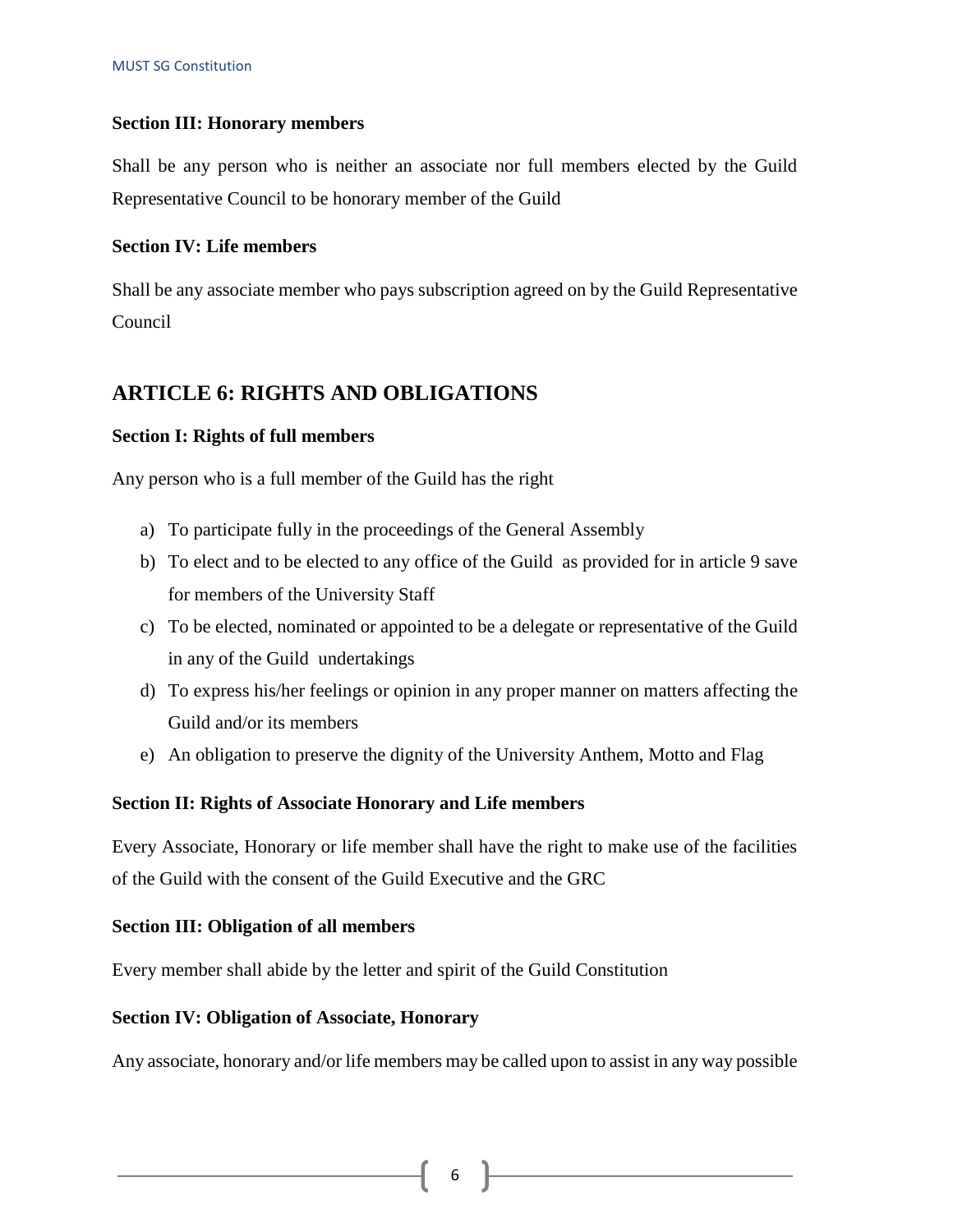# <span id="page-7-0"></span>**ARTICLE 7: ORGANS OF THE GUILD**

### <span id="page-7-1"></span>**Section I: The Executive**

Shall be composed of:-

- ii. Vice President
- iii. Prime Minister
- iv. Deputy Prime Minister
- v. Minister Of Education
- vi. Minister Of Social Affairs
- vii. Minister Of Off Campus Affairs
- viii. Minister Of Finance
- ix. Minister Of Campus Affairs
- x. Minister Of Health
- xi. Minister Of Information And Technology
- xii. Minister Of Foreign Affairs and Public Relations
- xiii. Minister Of Justice and Constitutional Affairs
- xiv. Minister Of Gender and Guidance

### <span id="page-7-2"></span>**Section II: The Guild Representative Council**

There shall be an organ of the Guild known as the Guild Representative Council here in after referred to as the GRC. The GRC shall be composed of:

- a) The speaker
- b) Deputy Speaker
- c) The Executive
- d) The clerk to GRC
- e) The chairperson Sports and Games Union
- f) The constituency GRC's and secretaries in proportion to the number of non-resident and resident students as determined by the Electoral Commission.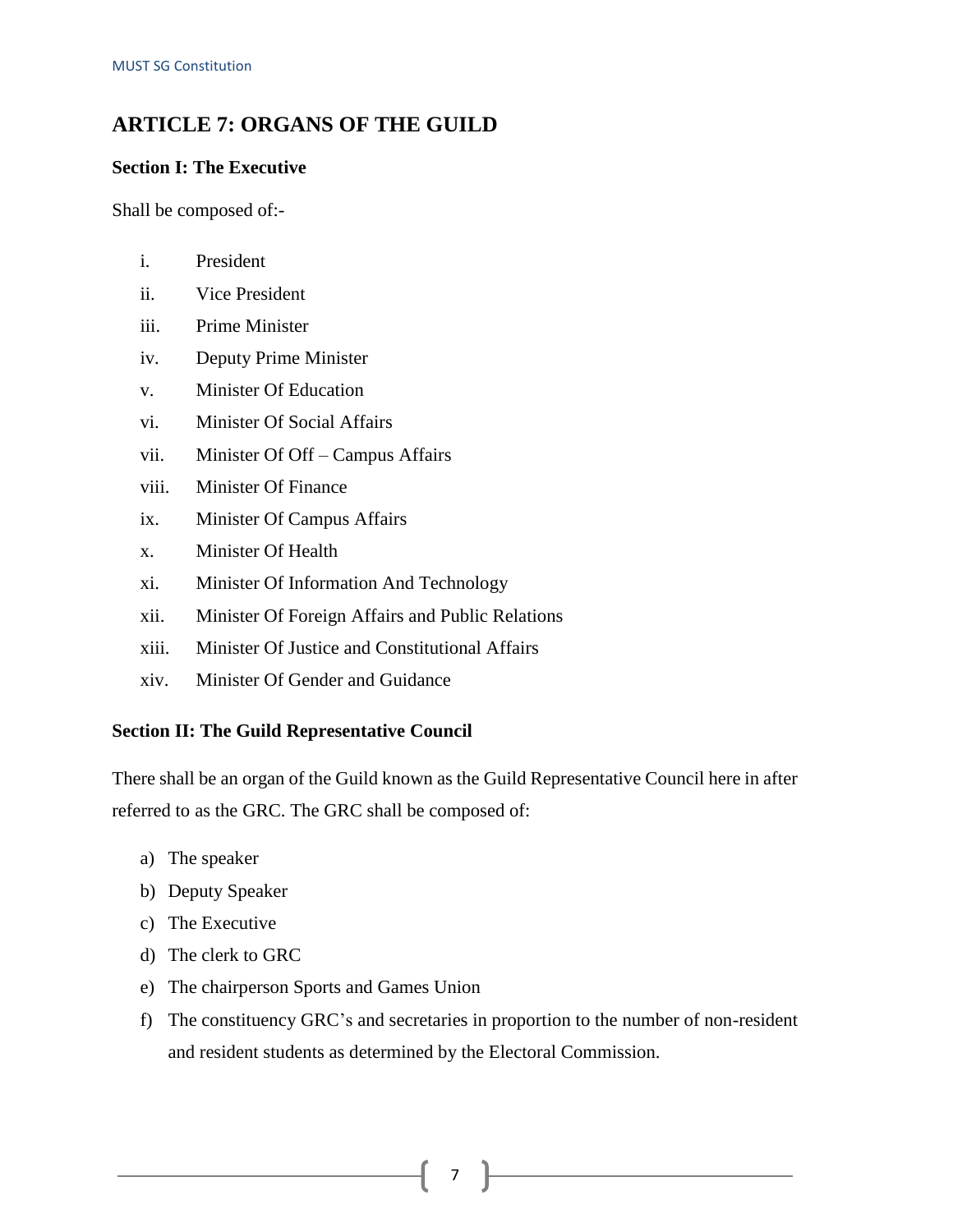### <span id="page-8-0"></span>**Section III: The General Assembly**

(a) The General Meeting of the Guild shall be called the "GENERAL ASSEMBLY" (b) The General Assembly shall be a decision making organ in addition to being an informative and consultative forum provided that decisions, which require action by the University Council or Government, shall be through the Guild Representative Council.

(c) Assembly in Faculties/Institutes/areas of Residence shall be convened after giving at least 24 hours' notice for ordinary meetings and 12 hours' notice for emergency meetings to the Head of Department or any University authority concerned.

d) Matters of discussion can be raised by any member of the Guild or referred to it by the GRC or Executive if supported by 2/3 majority in the respective meetings.

#### <span id="page-8-1"></span>**Section IV: Standing Committees**

Each standing committees shall be responsible for the task entrusted upon it and shall consist of five (5) members including the chairperson, except for the standing committee for Constituency management, Disciplinary committee, and professional affairs committees provided for in **Article 8 section VII.**

- a) Committee For Finance
- b) Committee For Social Affairs
- c) Committee For Off- Campus Affairs
- d) Committee For Health
- e) Committee For Justice And Constitutional Affairs
- f) Committee For Information and Technology
- g) Committee For Professional Affairs
- h) Guild Disciplinary Committee
- i) Committee for Campus Affairs
- j) Committee for Property management and business establishment.
- k) Committee for Foreign Affairs and Public relations
- l) Committee for Constituency Management
- m) Committee for Gender and Guidance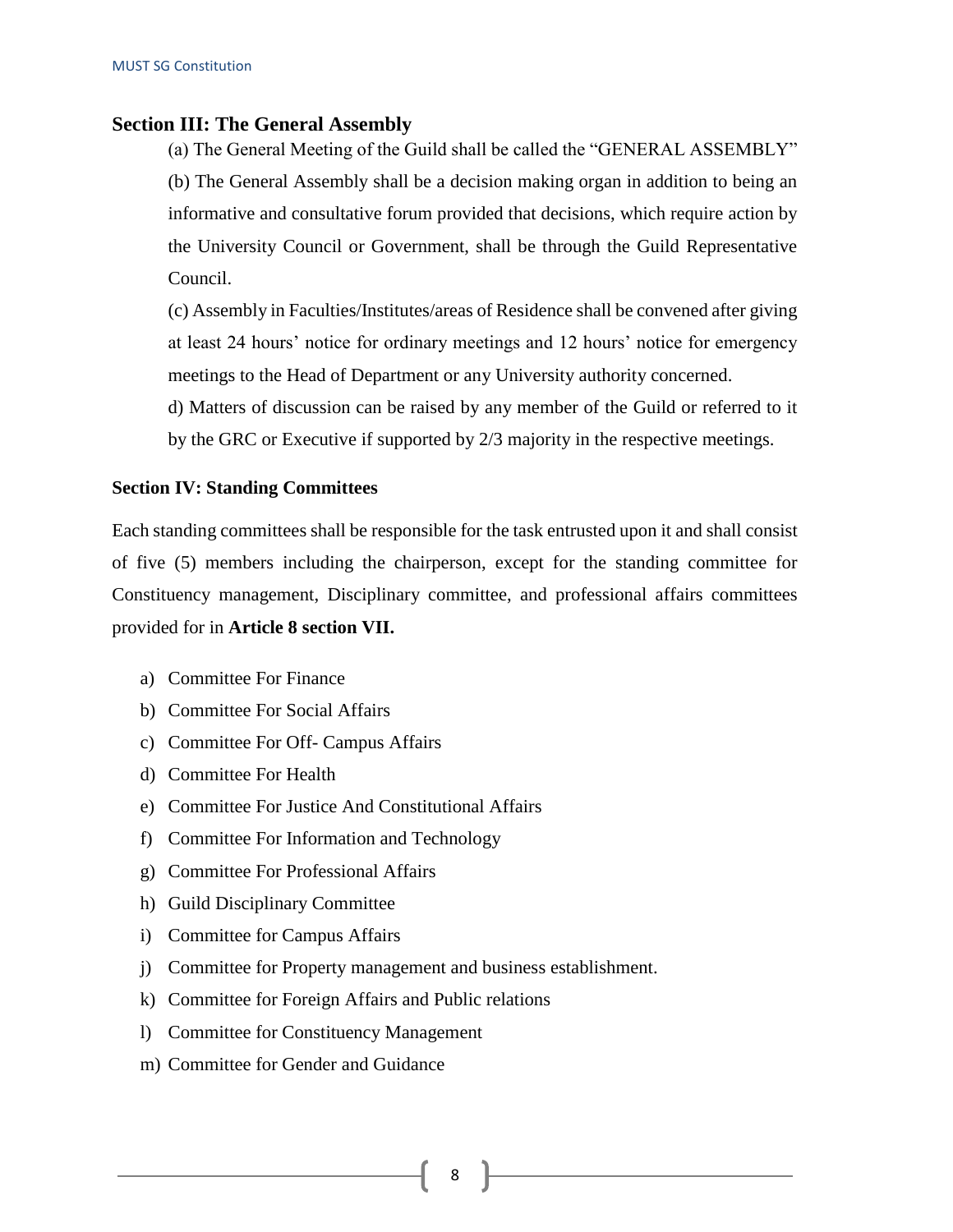# <span id="page-9-0"></span>**Section V: The Caretaker Government**

The caretaker Government will be the government formed after the executive has resigned or been voted out before their term expires, shall undertake responsibilities, financial and or otherwise, on the behalf of the Guild and will only serve until next government is put in place as indicated in **Article 10 and article 9.**

The caretaker Government shall be composed of;

- i. Speaker as Chairperson
- ii. The Dean of Students
- iii. The Financial Advisor
- iv. The Legal Advisor
- v. The chairperson MUST Convocation
- vi. GRC's in all programs.
- vii. Chairperson Sports and Games Union

### <span id="page-9-1"></span>**Section VI: The sports and Games Union**

- i. There shall be an independent body, the sports and Games Union, Responsible for all sports and games activities in MUST and shall be under the General supervision of the University official in charge of sports
- ii. Its organization and functions shall be as specified in its constitution whose aims and aspirations shall be in line with those of the Guild
- iii. The Executive of the union shall present their budgets and accountabilities of all expenditures of the Union funds to the GRC at least two times in every academic semester but the first and last GRC meetings of the academic semester are mandatory.
- iv. The constitution of the union shall not contravene the Guild codes and/or the Guild constitution
- v. The Officials and secretaries of the union shall remain answerable to the GRC through the sports and games union council, in the event of financial impropriety, incompetence and/or exploitation of Guild members.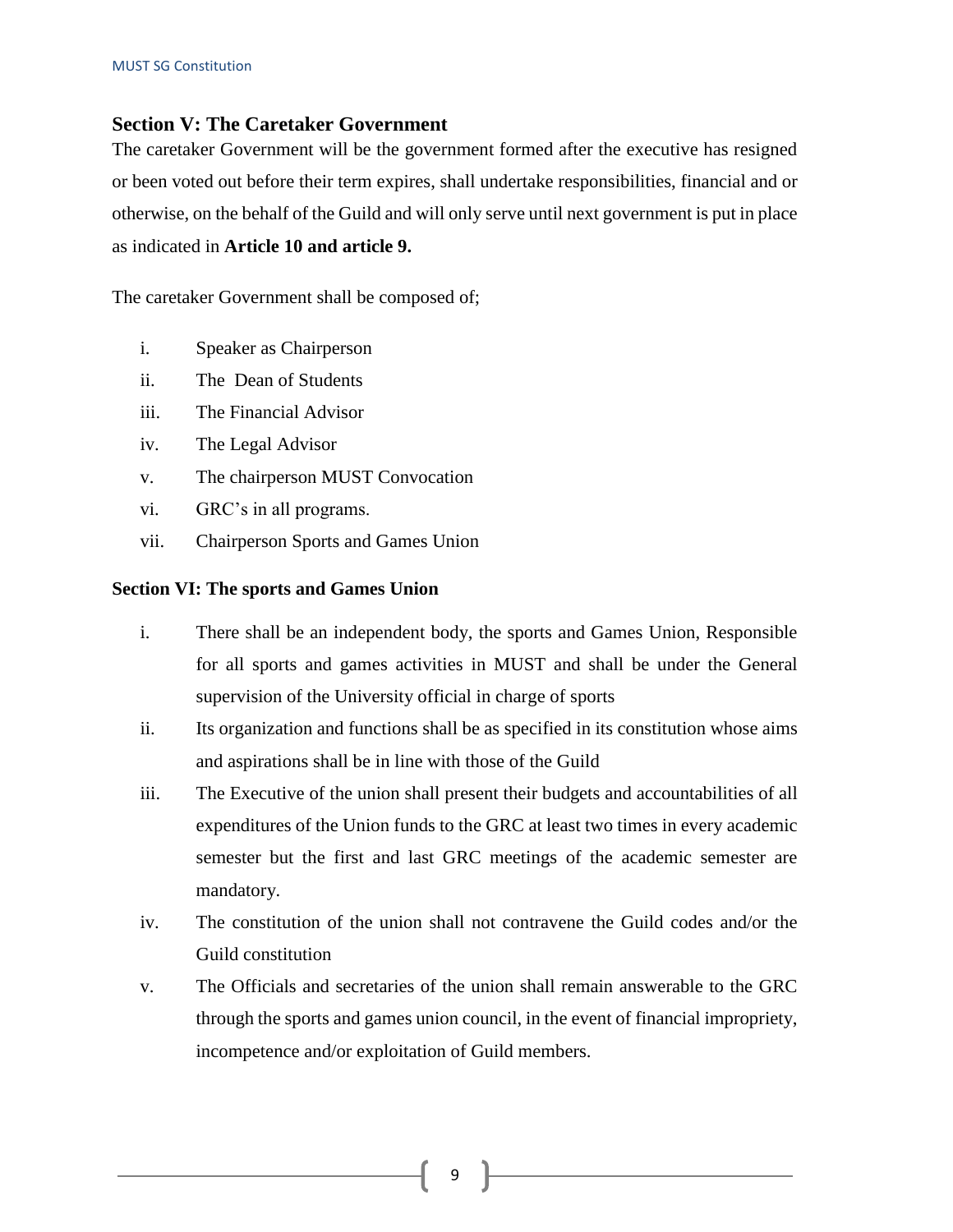- vi. The Guild president will assign any member of the Guild Executive to represent the Guild on the sports and games union
- vii. The chairperson of the union shall attend every GRC meeting to only deliberate on the issues of the union.

### <span id="page-10-0"></span>**Section VII: The Must –SG Editorial Board**

- a) Shall consists of:
	- i. The chief editor who shall be appointed by the new Minister of Information and Technology and presented to the GRC for approval in its second meeting after general elections and swearing in of the new Guild Executive..
	- ii. 5 other members of the board as the chief editor may appoint with the approval of the Minister of Information and Technology.
- b) The chief Editor shall be responsible to the GRC through the Minister of Information and Technology.
- **c)** The Chief Editor in liaison with the Minister of Information and Technology, shall be in charge of Guild magazine and all other Guild Publications**.**
- d) Shall attend the GRC meeting only at the request of GRC through the Guild Speaker.

### <span id="page-10-1"></span>**Section VIII: The Must-Forum**

Shall consists of:

- i) The Chairperson Must Forum who shall be appointed by the new Minister of Justice and Constitutional affairs and presented to the GRC for approval in its second meeting.
- ii) The president Must Forum will be responsible to the GRC through Minister of Justice and Constitutional affairs.
- iii) The Chairperson Must Forum in liaison with the Minister of Justice and Constitutional affairs be in charge of all Guild debates and forums.
- iv) Shall attend the GRC meeting only at the request of the GRC through the guild speaker.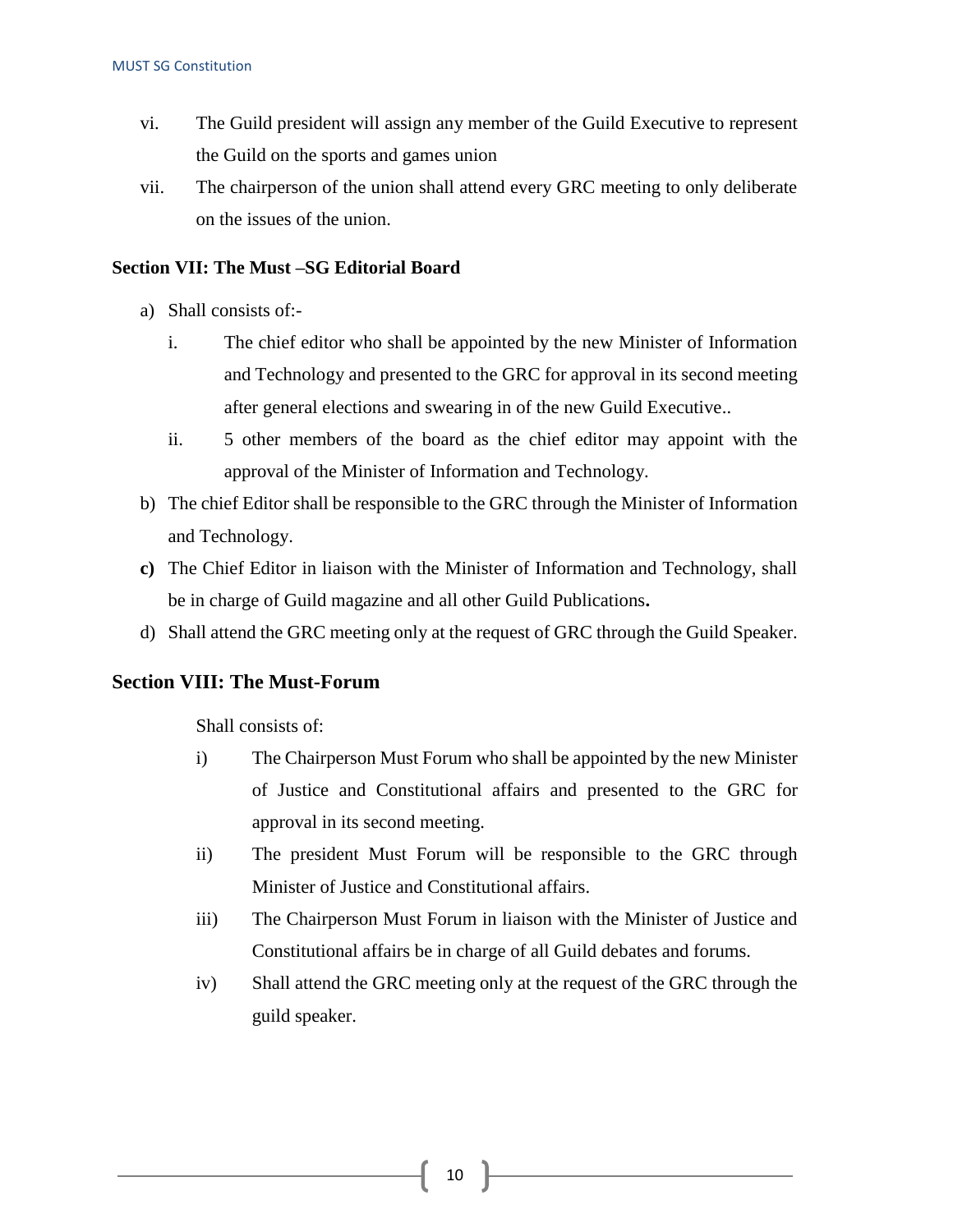# <span id="page-11-0"></span>**ARTICLE 8: FUNCTIONS AND POWERS**

# <span id="page-11-1"></span>**Section I: The General Assembly**

(a) The Students' General Assembly shall be the supreme decision making body of the Students' Guild.

(b) A General Assembly shall be held after giving at least 24 hours' notice for an Ordinary Assembly and 12 hours for an Emergency Assembly, to any of the University staff concerned. Business for such an Assembly shall always have been earlier discussed by the Guild Government.

(c) The General Assembly shall be composed of all members of the Students' Guild, presided over by the Guild Speaker.

(d) The General Assembly shall convene at least once every term of office (academic year) of a directly elected government.

(e) All members of the Guild shall be under duty to attend in person all meetings lawfully convened by the Guild government and to meaningfully contribute within the limits of their abilities and powers.

(f) The General Assembly shall convene to resolve contentious issues arising from the Guild Administration and to receive reports from the Guild government in line with **Article 7 section (III) (d).**

# <span id="page-11-2"></span>**Section II: Function and Powers of the GRC**

The GRC will have the composition as indicated in **Article 7 section II (f).**

The GRC shall

- i. Elect officers as provided for in this constitution and has powers to remove them by a simple majority vote
- ii. Be the legislative organ of the Guild
- iii. Shall initiate policies to be supported by the least two thirds  $(2/3)$  of those present during the meeting
- iv. Sanction and approve policies of the Executive
	- $11$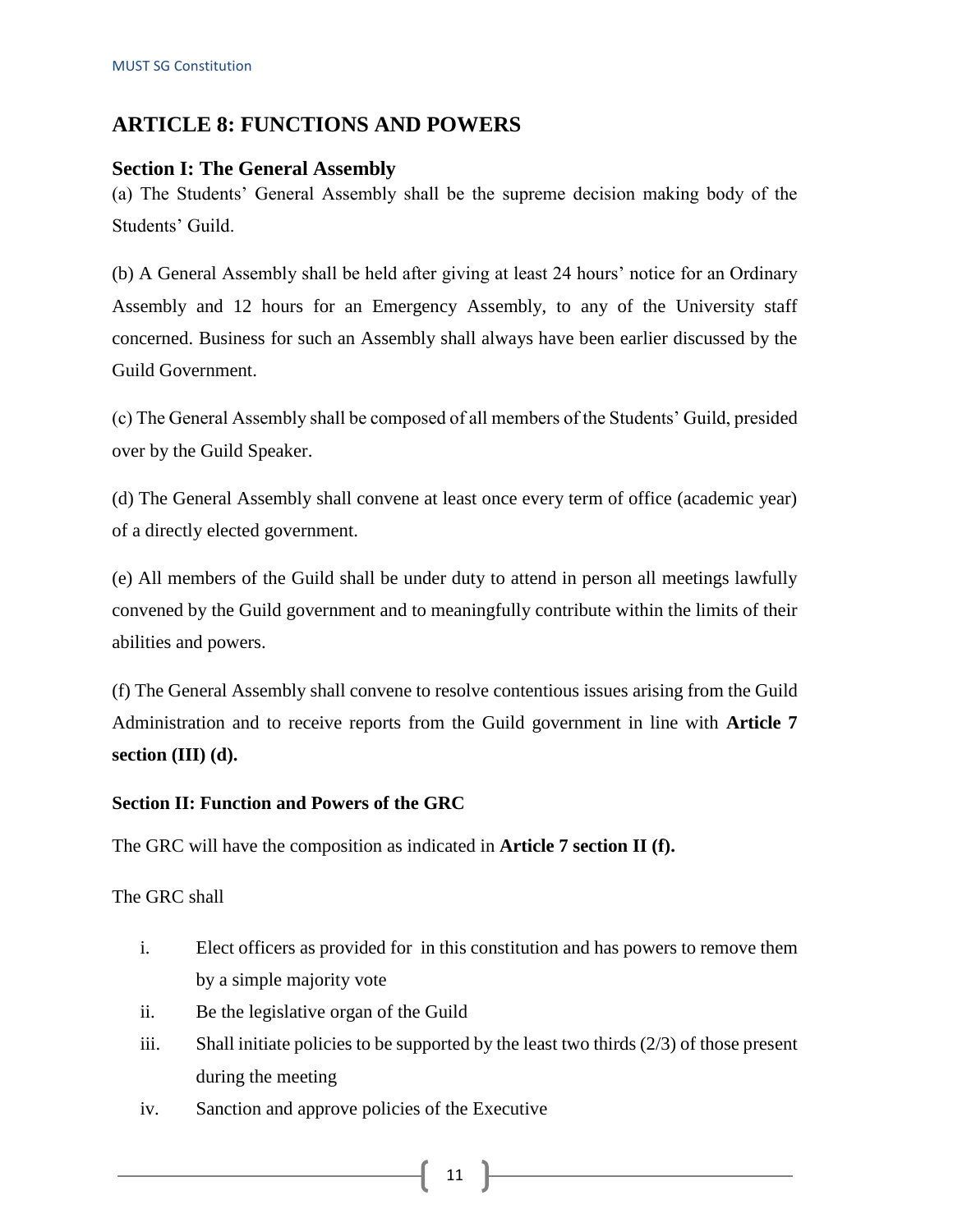- v. Ratify the Guild President's nominees prior to being sworn –in
- vi. Be competent to pass a vote of no confidence in Executive as provided for in **article 10 section III(A)**
- vii. Deliberate on all matters that affect the members of the Guild and resolve in measures to be taken by the Guild delegates, representatives and observers to conferences
- viii. Elect ad hoc- standing committees
- ix. The GRC shall refer to the General Assembly in matters that require GA's ratification.

### <span id="page-12-0"></span>**Section III: Guild Executive**

The composition is given in **article 7 section I**. It is herein after referred to as the Executive

### **A) COLLECTIVE RESPONSIBILITY**

The Executive shall:

Be answerable to the GRC or General Assembly.

Be responsible for the day to day running of the affairs of the Guild

Implement decisions of the GRC

Initiate policies/ policy and carry them/ it and after the approval of the GRC

Have powers to deal with emergency matters and take decisions but shall report to and seek approval of the GRC at its next session

### **B) The President**

The president shall:

- i. Be the executive head of the Guild
- ii. Be the head of the executive
- iii. Preside over meetings of the executive
- iv. During executive meetings, have an original and casting vote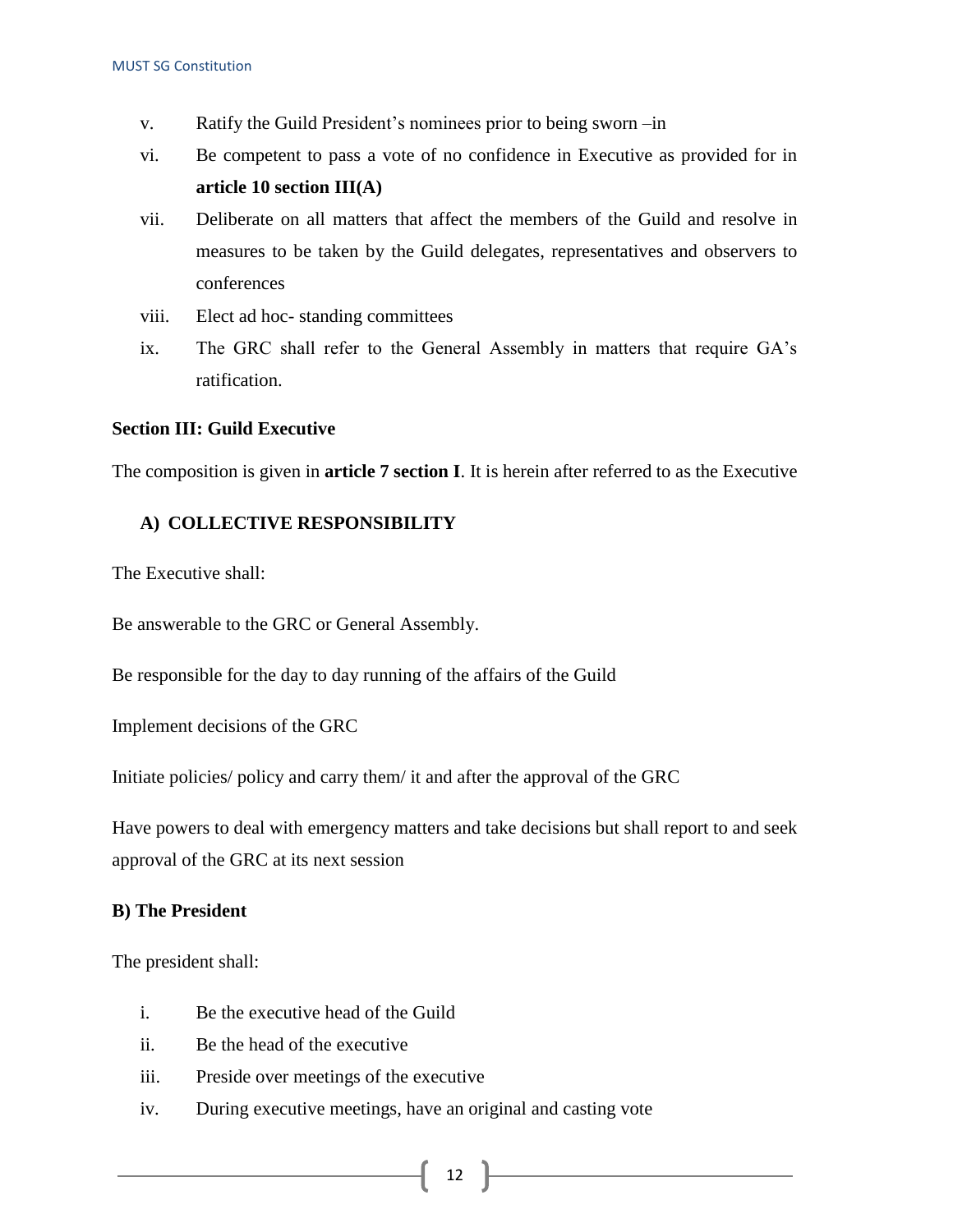- v. Be an ex- officio member of the Guild committees
- vi. In the event of a temporary absence of a member of the Executive delegate duties of the absentee to another member of the Executive save when the absentee is the Minister For Finance when the President will be in-charge
- vii. Be co-signatory to all Guild Financial Transactions
- viii. Be one of the Student's Representatives on organs of the University Administration e.g. University Council
- ix. Have the following emergency power
	- a. To call emergency meetings of the Executive
	- b. In consultation with the University Dean of Students and the Legal Advisor, take emergency decisions on behalf of the Guild in extraordinary circumstances. He shall seek approval of the Executive and GRC as specified in **article 8, Section III A**
- x. Have the powers to reshuffle Executive, suspend, or replace any member(s) of the Executive in constituency with article 10 section II(i)
- xi. Shall chair any students General Assembly, in the event there being no outgoing speaker
- xii. Once elected, the Guild President must become a resident student in case he/she is a non – resident
- xiii. Appoint student representatives to the various University Committees

#### **A) The Vice President**

The vice president shall;

- i. Deputize the president and act as President when the president is absent.
- ii. Be students' representative on various Guild Committees.
- iii. Perform any duty as shall be assigned to him or her by the Guild President
- iv. Be member of the Finance committee
- v. Be the Chairperson of the Guild Disciplinary committee
- vi. Sit on the University Senate, Students/ Staff Consultative Committee and University Disciplinary Committee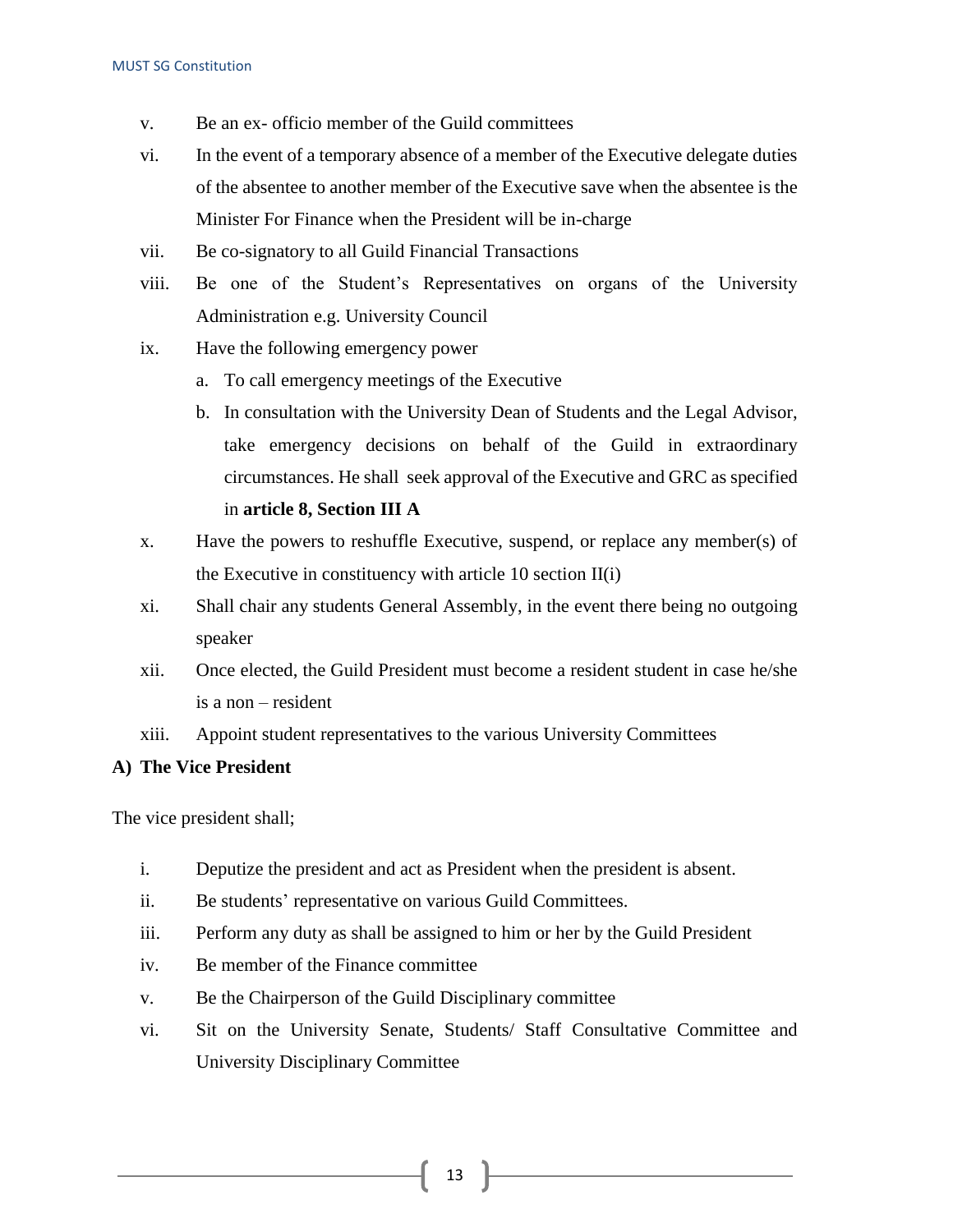## **B) The Prime Minister**

The Prime Minister shall:

- i. Be the leader of Guild Cabinet Business
- ii. Keep register of and be responsible for all; Guild property
- iii. Be in charge of all employed staff of the Guild
- iv. Be in charge and keep records of production facilities and equipment
- v. Liaise with the Guild Executive and the GRC on the marketing of product
- vi. Perform any other duty as assigned to him/ her by the Guild
- vii. Be the chairperson of the committee for property management and business establishment
- viii. Present the position or decision of the cabinet in the GRC which shall call for debate if found viable by the Guild speaker.

### **D) The Deputy Prime Minister**

The Deputy Prime Minister shall;

- i. Be secretary to the Executive
- ii. In consultation with the president, call meetings of the Executive and be responsible for preparation and circulation of Executive agenda
- iii. Deputize the Prime Minister and act in his/her absence
- iv. Perform any other duty assigned to him/her by the Guild

### **E) Minister of Education**

The minister of Education shall;

- i. Be leader of professional Affairs committee
- ii. Liaise between Academic Registrar's office and the students body plus Heads of Departments
- iii. Be Guild representative to the professional organizations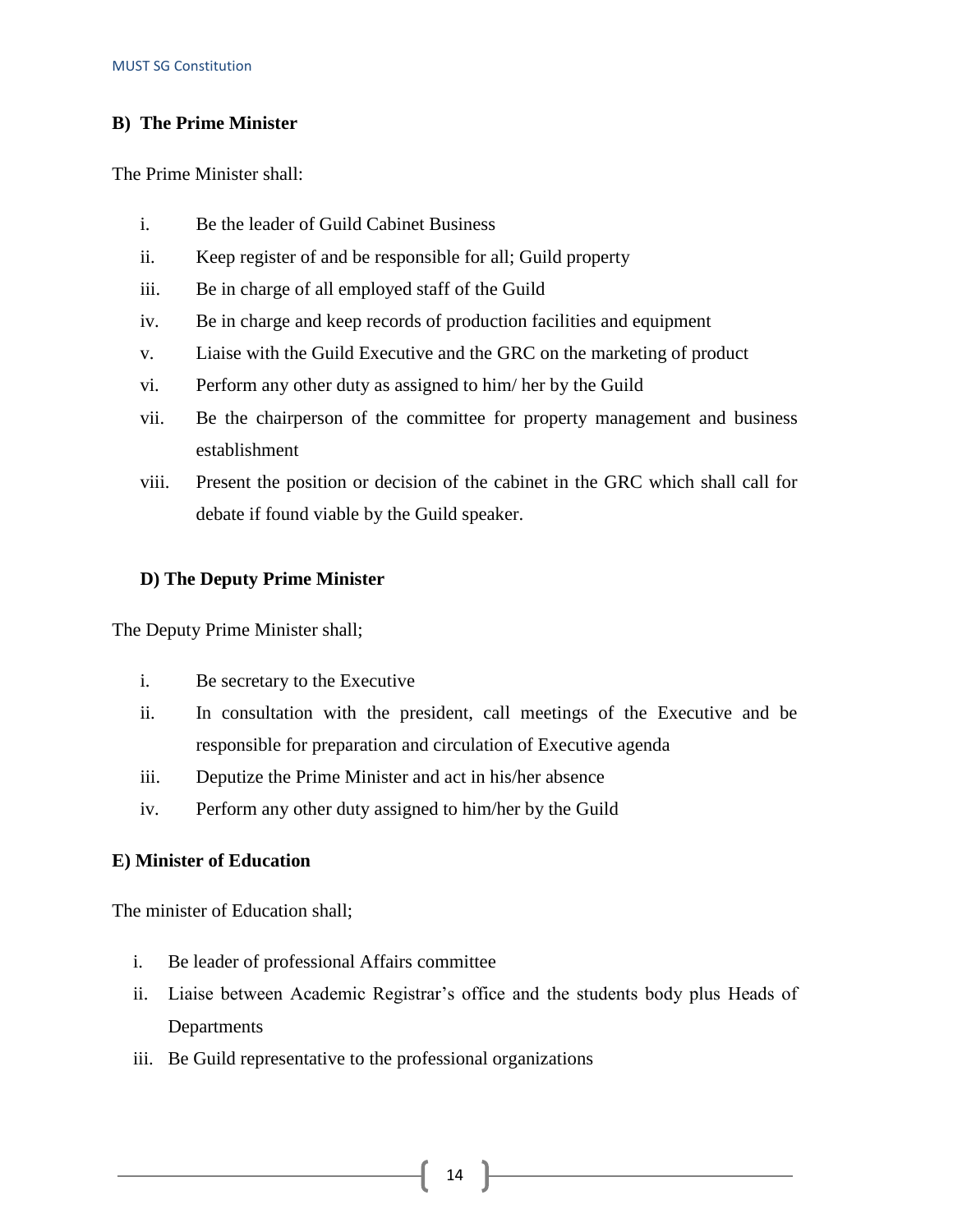- iv. Co-ordinate matters pertaining to the professional clubs, Associations'/ or Affairs in the university.
- v. Register all professional / academic organizations affiliated to the Guild upon payment of a non- refundable standard annual registration fee to the Guild
- vi. After registration, issues a certificate of Registration to each of the Professional/ academic organizations affiliated to the Guild
- vii. Perform any other duty assigned to him/her by the Guild.

### **F) Minister for Social Affairs**

The minister for social affairs shall;

- i. Be chairperson of the social affairs committee
- ii. Organize all entrainment in co-ordination with the Executive members.
- iii. Shall co-ordinate the activities of clubs, association and societies that do not fall under professional clubs
- iv. Register all societies that do not fall under professional/academic organization upon payment of a non- refundable standard annual registration fee to the Guild
- v. After registration, issue a certificate of Registration to each of the various professional societies affiliated to the Guild
- vi. Perform any other duty assigned to him/her by the Guild.

# **G) Minister of off – Campus Affairs**

The minister of off-campus affairs shall;

- i. Be chairperson of Off- campus affairs committee
- ii. Shall be responsible for students'' welfare outside campus
- iii. Shall be a member of students' welfare committee
- iv. In congestion with the administration and local authorities shall co-ordinate accommodation for students
- v. Be a member of the students' /staff consultative committee
- vi. Perform any other duty assigned to him/her by the Guild.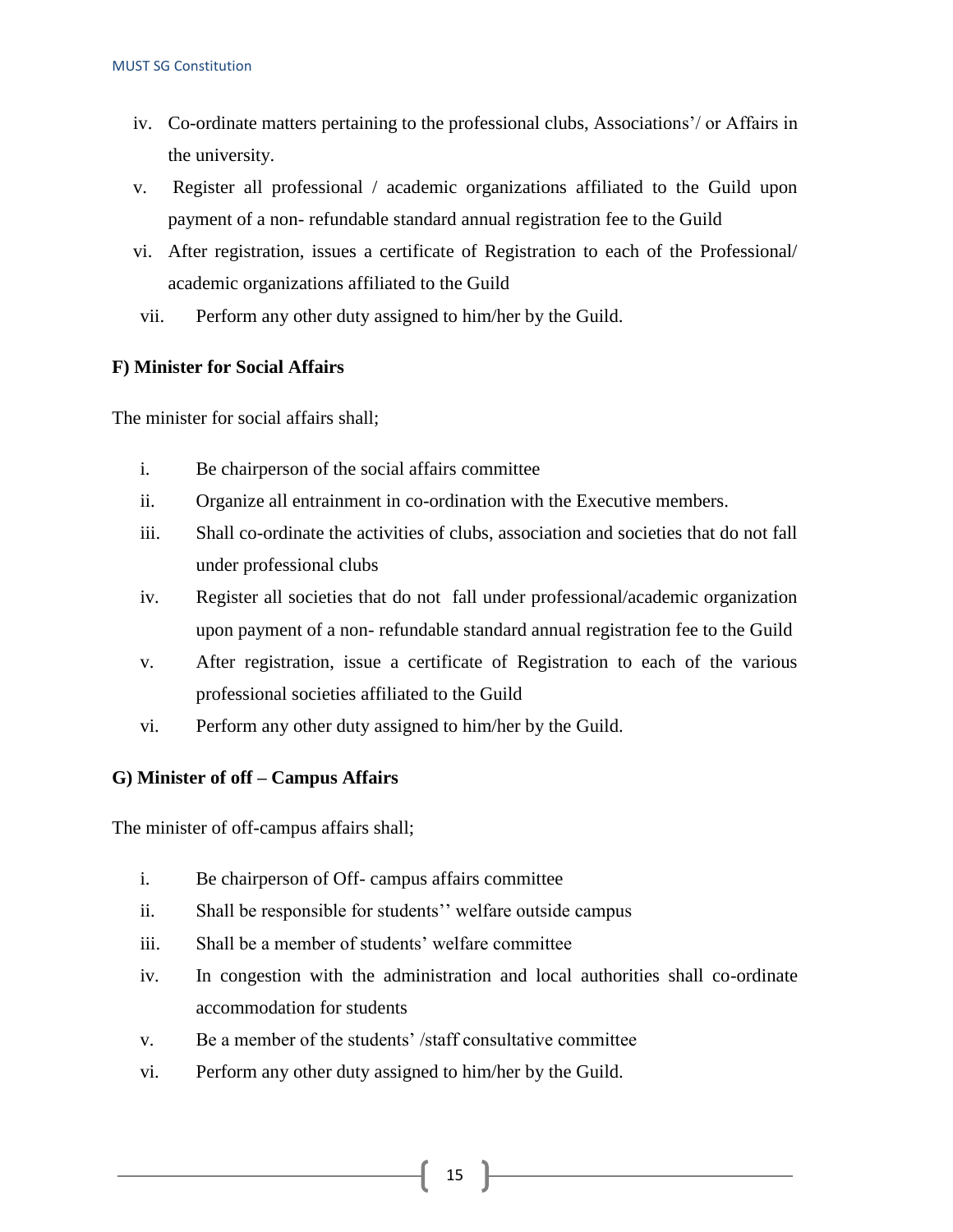# **H) The Minister for Finance**

The minister for finance shall;

- i. Be chairperson of the Finance Committee
- ii. Look after financial interests of the Guild
- iii. Be- cosignatory to all Guild Financial transactions
- iv. Take initiative of raising Guild Funds with approval of the Executive and GRC
- v. Seek advice on Guild financial affairs from the GRC, finance committee, financial advisor and university administration and act accordingly
- vi. Be a member of the professional affairs committee

### **I) The Minister for Campus Affairs**

The minister for campus affairs shall;

- i. Be chairperson of the students' welfare committee
- ii. Be responsible for the day to day operation of the students' rights and facilities on the campus
- iii. Contact the University Administration and act accordingly
- iv. Be a member of the professional affairs committee
- v. Be a member of the students''/staff consultative committee
- vi. Be in charge of matters pertaining to mess affairs
- vii. Be responsible for passing information concerning mess affairs from the responsible organs of the University administration the students or vice versa.
- viii. Perform any other duty assigned to him/her by the Guild.

# **J) The Minister for Health**

The minister for health shall;

- i. Be chairperson of the committee for Health
- ii. Be responsible for the day to day monitoring of the medical facilities for the students' community
- iii. Liaise with the University clinic and administration oh health matters generally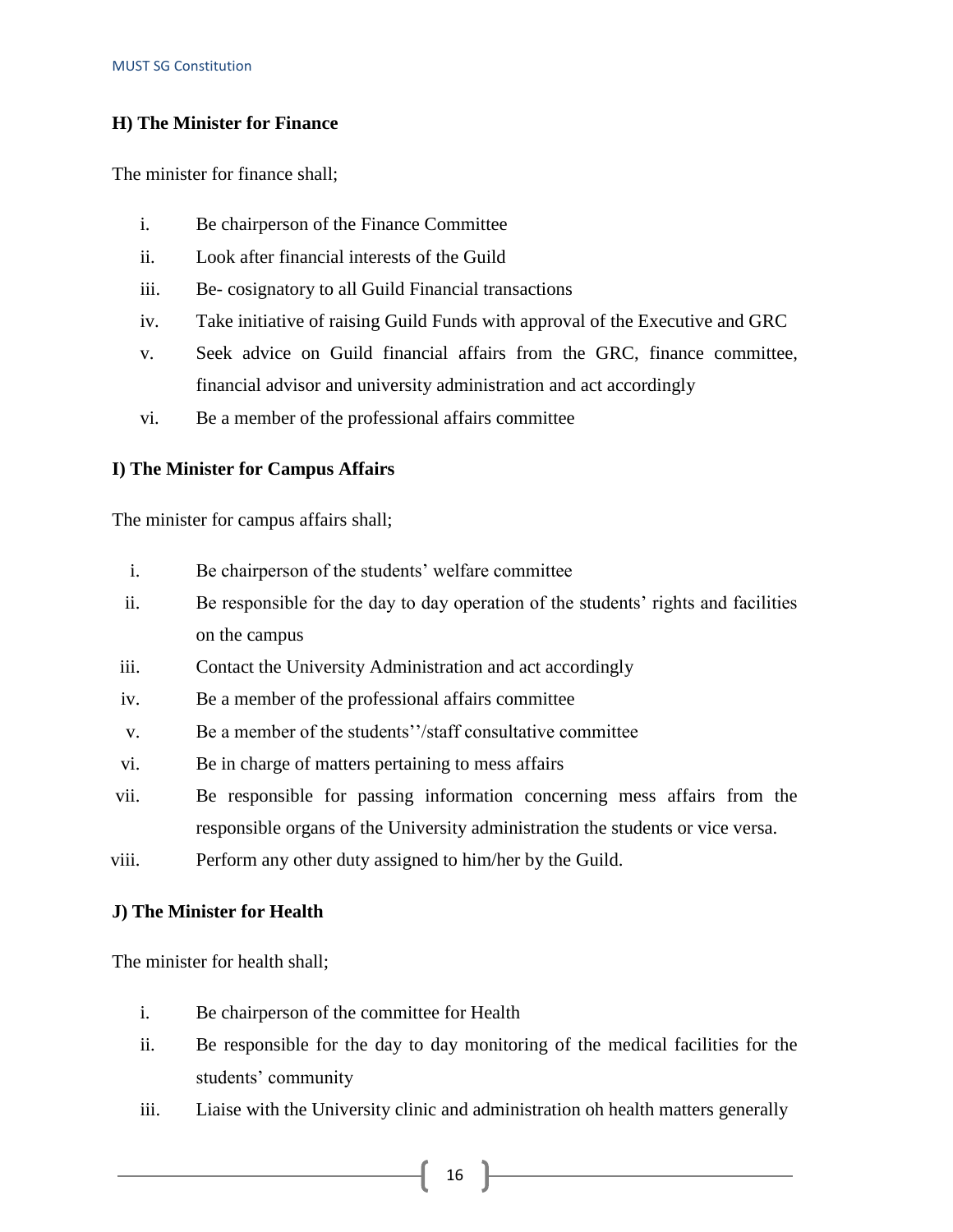- iv. Report on causality cases among the student's community
- v. Deal with such other matters concerning students'' health
- vi. Perform any other duty assigned to him/her by the Guild.

### **K) The Minister for Information and Technology**

The minister for information and Publicity shall;

- i. Be the chairperson of the committee for information and Technology
- ii. Be in-charge of Guild communications
- iii. Monitor and supervise all the activities of the Editorial Board.
- iv. Be responsible for the day to day monitoring of the ICT facilities for the students' community
- v. Liaise with the University administration and Computing unit on ICT matters generally
- vi. Deal with other matters concerning ICT in the students' community.
- vii. Perform any other duty assigned to him/her by the Guild.

### **L) The Minister of Foreign Affairs and External Relations**

The minister for foreign affairs and external relations shall;

- i. Be the chairperson of the committee for foreign affairs and external relations
- ii. Make contacts with other student organizations and the public outside campus for the benefit of the Guild
- iii. Be responsible for foreign affairs in the Guild.
- iv. Perform any other duty assigned to him/her by the Guild.

### **M) The Minister for Justice and Constitutional Affairs**

The minister for justice and constitutional affairs shall;

- i. Be responsible for constitutional interpretation and justice for the students' as per Article 16 section II
- ii. Be chairperson for justice and constitutional affairs committee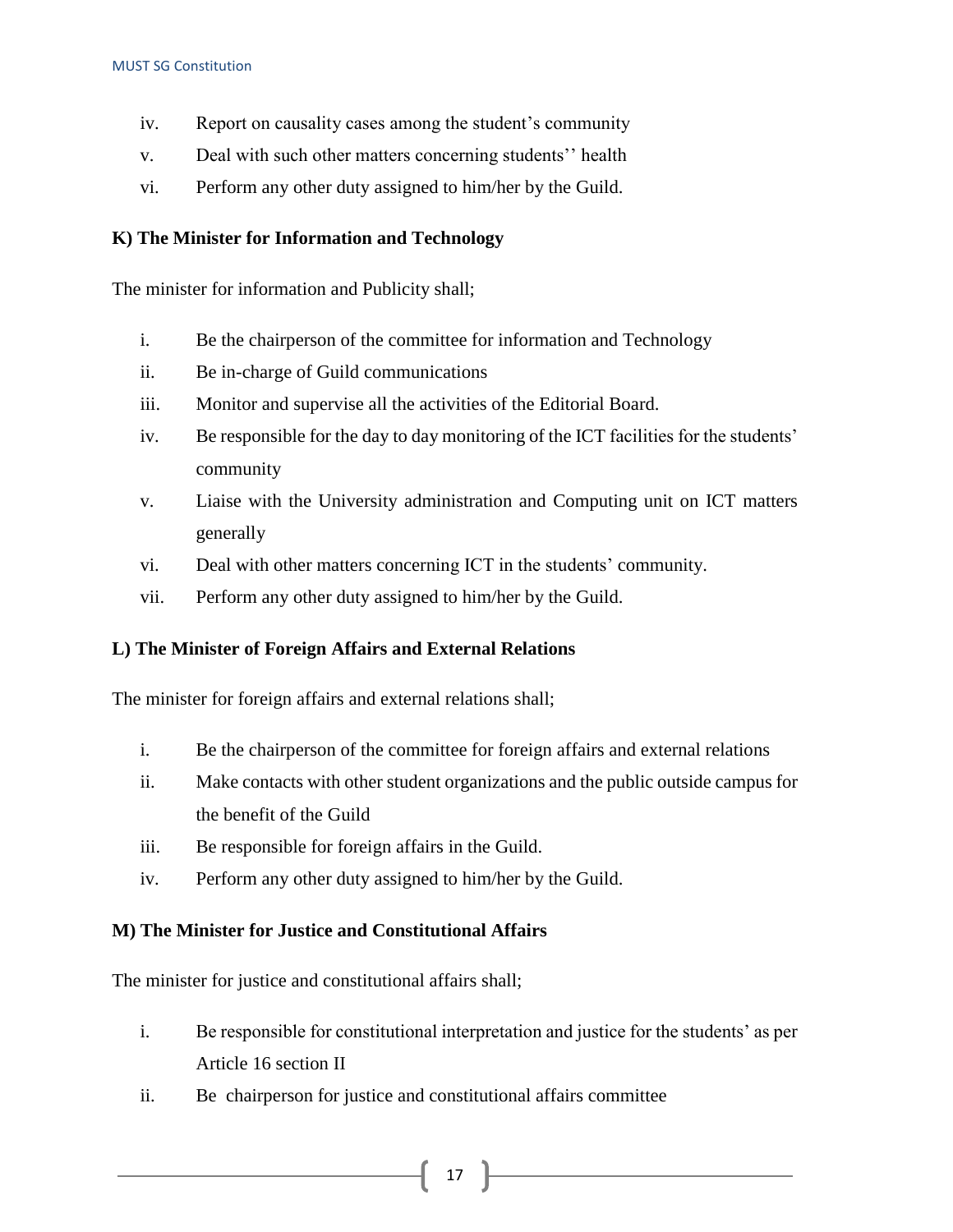- iii. Be member of the Guild Disciplinary Committee
- iv. Monitor and supervise the activities of Must Forum
- v. On behalf of the Guild preserve the dignity of the University Motto, Flag and anthem
- vi. Perform any other duty assigned to him/her by the Guild.

### **N) The Minister for Gender and Guidance.**

The minister for Gender and Guidance shall;

- i. Be the chairperson of committee for Gender and Guidance
- ii. Be concerned with matters pertaining to Gender and equality and Coordinate various gender empowerment activities in the university
- iii. Concerned with matters pertaining Gender and Equality.
- iv. Perform any other duty assigned to him/her by the Guild.

# <span id="page-18-0"></span>**Section IV: Special officers**

### **A. The speaker**

The speaker shall;

- i. In consultation with the Guild President call for GRC and any other Students' Guild meeting, except when a vote of no confidence in him/her is to be debated as in **Article 10 section IV**
- ii. Preside over Students' Guild meetings and GRC meetings
- iii. Hold office till the end of the GRC meeting in which a new speaker has been democratically elected.
- iv. Be elected from and by the GRC at its first meeting after the General Elections and swearing in of new Guild Executive
- v. Be the other students' representative on University Council
- vi. Be chairperson of caretaker government
- vii. Be returning officer and chairperson of electoral commission of the Guild Elections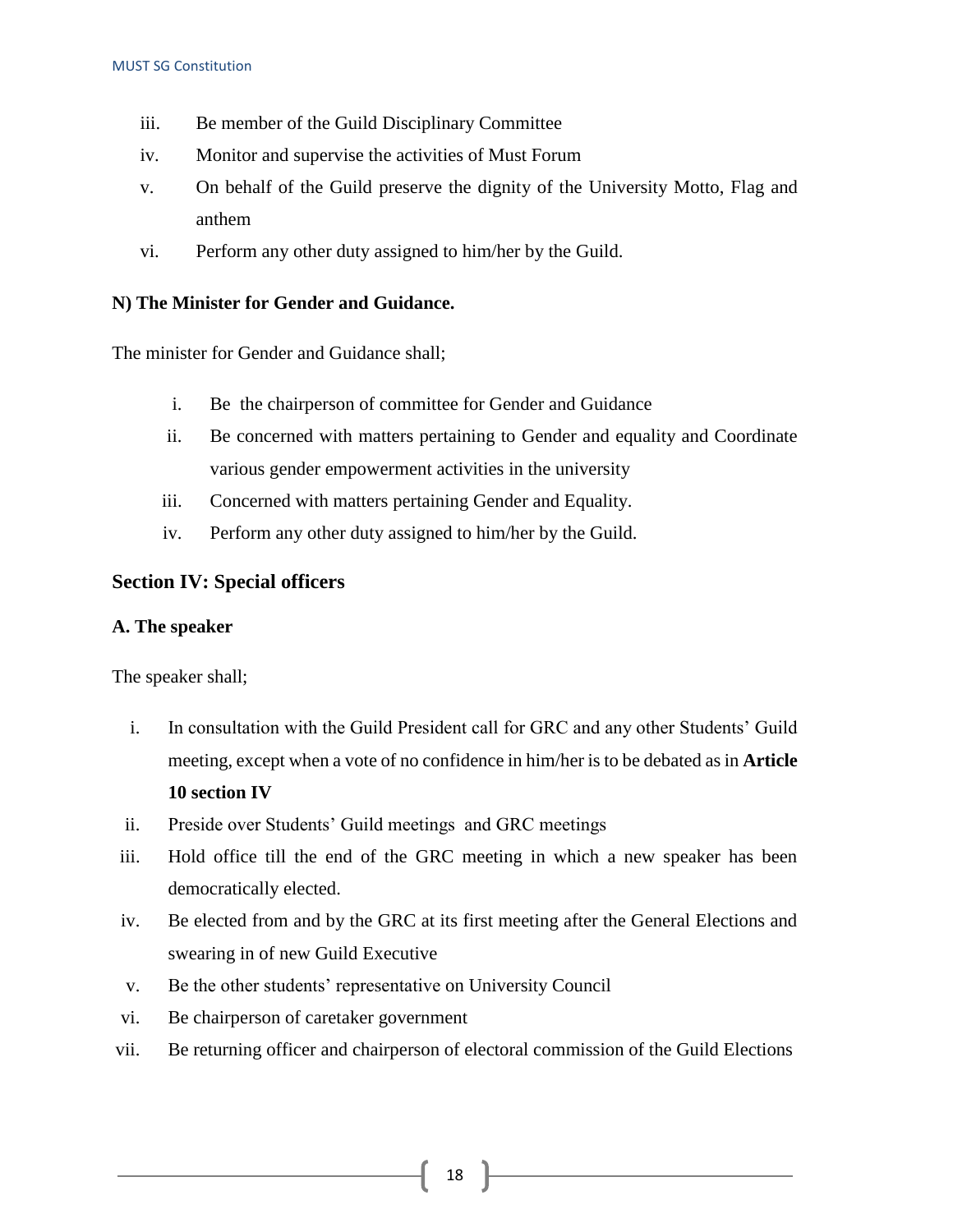- viii. In the event of the speaker and deputy speaker being absent in a GRC meeting, members forming a quorum will elect an acting speaker for the particular session
- ix. Keep a roll-call of attendance of G.R.C meetings
- x. Have the power to punish late coming, absenteeism, misconduct and/or use of improper language during meetings in accordance with the Constitution.
- **xi.** Be responsible for appointing the Clerk to the G.R.C

### **B. Deputy Speaker**

- a) In absence of the speaker the deputy speaker shall preside over Students' Guild meetings and GRC meetings
- b) The deputy speaker shall hold office till the end of the GRC meeting in which a new deputy speaker has been democratically elected

### **C. The Clerk to GRC**

The Clerk to GRC shall:

- i) Be appointed from the members of the Guild
- ii) Be secretary to the GRC and General Assembly.
- iii) Hold office till the new Clerk to GRC has been appointed.
- iv) Will ensure due attendance and voting in the GRC meetings
- v) Organizing the business in the house and ensuring that all members are adequately refreshed during meetings.
- vi) Keep members informed of the business
- vii) Has no voting rights and does not participate in the proceedings.
- viii) Be under the office of the Guild speaker.
- ix) Remain answerable to the GRC

### <span id="page-19-0"></span>**Section V: The Financial Advisor**

The financial advisor shall;

- (i) Be a member of the senior University Staff elected from the accounts department
- (ii) Be a non- voting members of the financial committee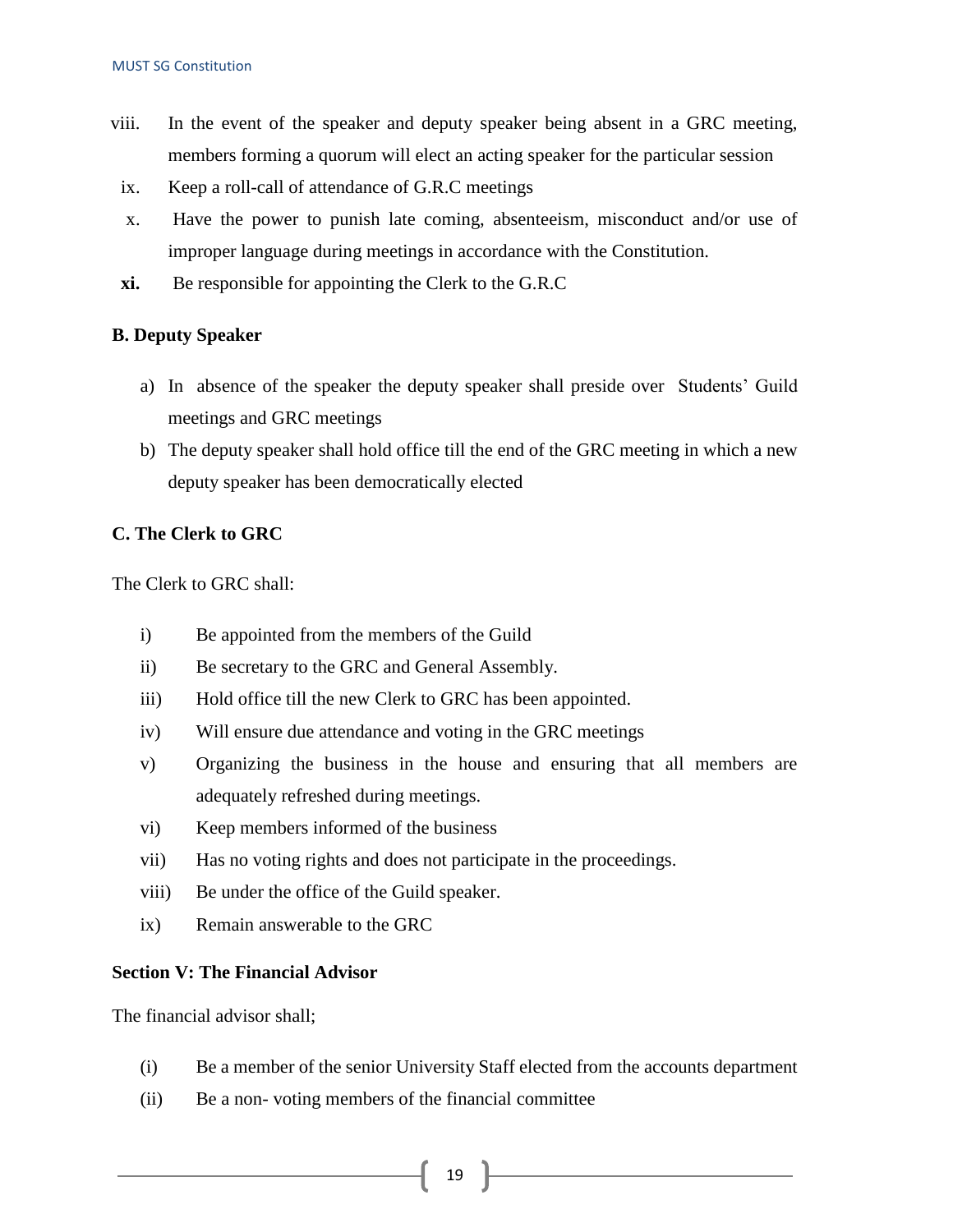- (iii) Be an advisor to the Guild on financial matters
- (iv) Be an advisor to the Guild on Financial matters
- (v) Be a non voting ex officio member of the GRC
- (vi) Be a member of the election petition tribunal
- (vii) Act in the office till the end of the first GRC meeting in which a new financial advisor is elected.

### <span id="page-20-0"></span>**Section VI: The Legal Advisor**

The legal advisor shall

- i) Be a non-voting ex official member of the GRC
- ii) Be a member of the election petition tribunal
- iii) Be a non-voting member of the committee for justice and Constitutional Affairs
- iv) Be elected by the GRC in its first meeting from amongst members of the academic staff who has good experience in civil and legal affairs
- v) Be a non-voting member of the Guild disciplinary committee
- vi) Advise the guild on legal matters
- vii) Act in the office till the end of the first GRC meeting in which a new legal advisor is elected.

# <span id="page-20-1"></span>**Section VII: The Guild Standing Committees**

### **a) Committee for finance**

Shall watch over finance of the Guild and undertake all such financial duets as the general assembly may determine from time to time

# **b) Committee for social affairs**

Shall arrange and supervise all forms of entertainment

# **c) Committee for Foreign Affairs and Public Relations**

Shall deal with Guild matters pertaining to foreign affairs and public relations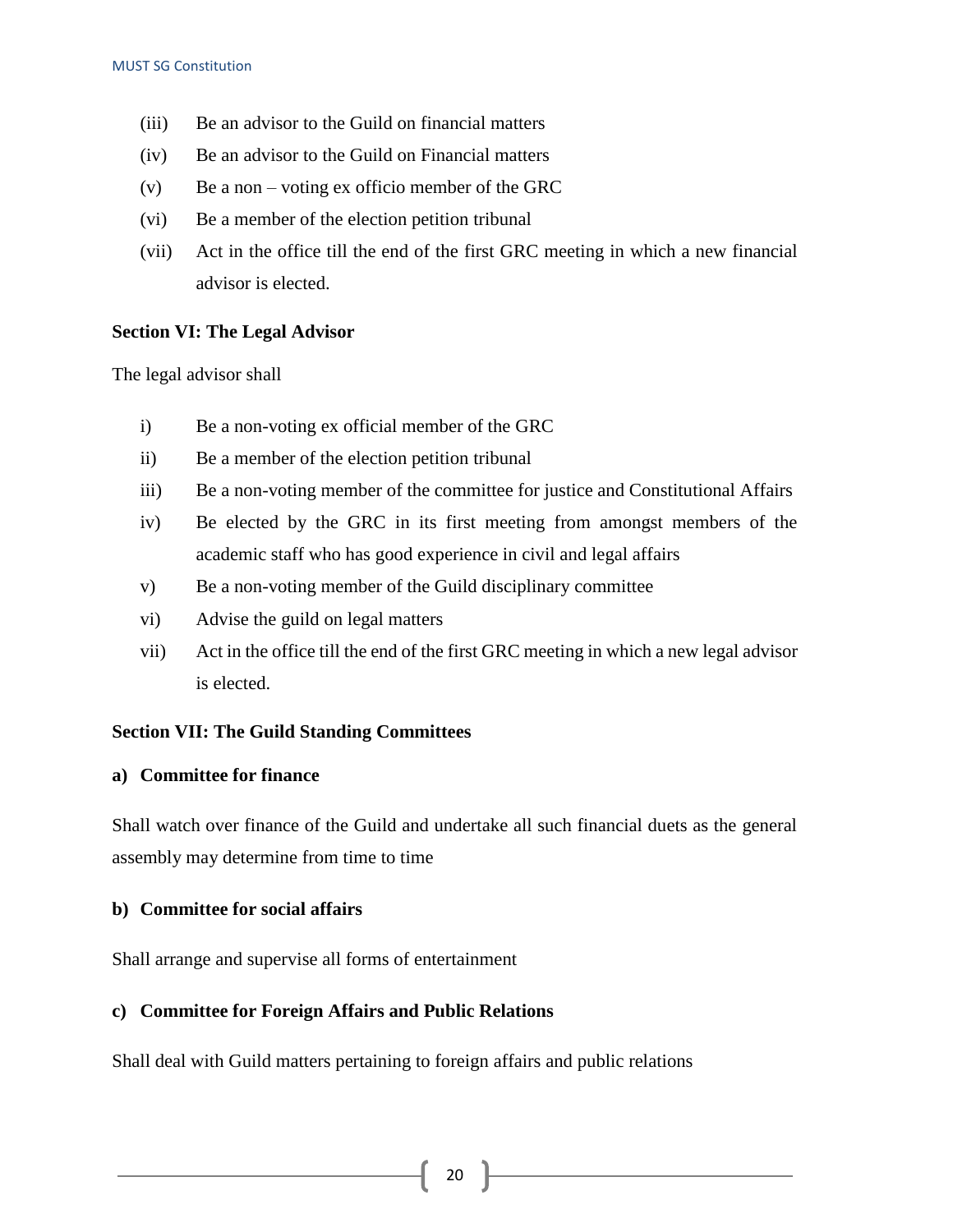## **d) Committee for Information and Technology**

Shall be in-charge of Guild Communications, and matters concerning ICT in the students' community.

### **e) Guild Disciplinary Committee**

Shall Consist Of The Vice President as Its Chairperson, Minister Of Campus Affairs, Chairperson of Committee for Constituency Management, Minister of Off Campus Affairs, Minister of Gender and Guidance, Legal Advisor as Non- Voting Member, Minister of Justice And Constitutional Affairs And 3 Guild Representative Council (GRC) members to be elected by GRC At Its first meeting after General Elections And swearing In of the new Guild Executive

### **The Committee shall deal with:**

- i) Guild members whose behaviors and actions shall be deemed injurious to the welfare and to the good name of the Guild
- ii) Those who mishandle Guild Finances. If the measure required to deal with such people are unavoidably outside the power and jurisdiction of the Guild
- iii) The Guild shall request the University administration for appropriate measures on its behalf

### **f) Committee For Health**

i) Shall be concerned with matters related to health of the students' community

ii) Shall be composed of five members among which a GRC for PWDs is a member by virtue of his/her position.

# **g) Committee for Professional Affairs**

- (i) Shall co-ordinate professional affairs and activities in the university
- (ii) Shall consists of all class presidents and chairpersons of professional clubs registered with the Guild

### **h) Committee for Constituency Management**

 $21$  }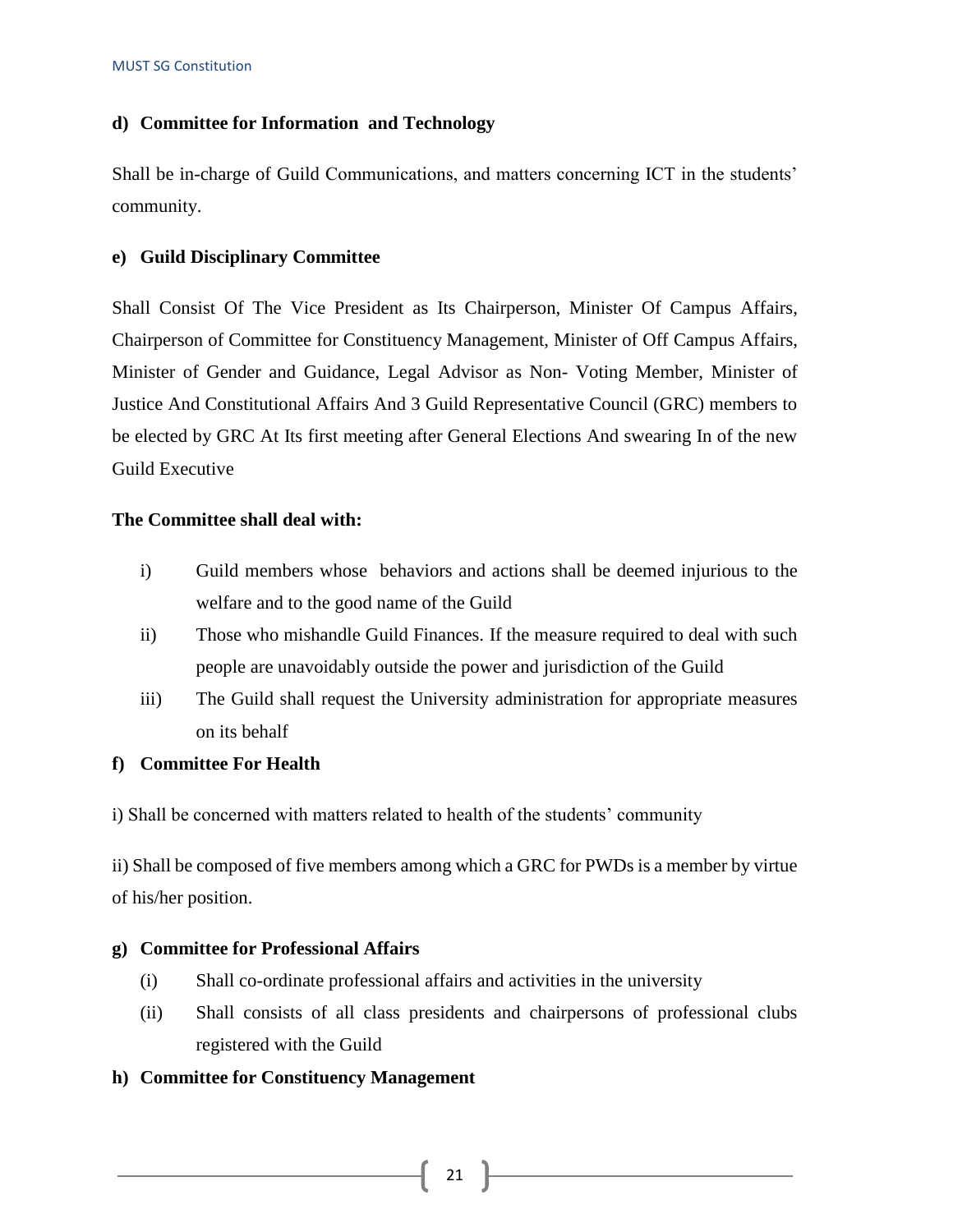- (i) Shall consist of all the constituency secretaries who shall elect their own leader to be chairperson of the committee
- (ii) Shall be concerned with general welfare and constituency administration in the university

### **i) Committee for Gender and Guidance**

- i) Shall be concerned with matters pertaining to gender and equality
- ii) Shall consist of at least two and utmost three female members.

### **j) Committee for justice and constitutional affairs**

Shall be concerned with civil justice among the students' community and the interpretation of the Guild constitution

### **k) Committee for Off- Campus Affairs**

i) Shall be concerned with matters pertaining to students' welfare off campus

ii) Shall consist of five members who will be GRC's or secretaries of particular students in their different areas of residence outside campus. A resident student does not qualify to be on this committee.

### **L) Committee for Campus Affairs**

i) Shall be concerned with matters pertaining to students' welfare at campus

**ii**) Shall be responsible for Mess Affairs

### **M) Committee for Property Management and Business Establishment.**

- i) Shall be concerned with control, monitoring, supervision and management of all Guild property.
- ii) Shall generate business aimed at bringing incomes to the Guild.
- iii) Shall consist of the Prime Minister as its chairperson, Minister of finance as a member and three other members appointed by the Prime Minister from the Guild.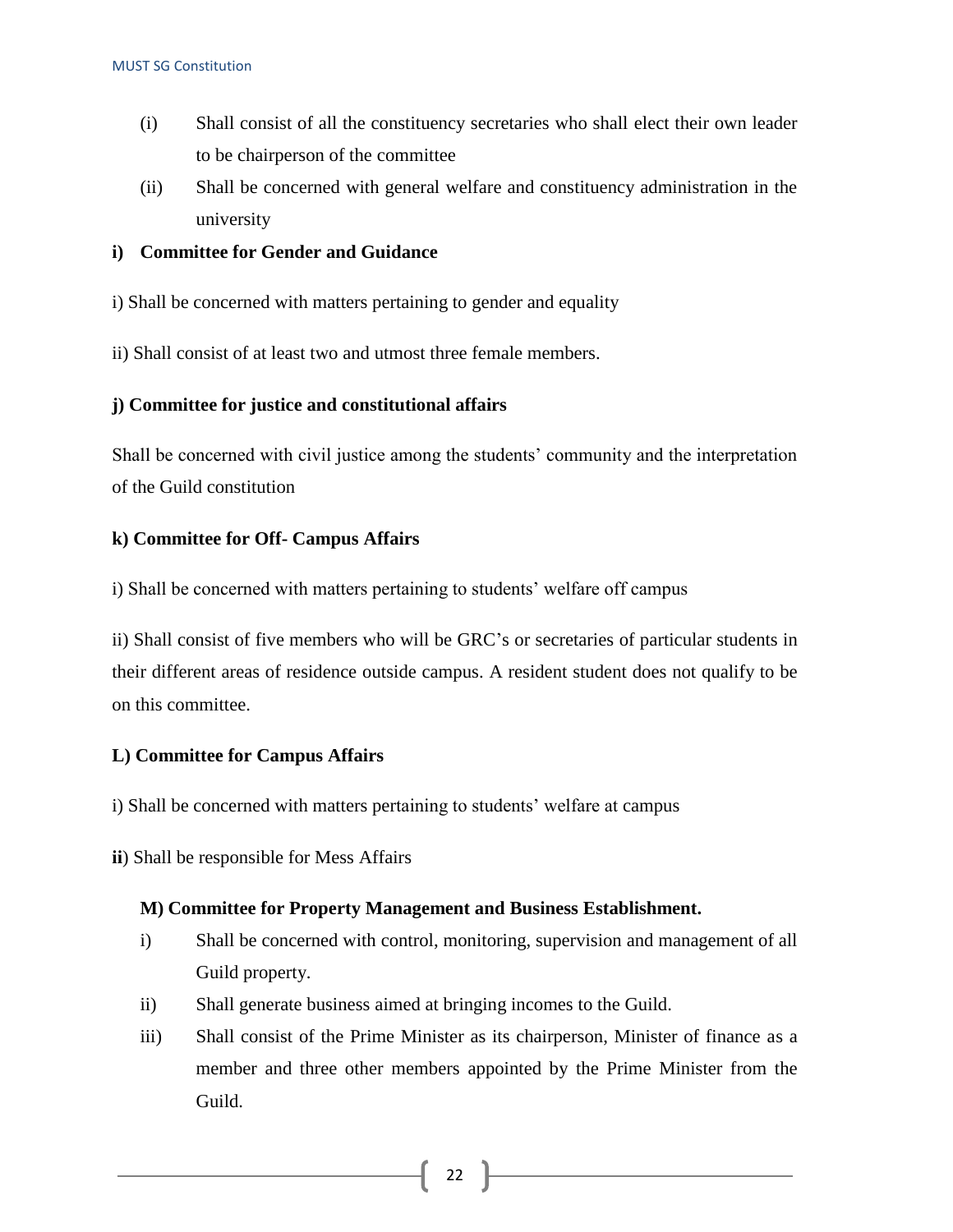iv) Shall present all the Guild property in the second GRC meeting of the new Guild council and first GRC meeting in the second academic semester.

# <span id="page-23-0"></span>**ARTICLE 9: ELECTIONS AND ELECTORAL REGULATIONS**

# <span id="page-23-1"></span>**Section I: The electoral commission**

- **i**) Shall consist of the returning officer/chairperson who shall be the Guild speaker. In a situation where there is no Guild speaker, a returning officer shall be elected from and by the GRC fifteen days to the General Elections.
- **ii)** Shall Organize and oversee the whole process of the Guild election
- **iii)** Shall Count votes, and publish the results of the elections
- **iv)** Shall be responsible for resolving problems during elections and its ruling shall be final
- **v)** The electoral commission in consultation with the outgoing President shall
	- a. Announce nomination day of candidates
	- b. Call upon constituencies to give the names of the elected GRC representatives
	- c. This arrangement will operate until such a time when Halls or Kihumuro Campus are in existence
	- **d. When halls are instituted, the GRC will meet and devise the new mode of representation.**
- **vi)** The nominations of candidates for presidential elections signed by the candidates, proposer and seconder shall be submitted in writing to the Electoral commission on nomination day
- **vii)** A campaign program will be drawn after the nomination day and every candidate in co-operation with other Guild members shall abide by it
- **viii)** During campaigns and polling exercise:
	- a) A candidate or his/her supporters who shall be accused with irrefutable evidence of instigating any form of violence during the electoral exercise will be disqualified forthwith
	- b) No campaigns will take place beyond the time set by electoral commission
	- c) No campaigns will be allowed on polling day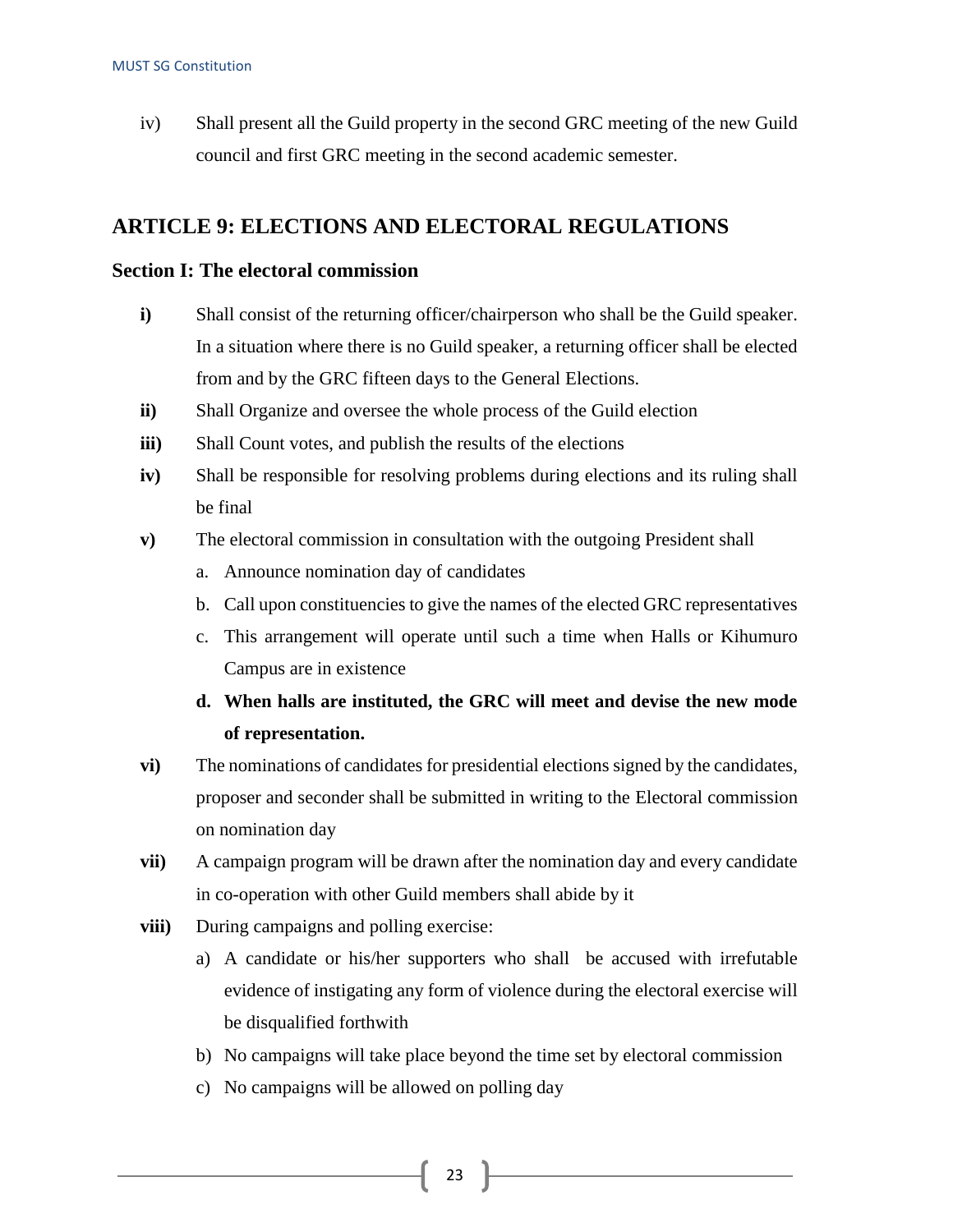- d) Wardens shall be required to compile and produce nominal rolls
- e) Constituency secretaries shall be polling officers who shall supervise the poling which must observe strict silence and order in each polling station. The Electoral commissioner will do the overall monitoring
- f) One day before polling day, there shall be an open air campaign where each candidate shall have an opportunity to address students and the details of that meeting shall be communicated in due time.
- g) Each voter shall have proper and valid identifications before poling, any voter with wrong or invalid identification will be expelled from the voting exercise
- h) On Identification, a computer technician shall design one ballot paper for the voter, sign against his/her name in the nominal roll and tick against the name of one candidate of his/her choice.
- i) Each ballot paper in the computer shall bear a serial number.
- j) The voting exercise shall not go beyond time set by Electoral commission
- k) At each station, the computers used for voting exercise will be openly displayed and not placed more than three(3) meters from the polling desk
- l) The counting of votes shall start soon after the time set by the electoral commission. The Exercise will be conducted by the polling assistants ( at each station) who will be the constituency secretaries, supervised by the representatives of Electoral commission
- m) Each candidate shall send at most two representatives to each polling station. A candidate will make known and register with the Returning Officer all agents at least one day to the polling day
- n) The electoral commission shall announce and cause to be published the results not more than one (1) hour after receiving results from the polling station
- o) No relevant documents and voting material shall be destroyed but shall be kept for subsequent scrutiny until the swearing in ceremony is over
- **ix)** The returning officer shall appoint and present other members of the commission for ratification in the first GRC meeting of the second academic semester and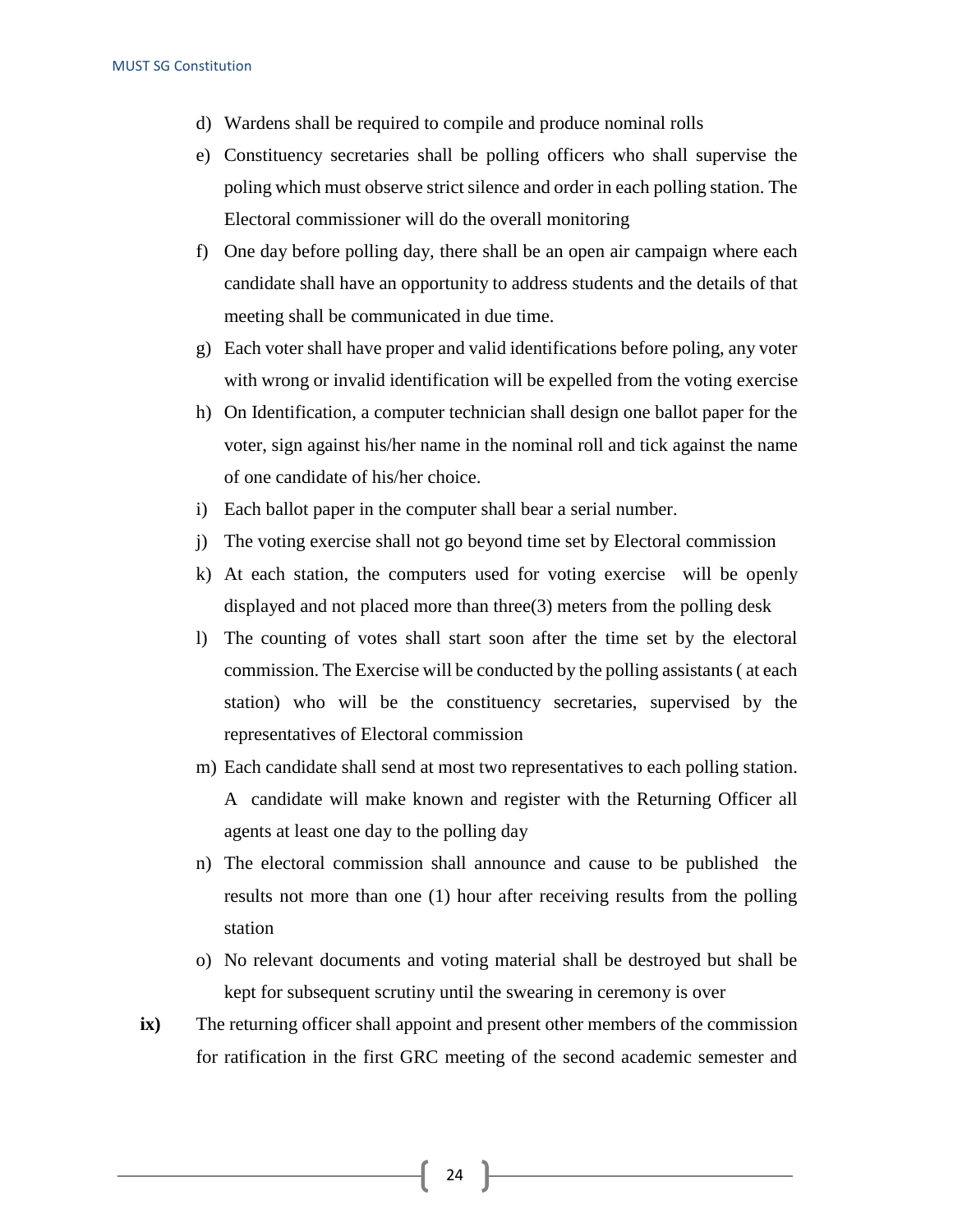thereafter sworn-in by the Guild speaker before the commencement of their duties.

- **x)** The Guild Electoral Commission shall budget for resources for the commission to enable it perform its functions effectively and shall be presented to the GRC in the first GRC meeting of the second academic semester for approval.
- **xi)** The GRC may remove a commissioner from office on the following grounds;
	- a) Inability to perform his or her duties arising out of physical or mental incapacity;
	- b) Indiscipline or Misconduct
	- c) Incompetence.
- **xii)** The returning officer shall present a report to the GRC in a GRC meeting before and after general elections.
- **xiii)** The criteria for determining and selecting other polling officials shall be determined by the Electoral Commission.

# <span id="page-25-0"></span>**Section II: Composition and Conduct of Electoral Commission**

### (**a) The Chairperson, whose duties shall be:**

- (i) To coordinate all the commission work and that of his or her officers;
- (ii) To preside over all meetings of the commission;
- (iii) To ensure that regular, free and fair elections are held;

(iv) To Supervise and oversee the duties of the commissioners and other members of the commission

### (b) **The Vice Chairperson, whose duties shall be:**

- (i) To assist the Chairperson on all matters of the Commission;
- (ii) To act as the Chairperson wherever the Chairperson is absent;
- (iii) To perform any other duties that may be assigned by the commission chairperson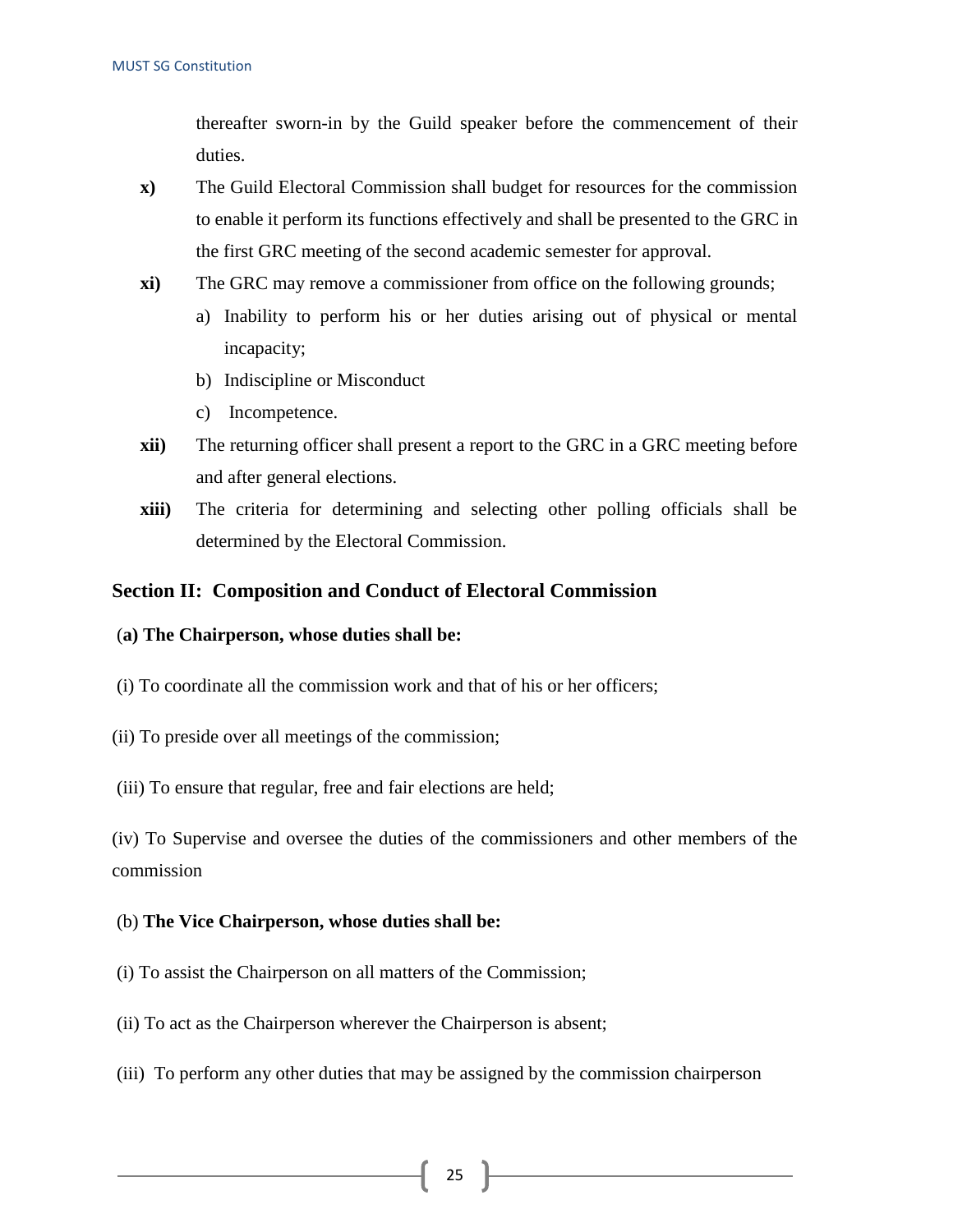MUST SG Constitution

#### (**c) The Secretary to the Commission, whose duties shall be:**

- (i) To take and keep minutes of the commission;
- (ii) To manage and keep a proper registry of all voters
- (iii) To handle all correspondences of the commission.
- (iv) To perform any other duties that may be assigned by commission Chairperson

### **(d) The Commissioner for Finance, whose duties shall be:**

- (i) To receive and manage all commission finances;
- (ii) To keep proper records of the commission's account books
- (iii) To give a financial report of the commission.
- (iv) To perform any other duties assigned by the Chairperson

#### (e**) The Commissioner for Public Relations, whose duties shall be:**

- (i) To disseminate information about elections.
- (ii) To liaise with the media on behalf of the Commission.
- (iii) To perform any other duties that may be assigned by the Commission Chairperson.

# <span id="page-26-0"></span>**Section III: General Procedures**

- i. All Guild elections shall be by Electronic Voting or by secret ballot on simple majority system on the basis of one member one vote.
- ii. Whenever, there is a tie on any of Guild elections, it shall be repeated until a candidate obtains a simple majority
- iii. A student who has been convicted by court of law of an offence involving more turpitude will be eligible for nomination to Guild offices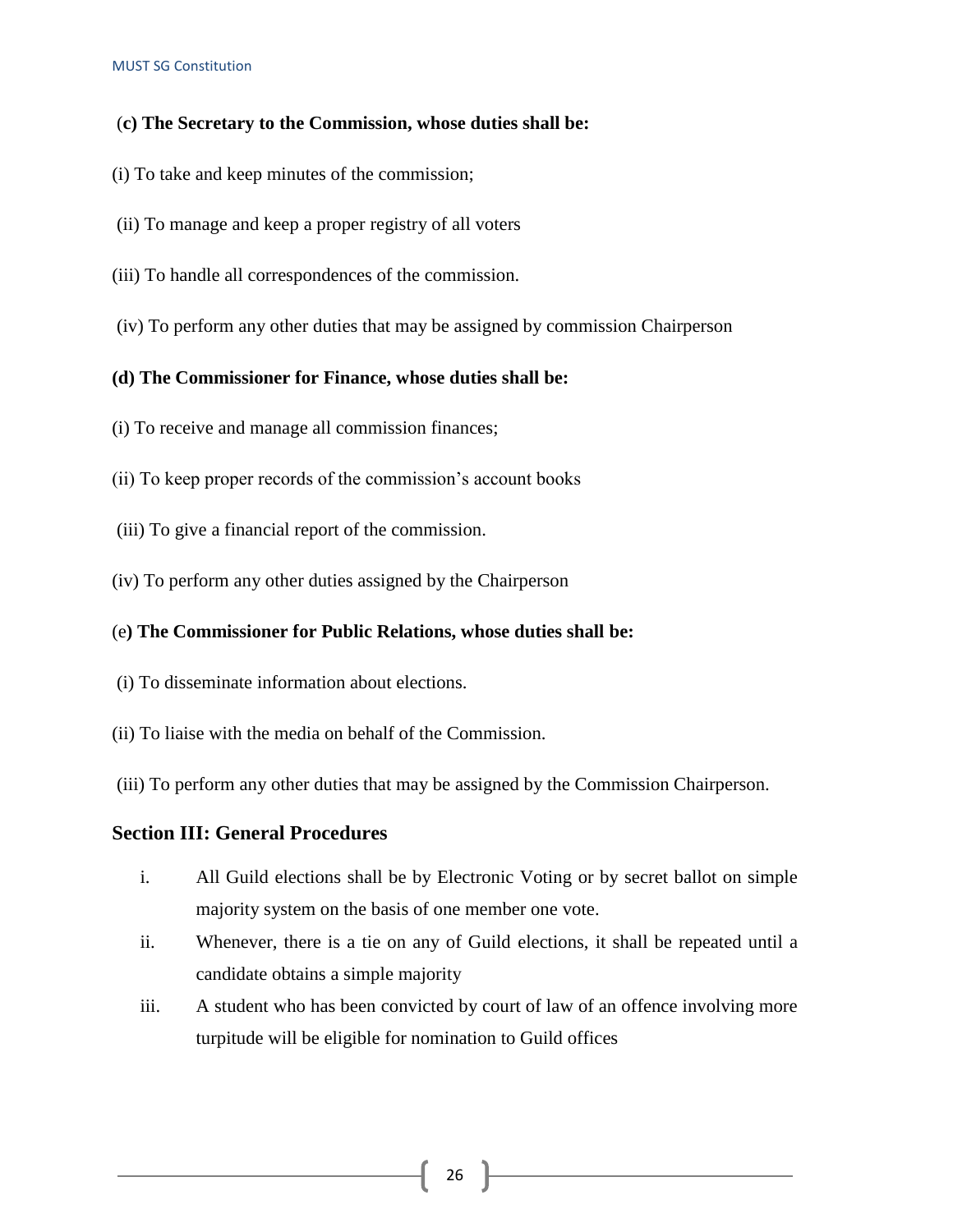iv. Elections of the Guild president, GRC members and Chairperson Sports and games Union shall take place during the  $9<sup>th</sup> - 12<sup>th</sup>$  week of the  $2<sup>nd</sup>$  academic semester.

### <span id="page-27-0"></span>**Section IV: Electoral Rules and Regulations**

# **A) Presidential Elections**

The election of Guild President shall have to follow all regulations and procedures above **(section III)**

- i. No members of the Guild who has not been a full member of the Guild for at least one full academic year shall be eligible to stand for elections to the presidency of the Guild
- ii. Any member of executive shall be eligible to stand for elections to the President of the Guild
- iii. No candidate will be allowed to withdraw from the candidacy to the presidency within 12 hours to the open air campaigns as provided in the regulations
- iv. The Guild President shall be elected to office for a maximum of one term only, the term being equivalent to not more than 12 calendar months
- v. No member of the Guild who has less than one full academic year to cease being a full member of the Guild shall be eligible to stand for elections for the presidency of the Guild or for Guild Speaker

# **B) GRC Elections**

- i. Shall take place on the same day with the Chairperson Sports and Games Union elections fifteen days before Guild presidential Elections.
- ii. Every constituency shall have to elect its members to the GRC as per **article 7 section II(f)**
- iii. By virtue of their position constituency secretaries shall be GRC members but shall not be eligible for other executive posts.

### **C) The chairperson Sports and Games Union**

i) Shall take place on the same day with the GRC Elections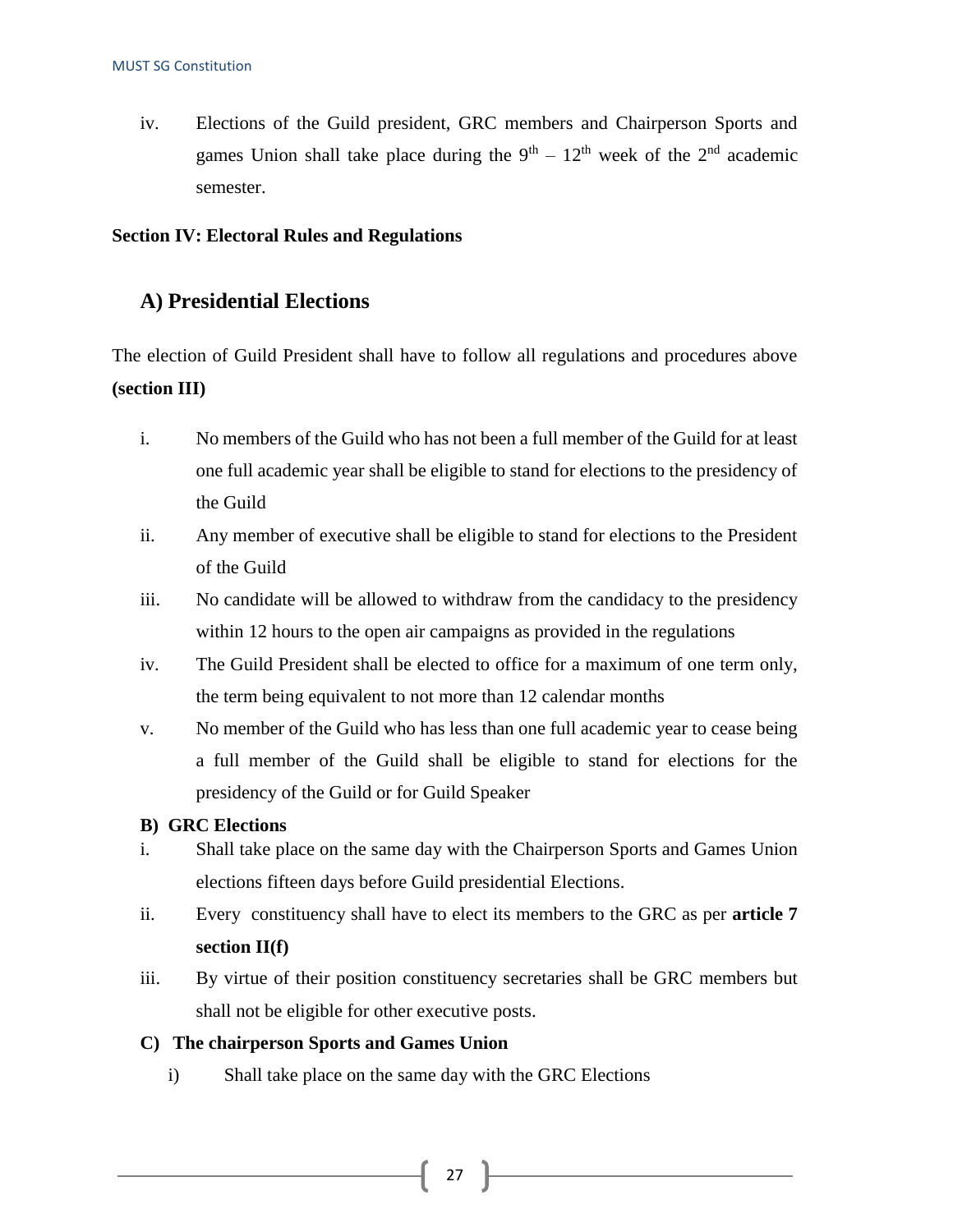- ii) The Electoral Commission of Sports and Games Union in liaison with the Guild returning officer shall organize and oversees the Elections of Chairperson
- iii) Shall follow the rules and regulations of the guild constitution as in **section III.**
- iv) No members of the Guild who has not been a full member of the Guild for at least one full academic year shall be eligible to stand for elections to the chairperson of the Sports and Games Union.
- v) The Chairperson shall be elected to office for a maximum of one term only the term being equivalent to not more than 12 calendar months.
- vi) No member of the Guild who has less than one full academic year to cease being a full member of the Guild shall be eligible to stand for elections for the Chairperson of the Union.

# <span id="page-28-0"></span>**Section V: Election of other Guild officers**

# **A. Speaker**

Shall be elected democratically in the first GRC meeting after general elections and swearing in of the new Guild Executive by and from the GRC's, and thereafter sworn in by the outgoing speaker and shall assume his/her duties immediately.

# **B. Deputy Speaker**

Shall be elected democratically in the first GRC meeting after general elections and swearing in of the new Guild Executive, by and from the GRC's, thereafter sworn in by the outgoing speaker and shall assume his/her duties immediately.

# **C) The Executive**

- i) The executive members will be appointed from GRC members to their specific ministries by the president elect who shall make known his choice better sworn in
- ii) The president shall table these appointees to the GRC for ratification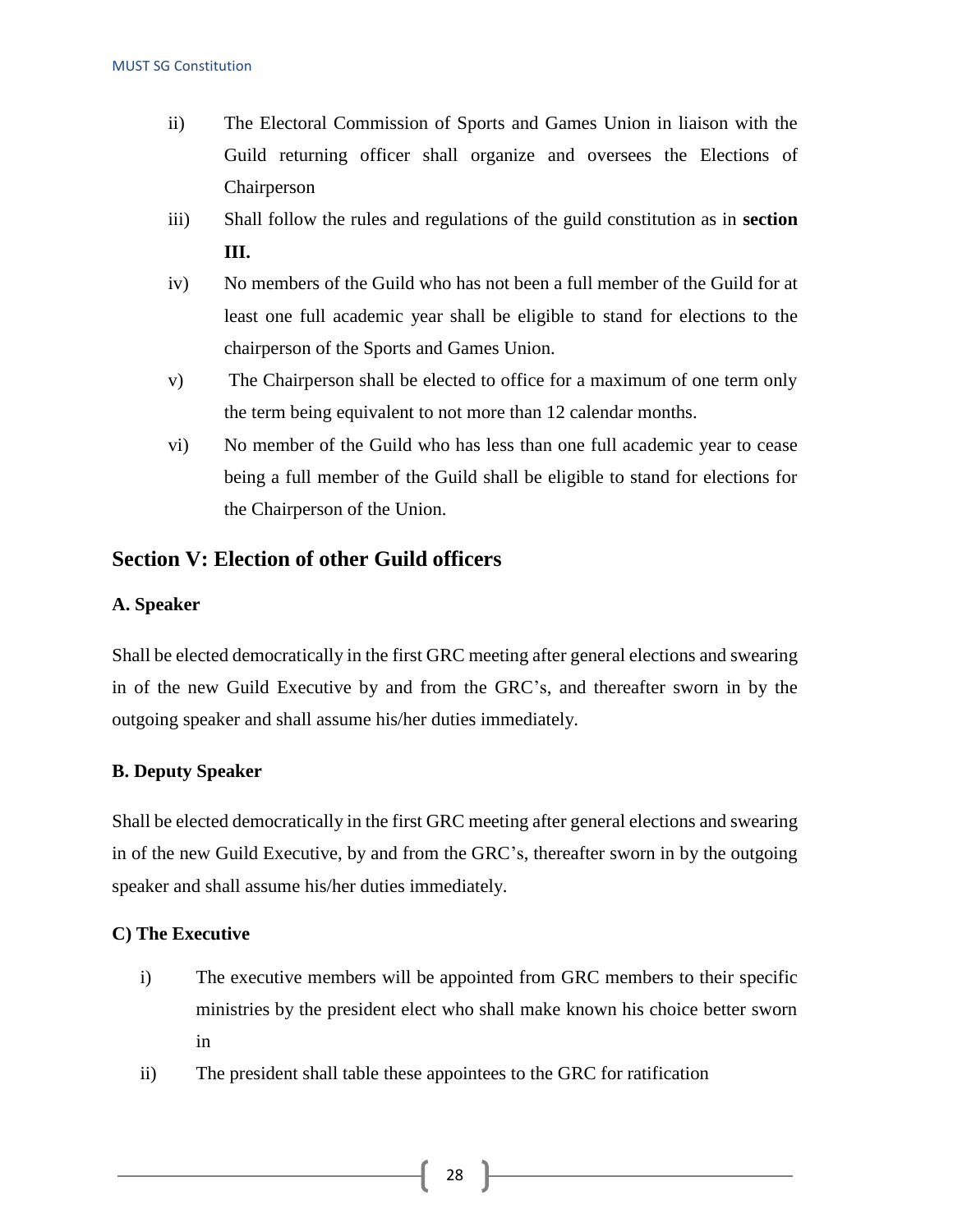iii) The president shall have powers to nominate not more than two (2) members outside the GRC

### D**) The clerk to GRC**

The clerk to GRC shall be appointed from the members of the Guild by Guild Speaker and his/her name shall be presented to the GRC for ratification.

The Speaker shall appoint the acting Clerk to GRC where there being no Clerk to GRC in the GRC meeting who shall be in charge of only that particular meeting.

### **E) The Committees**

- i) Members of the various committees shall be appointed by respective chairpersons and presented in the first GRC meeting, at least two GRC members shall be appointed to be committee members.
- ii) Each committee shall consists of five (5) members including the chairperson save for: Guild disciplinary committee, committee for professional affairs, Committee for Constituency management and administration and students/staff consultative committee whose composition is given in **Article 8 section VII** and **article 13**

### <span id="page-29-0"></span>**Section VI: The Financial Advisor**

- i) Shall be elected by GRC in the first GRC meeting from a panel of three names submitted by Minister of finance.
- ii) The President shall approach each member of that panel for acceptance of office according to the number of votes they obtained in a descending order

### <span id="page-29-1"></span>**Section VII: Legal Advisor**

- i) Shall be elected by GRC in the first GRC meeting from a panel of three names submitted by Minister of Justice and Constitutional Affairs.
- ii) The President shall approach each member of that panel for acceptance of office according to the number of votes they obtained in a descending order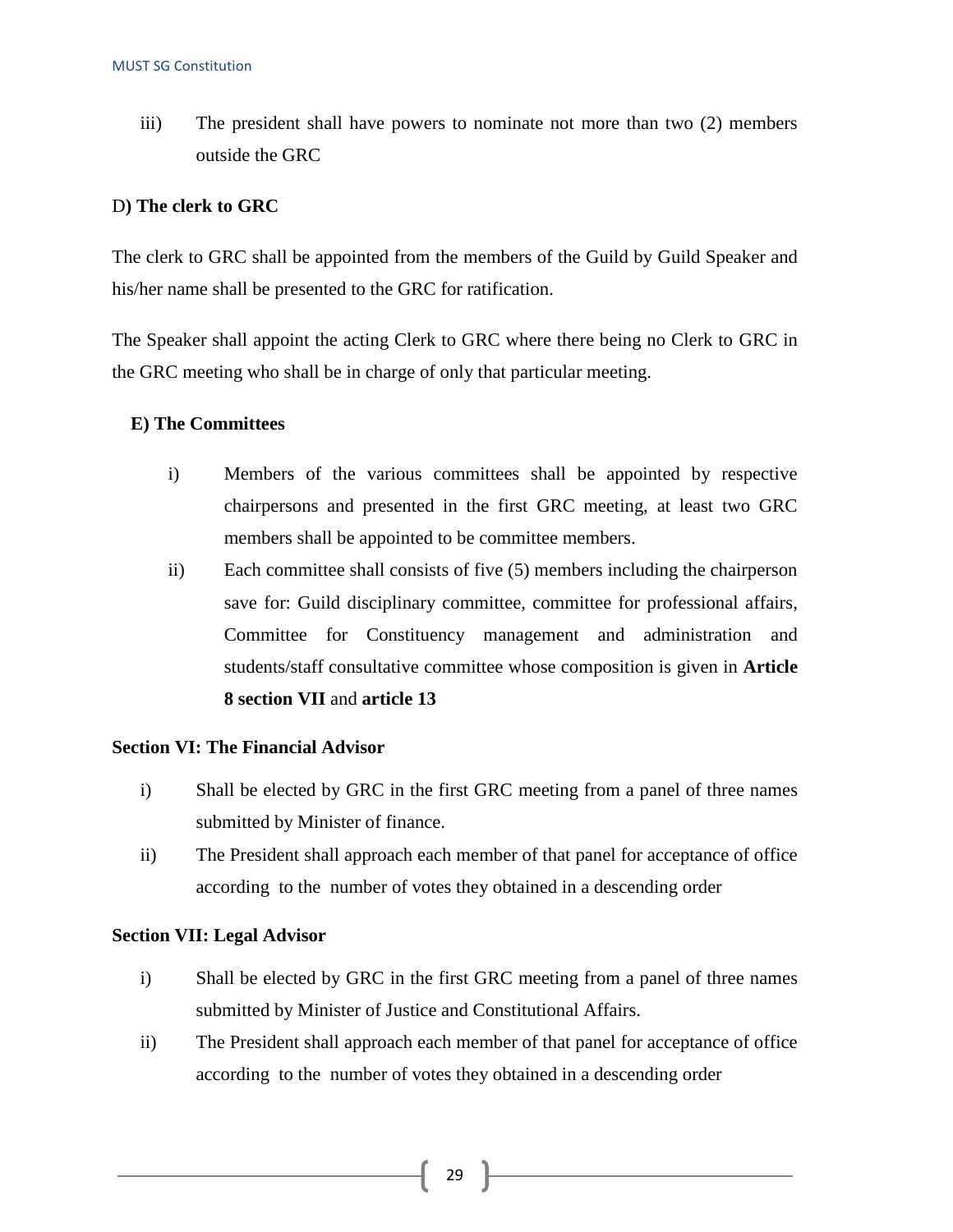### <span id="page-30-0"></span>**Section VIII: Bye- Elections**

Bye- elections shall;

- i) Take place whenever an office falls vacant
- ii) Take place within fourteen (14) days of the seat falling vacant

### <span id="page-30-1"></span>**Section IX: Election petitions:**

All election petitions shall be addressed to the Dean of Students who shall constitute a petition tribunal whose ruling shall be final

### **Election petition tribunal**

The tribunals shall comprise of:

The dean of students who will chair the tribunal; legal advisor, the university Lawyer; Financial Advisor, the University bursar; Chairperson of the Deans committee; and the warden.

### **Functions and responsibilities**

- i) Any member of the Guild can lodge a petition to the tribunal whenever he/she thinks there have been sustainable irregularities during the elections
- ii) The petition must be lodged within three(3) days after the elections and signed by at least (1/5) one fifth of Guild members
- iii) The proceedings of the tribunal held in camera shall be made known within five days thereafter.
- iv) No candidate or any Guild member shall have a legal representative when lodging his case

### <span id="page-30-2"></span>**Section X: Swearing In**

- i) The president elect, the Guild executive and GRC members shall be sworn in that order by the speaker in presence of Vice chancellor or his representative
- ii) The ceremony shall take place in public place at least 48 hours after the first GRC meeting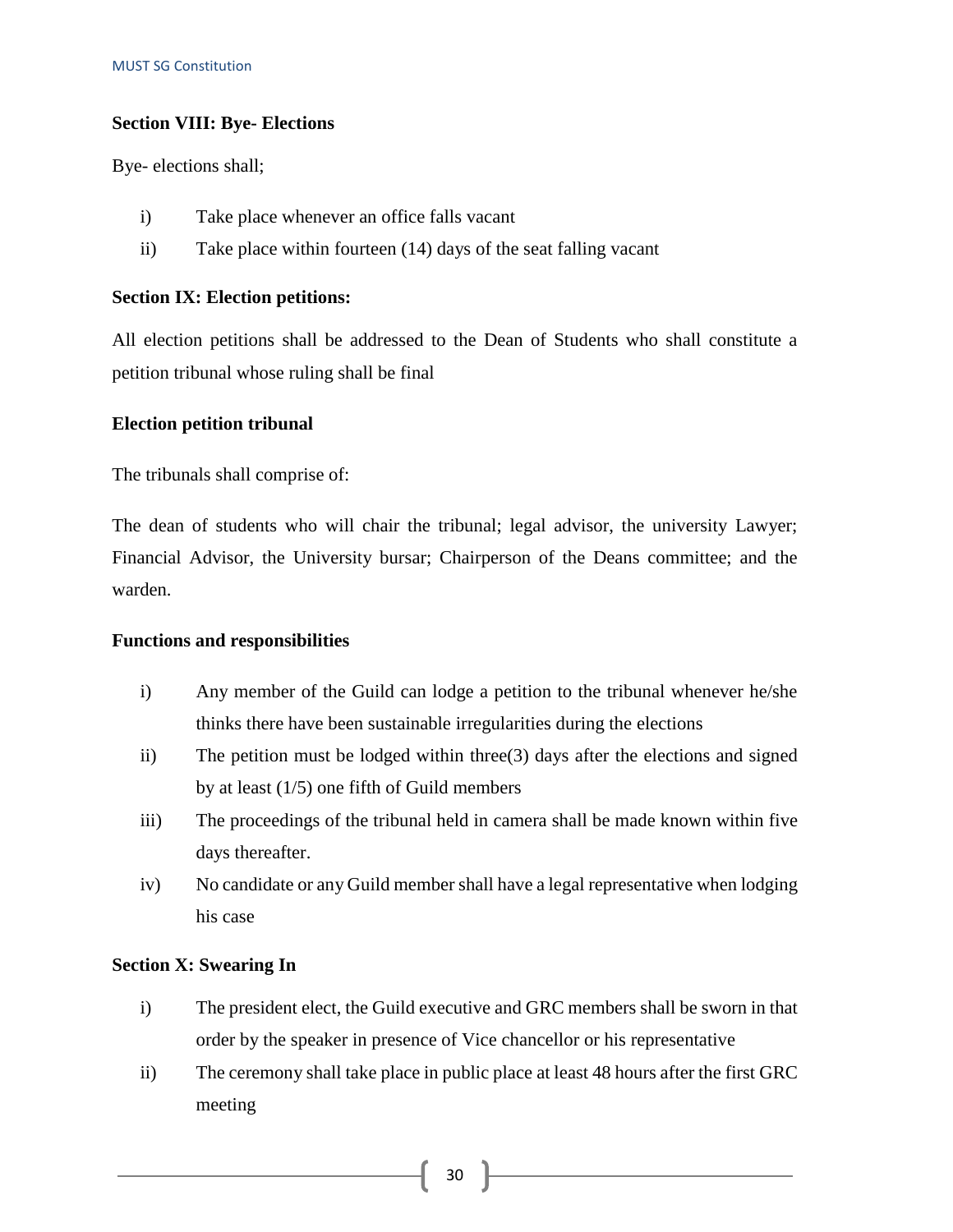- iii) The president elect shall notify members of the Guild at least three (3) days before the ceremony
- iv) All those taking the oath shall swear to abide by the constitution (Appendix)

# <span id="page-31-0"></span>**ARTICLE 10: TERMINATION OF OFFICE**

#### <span id="page-31-1"></span>**Section I: Resignation**

- i) Whenever there is an occasion for the resignation of the executive to be tendered, the President shall tender the resignation of the same collectively to the GRC through the speaker
- ii) In case a member of the executive wishes to resign, he/she shall tender his/her resignation in written form to the president giving at least a seven (7) days' notice.
- iii) In case a constituency secretary, GRC members or any member of Guild committees wishes to resign, he/she shall tender his resignation in writing to the speaker

### <span id="page-31-2"></span>**Section II: Suspension and Dismissal from GRC**

- i) The president shall have power to suspend or dismiss any member of the Executive in accordance with the constitution. The duration of the suspension shall be at the president's discretion but shall not exceed 21 days
- ii) The speaker shall have powers to suspend any member who fails to attend two (2) consecutive GRC meetings without satisfactory reason. The suspension period shall not exceed more than two successive GRC meetings
- iii) If the GRC feels that a member merits dismissal, the case shall be referred to the constituency of residence to which a member is a representative to the GRC whom shall give a ruling from the constituency members, the membership be deemed withdrawn. The ruling of the GRC shall be upheld where views of the constituency and GRC do not agree.
- iv) Members of a given constituency have a right to call back any of their respective GRC representatives with the support of 2/3 majority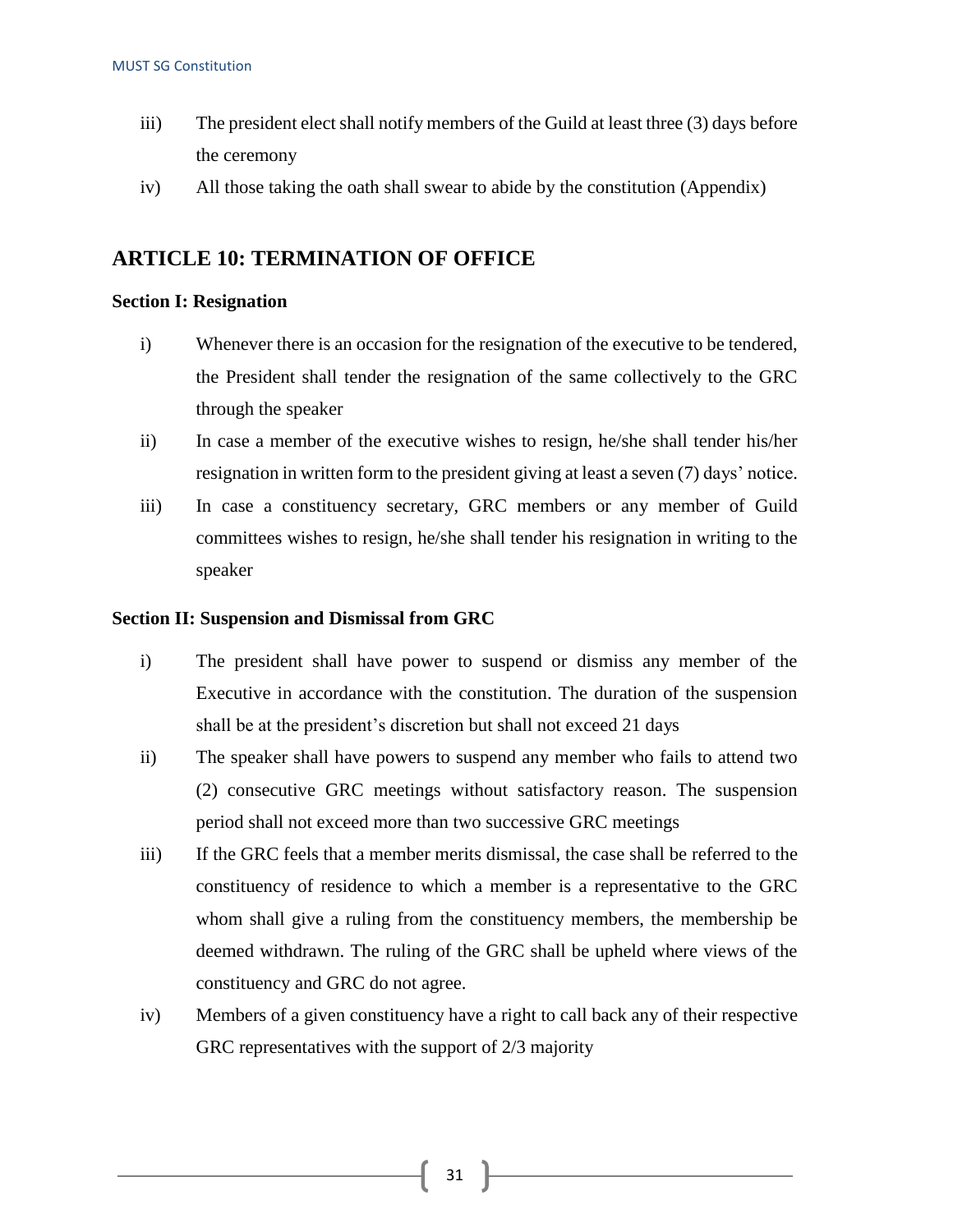# <span id="page-32-0"></span>**Section III: Vote of No Confidence in the Executive**

A vote of no confidence in the Executive can originate from the GRC or any member of the Guild

### **A. Vote of no confidence by the GRC**

- i) Any member of the GRC has a right to move a vote of no confidence in the President and or the executive
- ii) A seven (7) days' notice accompanied by the formulate motion shall be given by the mover to the speaker who shall then cause it to be published within 24 hours and convene a meeting of the GRC to be held within 7 days from receipt of the motion
- iii) The motion will be carried if supported by two thirds  $(2/3)$  of the members in secret ballot
- iv) In a situation where the vote of no confidence has been carried as in **Article 10, III A (ii), the executive shall be expected to resign within 24 hours.**
- v) Should the Executive fail to resign a provided for in Article 10, Section III a (iii), it must make a written appeal to the speaker showing that there has been refutable evidence of irregularities during the secret polling, the appeal must be made within 24 hours of the secret ballot
- vi) In an event of failure to resign as in Article 10 section III  $A(v)$  as above, the speaker shall arrange the vote of no confidence to be voted by the Guild within ten (10) days
- vii) In case the executive fails to resign within 24 hours without appeal, it will be deemed out of office and the caretaker Government will assume immediately after 24 hours
- viii) Presidential elations will follow within 14 days of the executive being voted out and resigning
- ix) In an event where the vote of no confidence by the GRC is rejected by the Guild by secret ballot, then members of the Executive shall resume their positions within 14 days.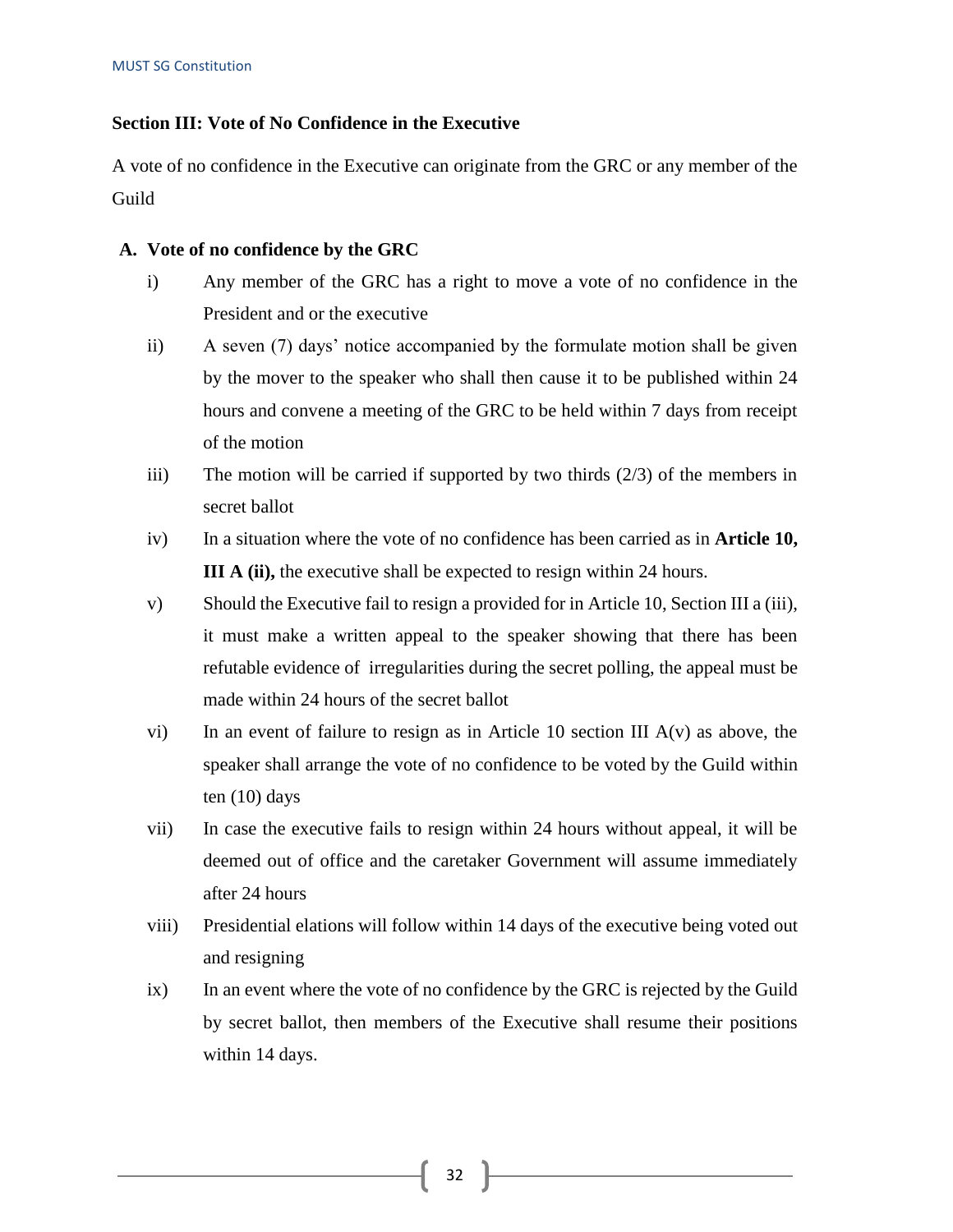## **B. Vote of no confidence by the Guild**

- i) A vote of no confidence in the President and/or the executive by the Guild shall require a petition signed by at least one fifth (1/5) of the Guild members to the speaker
- ii) The speaker shall cause the list of signatories of the petition to be displayed on constituency notice boards within forty eight (48) hours of receipt of the petition
- iii) After twenty four (24) hours display of the signatories, the speaker shall give notice of a students' general meeting to take place within seven (7) days to hear the petition and the president and the executive
- iv) The quorum of such meetings shall be one third (1/3) of the total Guild membership. If on quorum is realized, the petition shall be deemed lost
- v) No voting shall take place in the meeting
- vi) After the students' General meeting, the speaker shall conduct a secret ballot on the motion of no confidence within forty eight (48) hours
- vii) The vote of no confidence shall be carried if at least two thirds (2/3) majority of the members of the Guild vote for it in the secret ballot
- viii) In the event of the vote of no confidence being carried as provided for in (vii) above, the executive shall vacate their offices within 24 hours and new elections of the President shall be held within 14 days. The president shall form his executive from the GRC represent
- ix) In the meantime a caretaker government shall assume office till a new executive is formed

### <span id="page-33-0"></span>**Section IV: Voting Of No Confidence in the Speaker**

- i) A vote of no confidence in the speaker shall be moved after a petition duly signed by at least one quarter (1/4) of the members of the GRC
- ii) The petition shall be presented to the President of the Guild who shall publish the petition and chair the students' General meeting to discuss the petition within (14) fourteen days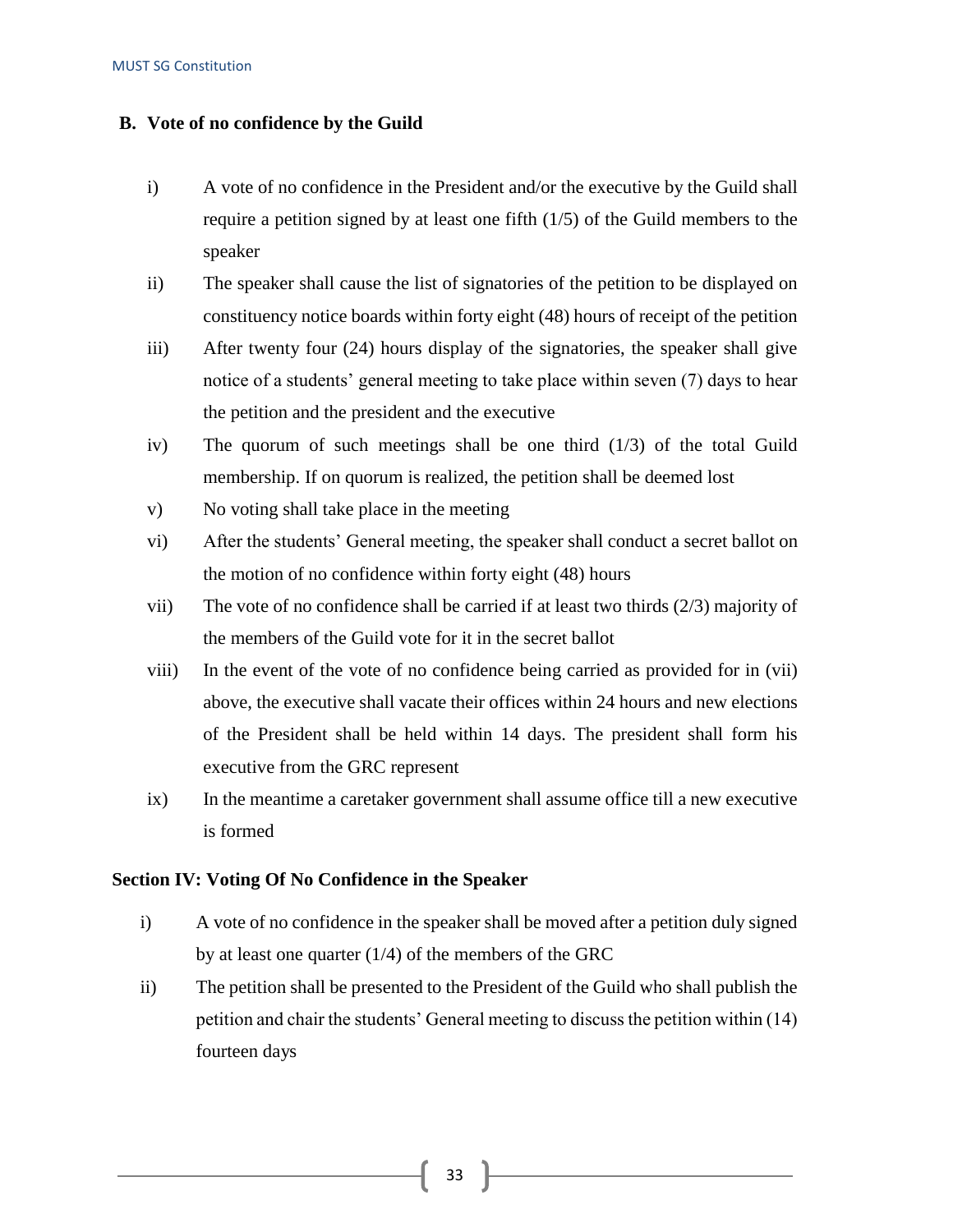- iii) The quorum of such a meeting shall be at least three  $fifth(3/5)$  of the members of GRC present during the meeting, if no quorum is raised, the petition shall be deemed lost
- iv) The motion of no confidence shall be carried if at least two thirds (2/3) of the members present votes for it in secret ballot
- v) A new speaker will be elected fourteen days after a successful vote of no confidence as **clause (IV) above.**

# <span id="page-34-0"></span>**ARTICLE 11: SOCIETIES**

A society will be any student organization, club, association or group registered by the MUST- SG. Each of these societies shall be affiliated to the students' Guild on its application for affiliation to the Executive, having been approved by the GRC and the Dean of Students on condition that;

- i) All its members are members of the Guild
- ii) No members of the Guild is denied membership due to his tribal, racial, political or professional identify
- $\delta$  Its constitution does not contravene the Guild codes and / or Guild constitution.
- iv) The society pays a non- refundable standards registration fee to the MUST- SG through the concerned Guild Minister as stipulated in **Article 8 Section III (E), section III (F) and section VII (G).**
- v) The minimum number of its members is 15.

NB: Any affiliated society may be eligible for financial assistance from the Guild on application to the minister of finance and on approval by the Executive.

# <span id="page-34-1"></span>**ARTICLE 12: FINANCE**

### <span id="page-34-2"></span>**Section I: Source of Revenue**

Source of revenue shall be;

a) Subscription from the members of the Guild as agreed upon by the GRC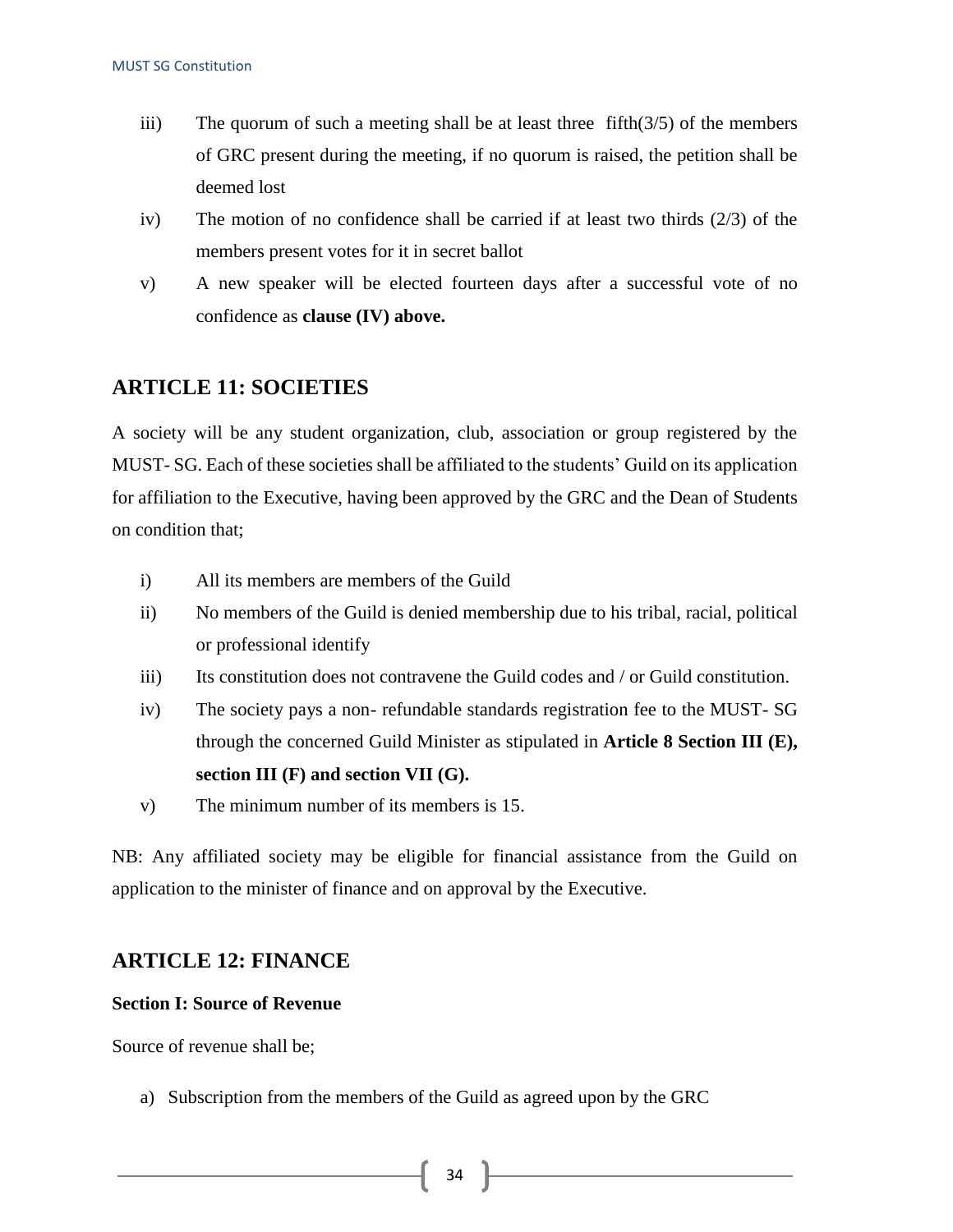- b) Fund-raising activities of the Guild
- c) Grants and Donations as approved by GRC
- d) Interest and profit from the Guild capital
- e) Any legal entitlement to the Guild
- f) Money in form of nomination fees, registration fees, etc. collected from members of the Guild by any organ of the Guild government during elections or otherwise
- g) Any other source or means approved by the GRC and/ or the General Assembly

#### <span id="page-35-0"></span>**Section II: Authorization of expenditure**

- a) The Executive may authorize the realization of the funds within the heads of expenditure and must report such expenditure to the following GRC for approval
- b) Copies of the approved budgets shall be presented to the Committee for Finance of the Guild for Scrutiny before they are made available to the University Official concerned.

#### <span id="page-35-1"></span>**Section III: Supervision of Finances**

- a) Guild funds shall be kept on a bank account approved by the University Bursar
- b) The Minister for Finance shall keep up to date accounts indicating the income and expenditure of the Guild through or by any Minister or Official or any members of the Guild
- c) The Minister for Finance shall deposit the cash and/ or cheques with the University Bursar, and shall not keep more than an equivalent of 10 US dollars (\$10) of the collected revenue. All monies advanced must be accounted for within three (3) days after the event.
- d) No other Guild Official shall keep Guild monies for longer than two (2) days unless specific authority has been granted by the Minister of Finance in any case, not exceeding five days
- e) The authority to withdraw or authorize withdrawing Guild money shall rest with the minster for Finance in conjunction with the President and the Financial Advisor
- f) Guild cheques shall be signed by the Minister for Finance, the president and the Financial Advisor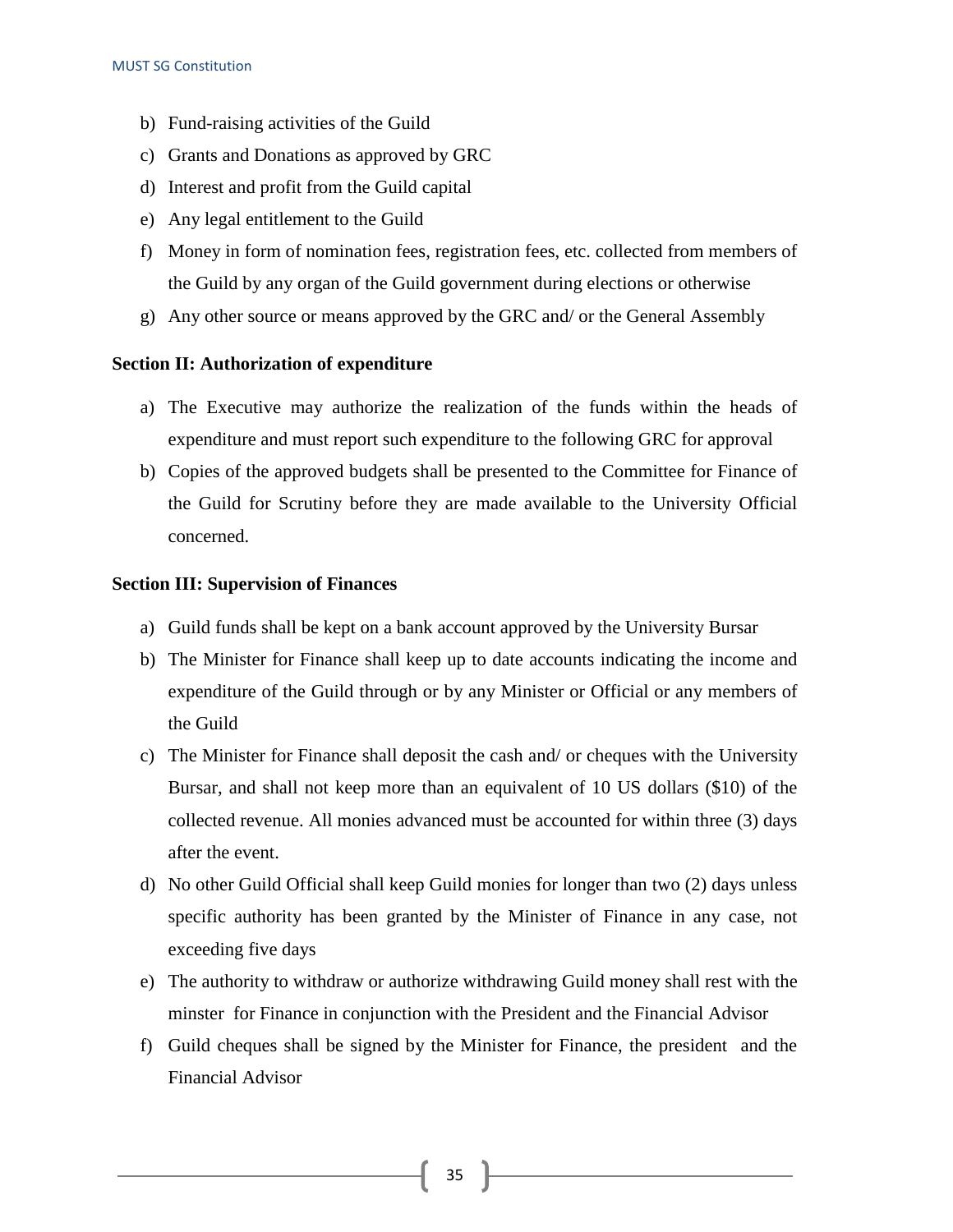- g) All financial transactions shall be made in the name of Guild
- h) The Minister of Finance shall issue a receipt for any monies received by him in the name of Guild
- i) The executive shall present a balance sheet signed by the Finance minister and financial advisor to the GRC meeting towards the end of their term of office.
- j) Any committee of the Guild, on incurring any expenditure, should furnish the minister of finance and the Guild President with the necessary and accurate accountability
- k) The Minister of Finance shall submit a monthly report to the Financial Advisor
- l) In the event of the Minister for Finance resigning before his term of office comes to an end, the minister shall handover a signed financial statement to his successor. The Executive must approve such finance statement

#### <span id="page-36-0"></span>**Section IV: Auditing**

- **a)** A balanced sheet prepared, signed by the finance minister and financial advisor together with the accountabilities of the activities carried out under the respective ministries shall be presented to the GRC for scrutiny in the subsequent GRC meetings thereafter the GRC within three days through the Guild speaker shall present a report to the internal auditor which shall call for re-auditing in case financial miss management is detected**.**
- b) The account of the Guild shall be audited within two weeks before the swearing in and handover of new guild council by the university internal Auditor.
- c) The Audited Accounts and Balance sheet shall be approved and signed by the Financial Advisor before being presented to the GRC
- **d)** The Audited Accounts and Balance sheet signed by the Financial Advisor and approved by the GRC shall be published after not later than seven (7) days before Swearing in and handover of new Guild council**.**
- **e)** The Swearing in and Handover shall not take place in the Guild unless all the accountabilities have been approved by the GRC**.**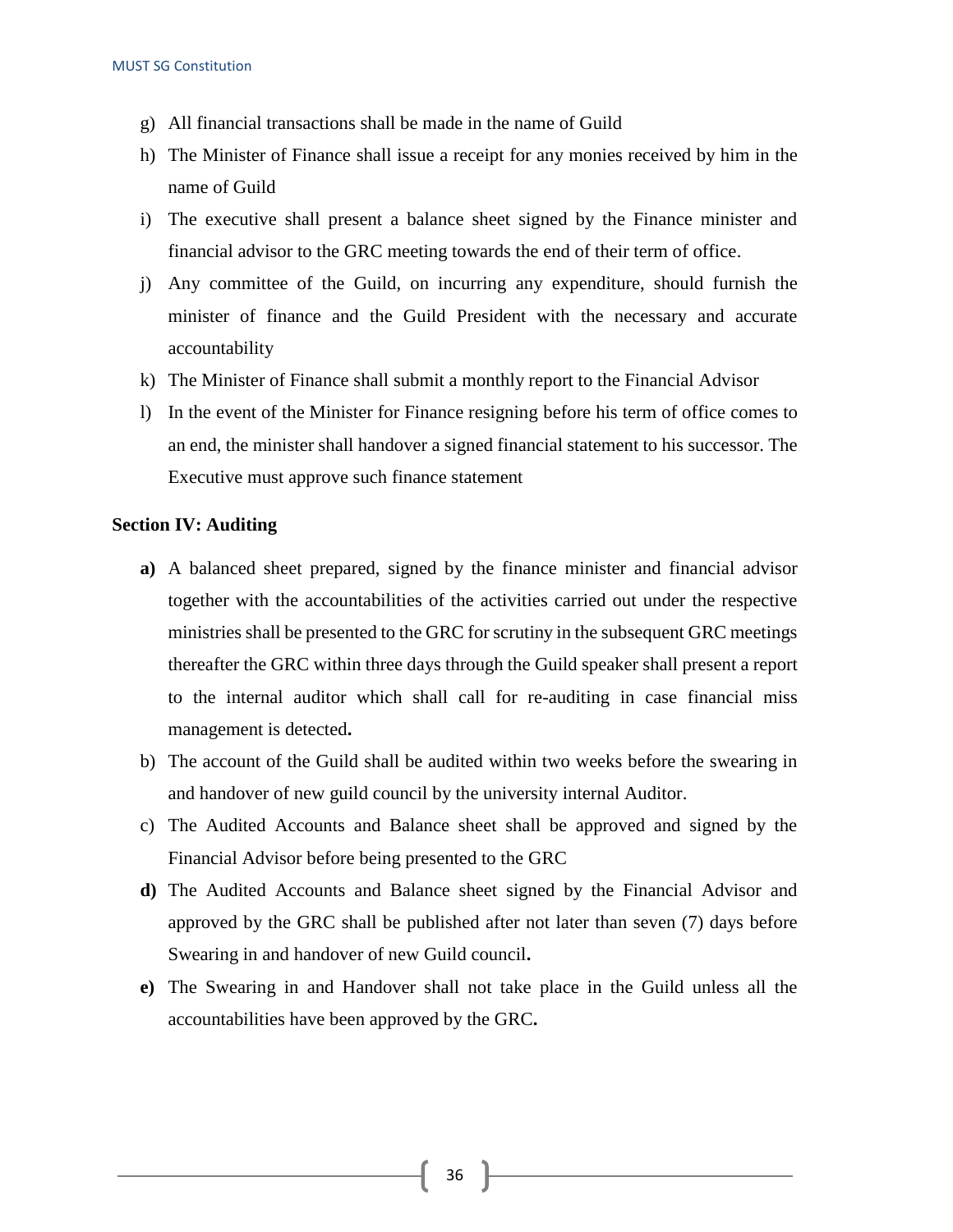# <span id="page-37-0"></span>**ARTICLE 13: THE STUDENT / STAFF CONSULTATIVE COMMITTEES (SCC)**

The students/ staff consultative committee shall consist of joint student/ staff consultative committee composed of the members of the Guild and University staff

- i. Shall hold consultative committee meetings on all matters affecting the students
- ii. By virtue of his/her position, the Vice chancellor shall be given copies of the proceedings of the committee if he/she is not a member
- iii. Members to represent the Guild shall be elected by the executive
- iv. Meeting shall be held at the request of the University, SCC, its chairperson or the Guild President

# <span id="page-37-1"></span>**ARTICLE 14: MEETINGS**

### <span id="page-37-2"></span>**Section I: Convening of Meetings**

- i. Meetings of the GRC shall be open to all full members of the Guild unless the GRC decides otherwise
- ii. All meetings of GRC shall be convened by the speaker in consultation with the Guild President except when a vote of no confidence in the speaker is being carried when the president presides over
- **iii.** The speaker shall be responsible for convening students' Guild general meetings and meetings to debate a motion of no confidence in the executive as in **Article 10 section III**
- iv. Standing committee meetings shall be convened by the respective chairpersons.
- v. All meetings of the Guild shall normally be held after working hours

### <span id="page-37-3"></span>**Section II: Frequency and notice of Meetings**

- i. All notices of the Guild meetings shall be dated
- ii. The executive and committees shall meet as often as necessary but not less than three (3) times during an Academic semester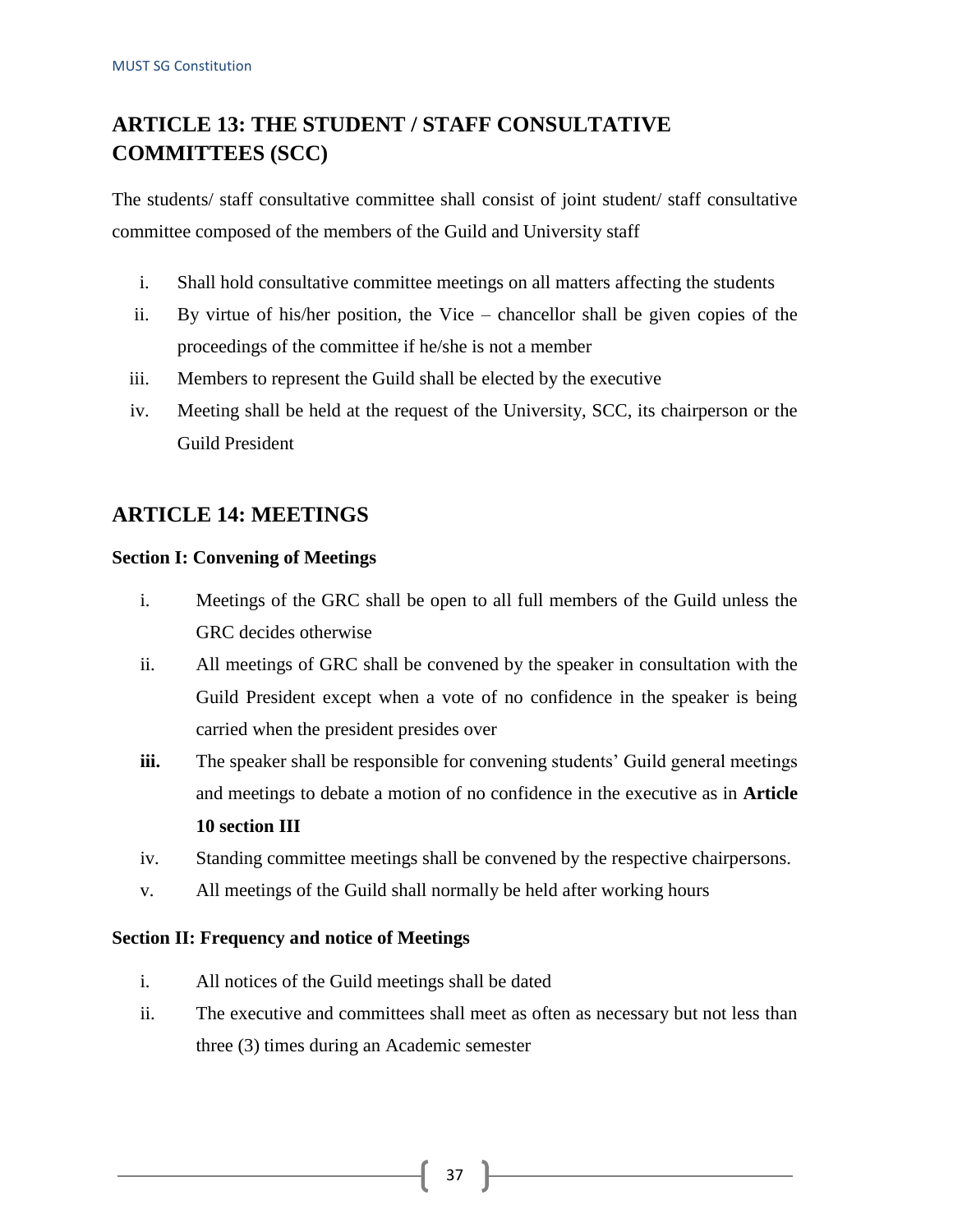- iii. Any other students' Guild meeting shall be held only when necessary save for emergency meetings that can be held at appropriate moments
- iv. The Executive members shall be given at least three (3) days' notice for ordinary meetings and six (6) hours' notice for emergency meetings
- v. For Students' Guild general members shall be given
	- a. At least five (5) days' notice for ordinary meetings
	- b. Twenty four (24) hours' notice for emergency meeting
- vi. GRC meetings shall be given at least
	- a. Four (4) days' notice for ordinary meetings
	- b. Twenty four (24) hours' notice for emergency meetings

### <span id="page-38-0"></span>**Section III: Presiding at Meeting**

- i. The speaker shall preside over subsequent students' Guild general meetings and motion of no confidence in executive as provided for in this constitution
- ii. In absence of the speaker and the deputy speaker, the members present and forming quorum shall elect an acting speaker from among themselves to preside over the students Guild meetings.
- iii. The election of the Acting Speaker in **clause (ii)** above shall be supervised by the prime minister.
- iv. The President shall preside over Executive meetings
- v. The Speaker shall preside over GRC meetings

# <span id="page-38-1"></span>**ARTICLE 15: STANDING ORDERS**

### <span id="page-38-2"></span>**Section I: Quorum**

- i. The executive shall have a quorum of two thirds  $(2/3)$  of its members
- ii. The GRC shall have a quorum of one half  $(1/2)$  of its members
- iii. The General Assembly shall require a quorum of a tenth (1/10) of the members of the Guild except when it's a meeting for hearing a petition for a vote of no confidence in the President and or Executive where a quorum of one third (1/3) is necessary.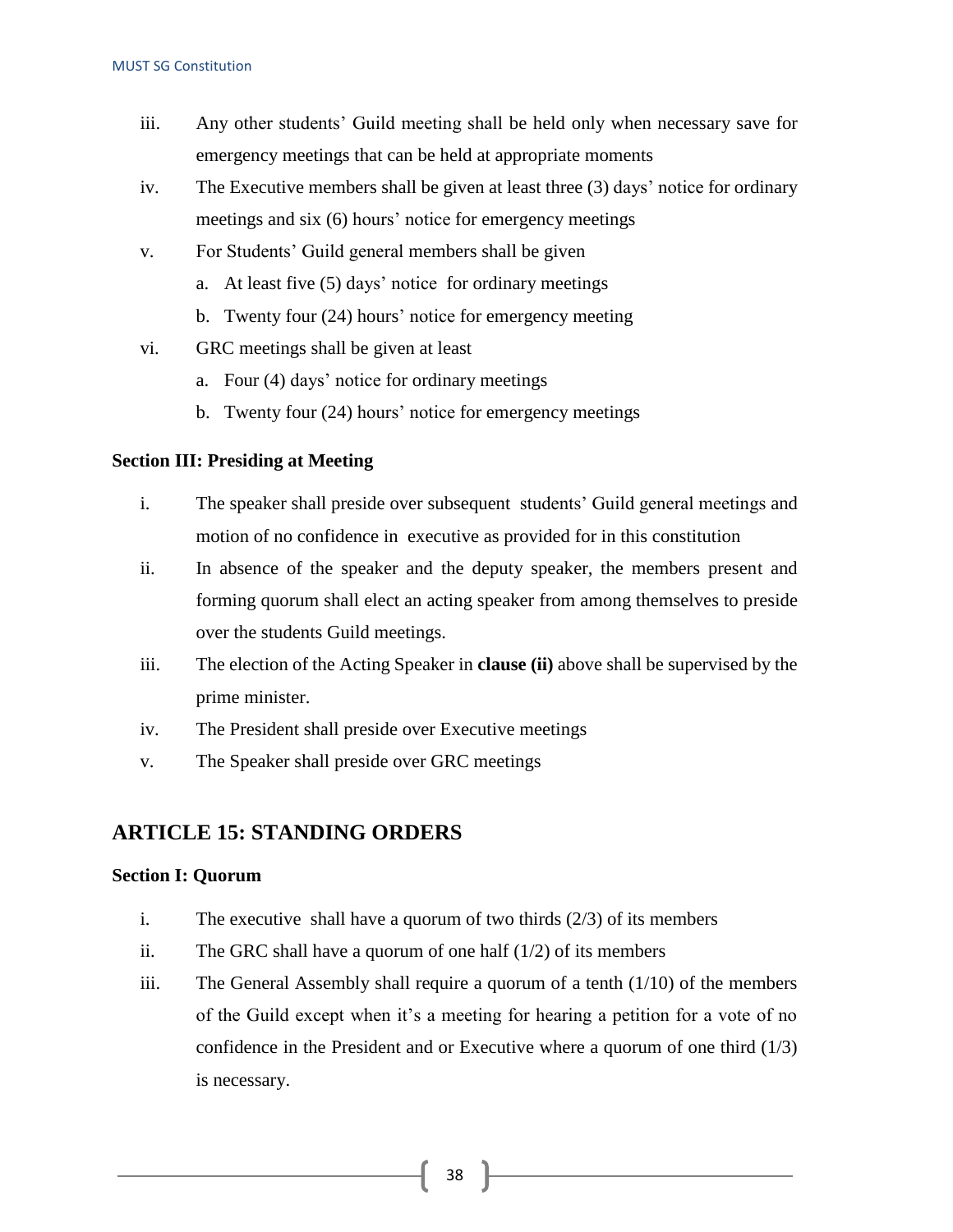- iv. If any meeting a quorum is not realized within 20 minutes after the time appointed for the meeting to start, the meeting shall be cancelled and rescheduled
- v. Many meeting, should the attention be called at any time after the commencement of the business to the fact that a quorum is not present, the person presiding over the meeting shall order the names of those present, if less than a quorum to be recorded and shall adjourn the meeting. In case a general meeting however, only a count shall be taken and no names shall be recorded

### <span id="page-39-0"></span>**Section II: Order of Business**

- i. All business shall be conducted and recorded in English
- ii. The Agenda shall be read by whoever is presiding over the meeting at the beginning of each meeting
- iii. All matters thereon shall take precedence over all business
- iv. Every agenda shall provide for " Matters arising from Minutes" with question time not exceeding fifteen (15) minutes
- v. The questions shall be allowed only for information but no debate on the policy outlined by the minutes shall be allowed.
- vi. Minutes of all meetings of the executive, GRC and the General assembly shall be submitted to the Dean of students by the Clerk to GRC within twenty one (21) days from the meeting.
- vii. Minutes of all standing committee meetings signed by the chairperson and the Guild president shall be submitted to the Dean of students within seven (7) days from the meeting.
- viii. Notice of motion to be discussed at a further meeting may be given.

### <span id="page-39-1"></span>**Section III: Suspension of Standing orders**

A standing order may be suspended if;

- i. An argent matter which overrides the standing order is set in motion
- ii. The mover of the motion states clearly the nature of the urgency and the time affected
- iii. The motion is supported by two thirds (2/3) of those present during the meeting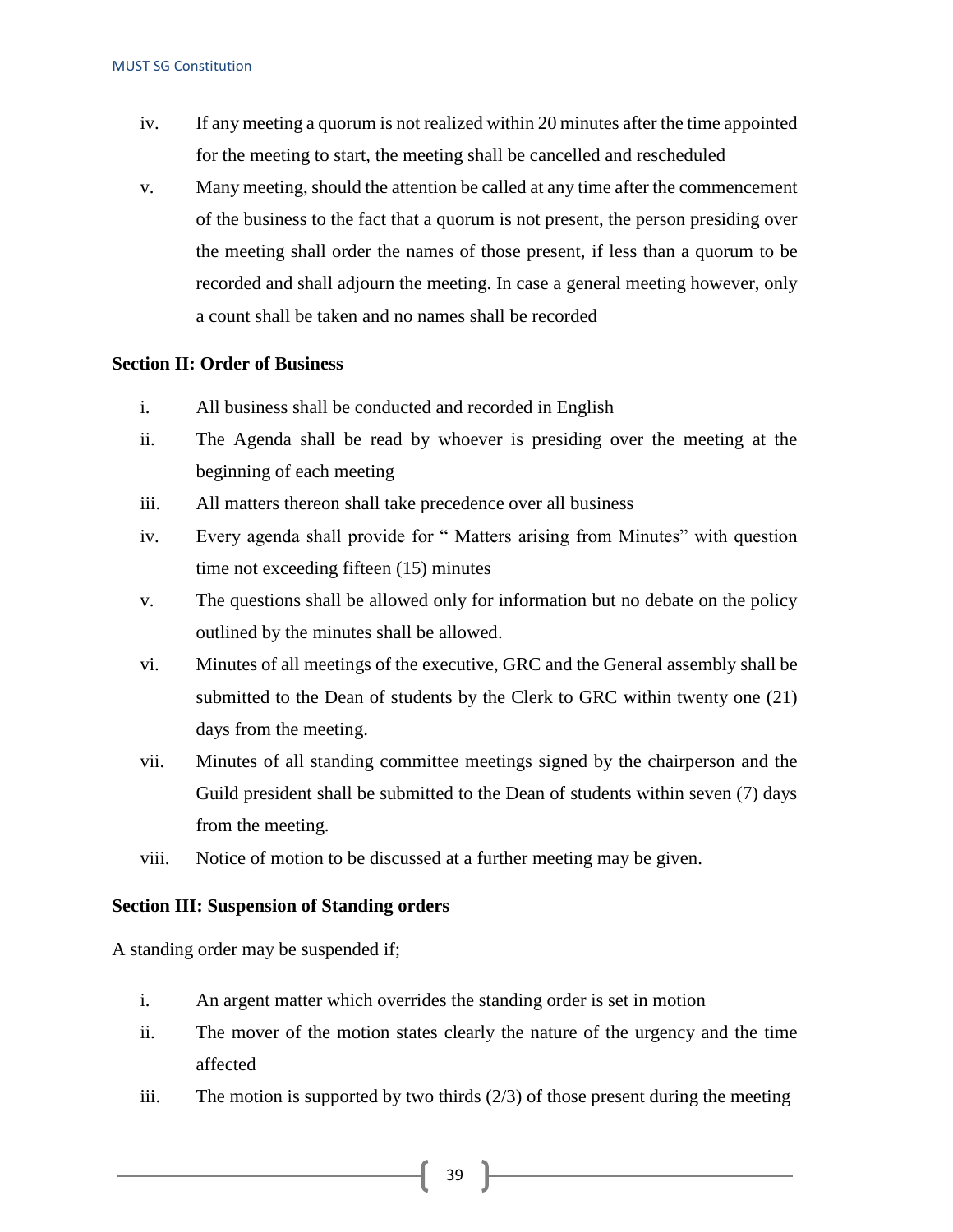### <span id="page-40-0"></span>**Section IV: Selection of Speakers**

- i. When members put up their hands to speak, the first to catch the speaker's eye shall be given precedence
- ii. Every member except the speaker will speak while standing save in executive and committee meetings and shall address the chair as Mr. Speaker, sir or Madam speaker

### <span id="page-40-1"></span>**Section V: Order of Precedence**

During any meeting the Speaker will accept points to talk precedence in the following order

- iii. Points of order ( when a member contrivances order)
- iv. Motions
- v. Points of information ( when giving information)
- vi. Point of information ( when seeking information)
- vii. Point of privilege
- viii. Point of guidance

### <span id="page-40-2"></span>**Section VI: Speeches**

- i. A member shall speak only once upon any subject during the meeting save for point of order information or guidance
- ii. A member may speak again on amendments
- iii. Members wishing to raise points of order or information or ask for a point of privilege, must first obtain the speaker's permission and must rise immediately the alleged breach has occurred
- iv. A member may formally second a motion or amendment and reserve his speech until a later stage of the debate
- v. A member may start a speech and end with a motion or amendments

# <span id="page-40-3"></span>**Section VII: Breaches of Order**

- A. A member shall be guilty of breach of order if he/she;
	- i. Uses unparliamently language and refuses to withdraw it with a satisfactory apology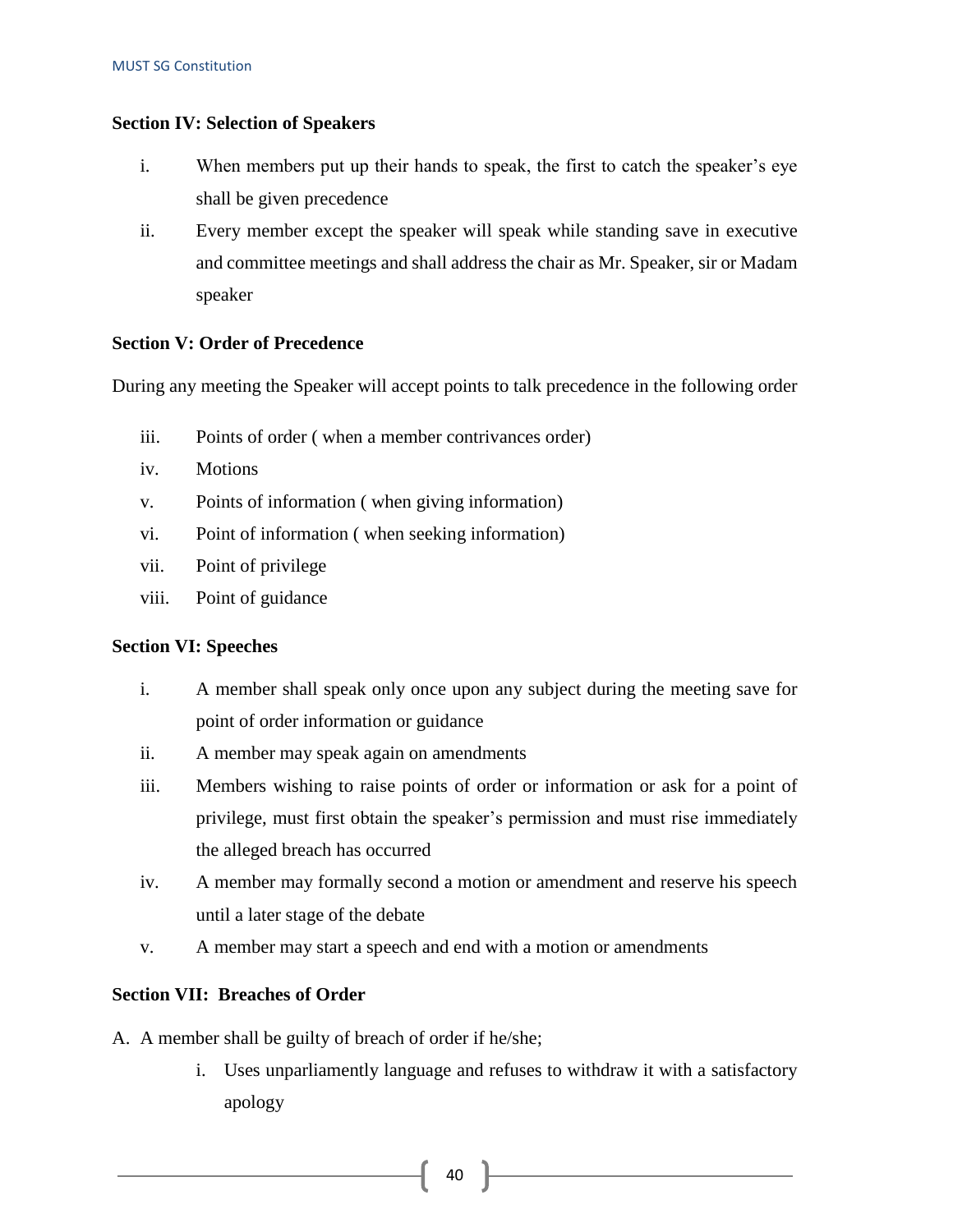- ii. Disobeys a lawful order from the chair
- iii. Conducts self in a manger unbecoming of a GRC member
- iv. Acts in any way that contravenes a particular standing orders as stipulated in this Guild constitution
- B.
	- i. If the speaker rises to call a member to order or for any purpose connected with the proceeding the member speaking shall thereon resume his/her seat and no other member shall rise until the speaker resumes his/her seat
	- ii. The speaker shall maintain order in the meeting
- iii. The speaker shall rule out of order all matters that do not pertain to the question before the meeting or the business.
- iv. The speaker's ruling on any question shall be final unless successfully challenged by at least two thirds (2/3) of the members voting contrary to the matter in question.

### <span id="page-41-0"></span>**Section VIII: Minutes**

Minutes previous meeting shall be read in every meeting before discussing other items on the agenda

- i. The minutes shall be circulated to members at least three days before the next GRC meeting
- ii. Minutes may not be circulated for emergency meetings
- iii. The speaker or whoever is chairing the meetings shall sign the minutes after confirmation through questions may be accepted in line with items of section II of this Article

# <span id="page-41-1"></span>**Section IX: Motion and Amendments**

- i. All first formulations, if they are motions, shall have all succeeding formulation on them being called amendments
- ii. All motions shall be affirmative in character and start with the word "that"
- iii. All motions moved, amended or seconded by members present shall be in writing.
- iv. Agenda to motion shall be treated as amendments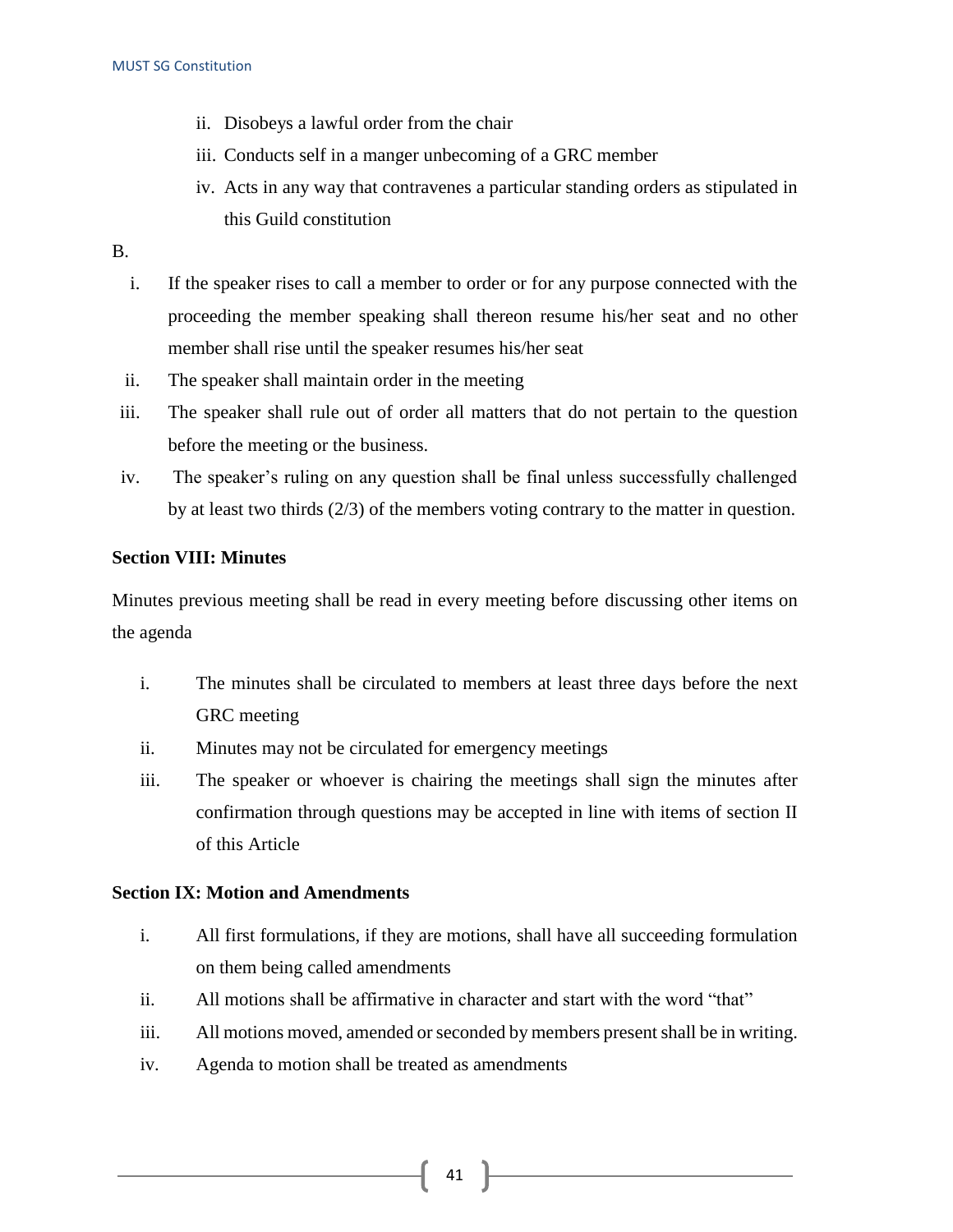- v. The amended motion may be further amended if the amending portion covers what has not been covered by the initial amendment provided they are consistent with the business and have no connection with any motion previously rejected
- vi. Resolutions will not be rescinded or amended at the same meetings of passing
- vii. Resolutions concerning important financial or policy issues will not be amended or rescinded unless the concerned committees are notified and have not agreed in advance
- viii. The disposal of amendments shall be one by one
- ix. Motions, amendments or rescindments once set will not be withdraw unless withdrawal is supported by at least two thirds (2/3) of members present
- x. The motion and further amendments to any portion of it may be moved provided they are consistent with the business and have not been covered by amendments or motion previously rejected
- xi. After the vote of succeeding amendment is carried the surviving proposition shall be put to the as the main question and ft can carried shall become resolution of the meeting

#### <span id="page-42-0"></span>**Section X: Censure Motion**

- i. Motion of censure of an executive member can arise either from the General Assembly or GRC. In the event that it arises from the General Assembly, it shall be referred to the GRC as an approved motion through the Speaker
- ii. The concerned executive member shall be given audience in the following GRC meetings to defend him/ her self
- iii. The motion shall be upheld if at least two thirds  $(2/3)$  of the members present vote fort in secret ballot
- iv. In the event that the motion is upheld, the president shall take a decision within a period of 14 days on the concerned executive member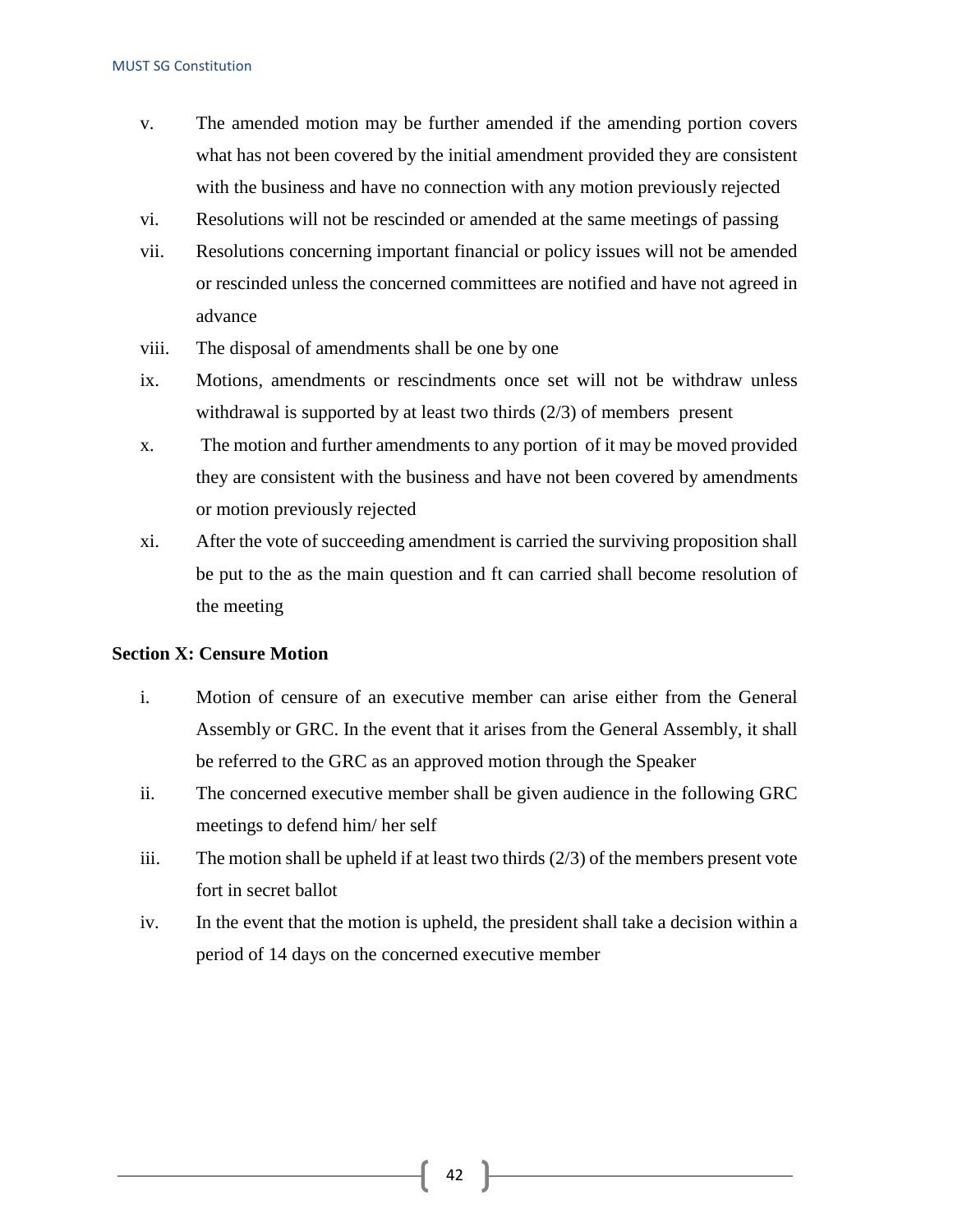### <span id="page-43-0"></span>**Section XI: Notice of Motions, Amendments or Rescindments**

- i. Notice of motion, amendments or rescindments shall be sent to the prime minister in writing not less than seven (7) days to the meeting where they will be dated upon
- ii. Such motions, amendments or rescindments will be placed on the agenda in the one which they reach the prime minister.

### <span id="page-43-1"></span>**Section XII: Omission**

Any executive or other committees of the Guild shall be exempted from standing orders that do not specifically mention them

### <span id="page-43-2"></span>**Section XIII: Voting**

Save as otherwise provided in the constitution

- i. Voting on any motion shall be by show of hands unless otherwise decided
- ii. Two members shall be appointed by the speaker to act as tellers
- iii. The speaker shall have no right to vote
- iv. If there is a recount and the votes are equally divided the motions shall be deemed lost
- v. In the meeting, where applicable, the names of those voting for, against and absentees shall be recorded in the minutes, whenever a difference in opinion on the proposition occurs
- vi. However where inapplicable e.g. in the GRC or GA, only account for each of the above said categories will suffice
- vii. Any motion or amendment voted on and carried shall be resolution of the meeting

### <span id="page-43-3"></span>**Section XIV: Right of Reply**

- i. Any member who opens a debate reserves the right to reply at the close of the debate
- ii. In the case of amended motions being moved, the mover of the original motion has the right to speak as stipulated in this article **section VI (i) and (ii)** and shall lose the right to reply when the amendment is carried
- iii. No mover of an amendment reserves the right to reply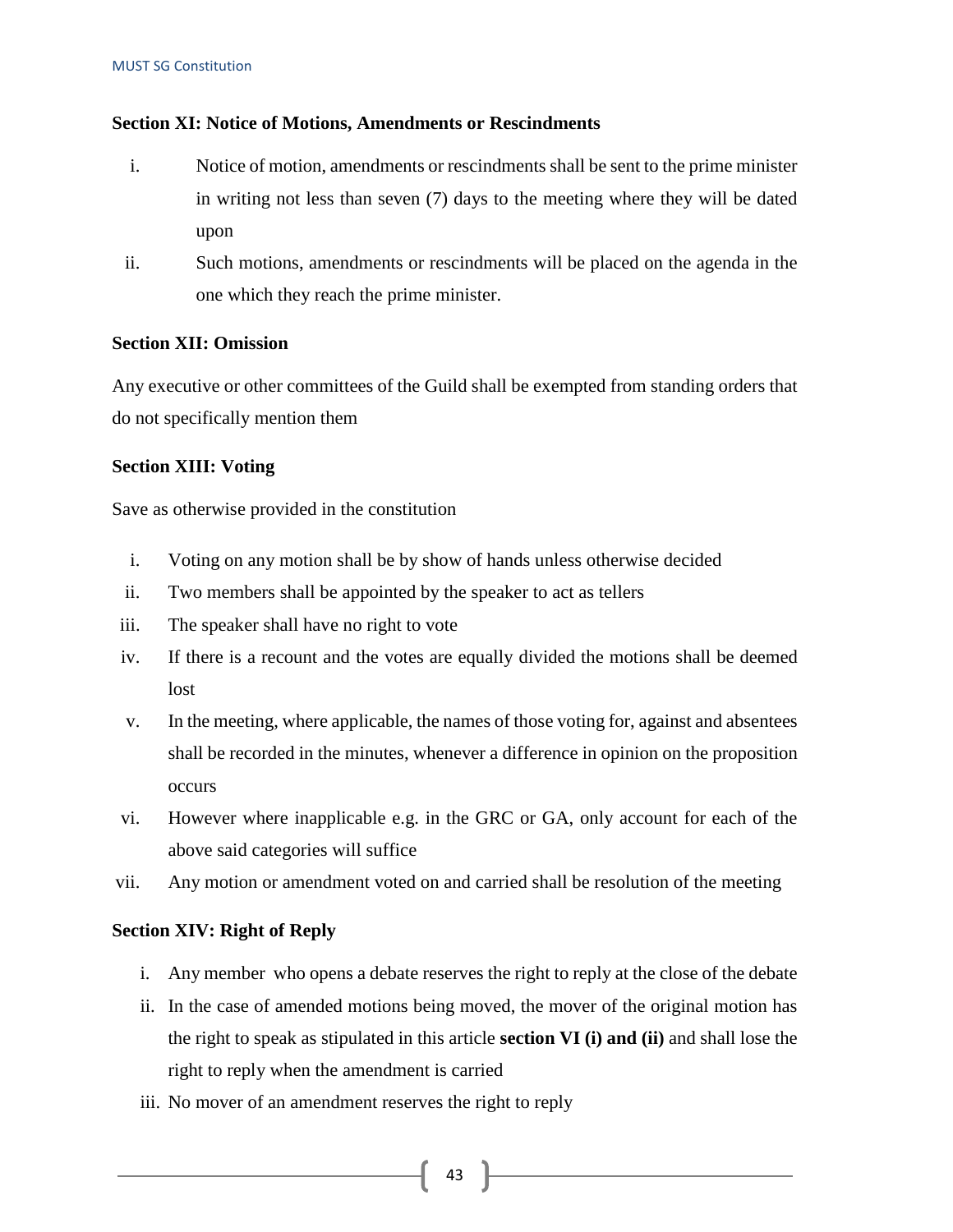#### <span id="page-44-0"></span>**Section XV: Closing Debate**

- i. Any member during the meeting has the right to move a motion closing the standing order on discussion provided that he/she is seconded by members who had not previously contributed to the same standing order at any time during the debate
- ii. Such motions shall be as in the motion that "the motion be lost, then we proceed to the next business". "That vote will be carried on this question", et cetera et cetera.
- iii. Speeches will not be allowed during such motions
- iv. If such a motion is lost the mover of the original motion shall reserve the right to reply in accordance with section (XV) (i and ii) of this article

#### <span id="page-44-1"></span>**Section XVI: Adjournment**

- i. No motion of adjournment shall be moved unless it is by a member who had not spoken on the same subject and who should confine his/her remarks to the subject only
- ii. The motion of adjournment can be replied by the mover of the original motion on which adjournment is being moved
- iii. Motion of adjournment once lost shall not be moved again on the same subject
- iv. In accordance with section I of this Article, the speaker shall declare the meeting adjourned if a necessary quorum is not being realized

#### <span id="page-44-2"></span>**Section XVII: Referendum**

- a) A referendum shall be held within forty eight  $(48)$  hours after the recommendation of the General Assembly
- b) The voting shall be direct and by secret ballot
- c) The vote shall be either "Yes" or "NO"
- d) The decision (yes or no) shall be carried if at least two thirds  $(2/3)$  of these who participate vote for it and at least seventy percent (70%) of all the members of the Guild will be voted
- e) The resulting decision so made shall be final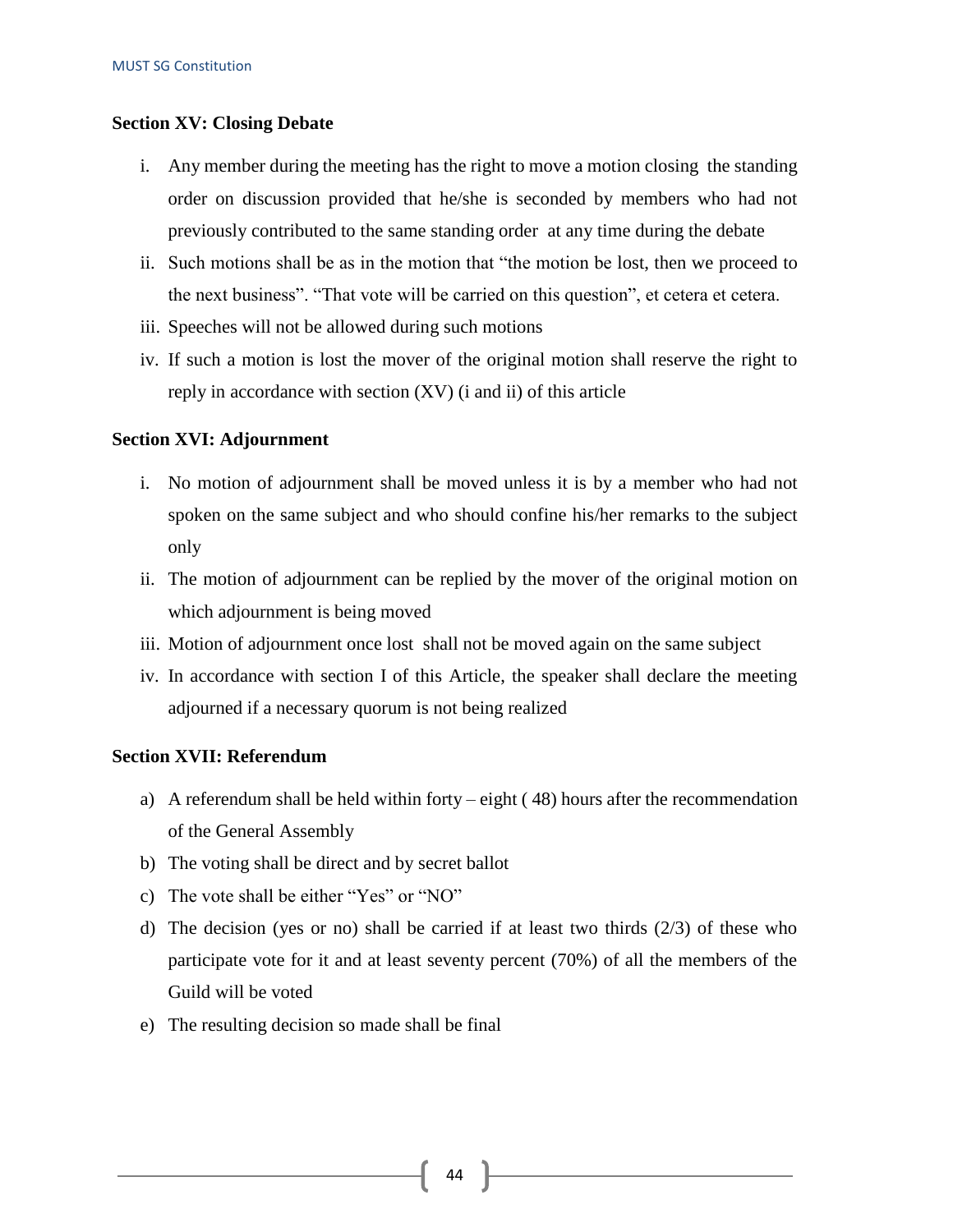# <span id="page-45-0"></span>**ARTICLE 16: CONSTITUTION**

### <span id="page-45-1"></span>**Section I: Changes**

Changes in the Guild constitution shall be initiated

- a) By Guild members as provided in the constitution below, in consultation with the minister of justice and constitutional affairs
- b) Copies of the proposed changes shall be displayed on all notice boards for all members of the Guild to read at least (7) days before the GRC meeting which they are to be discussed is convened
- c) Any prosed changes in the constitution shall first require the approval of the GRC by the thirds (2/3) majority of all members present and the minister of justice and constitutional affairs
- d) Upon receipt of a written endorsement of the changes from the university council, the Guild President shall announce the approved changes as part of the Guild Construction.
- e) In situations where the view of the minister for justice and constitutional affairs conflicts with that of the two thirds  $(2/3)$  majority. The view of the two thirds  $(2/3)$ majority shall be upheld
- f) Changes made shall not be used to settle constitutional disputes prior to their approval. Their use will be valid for matters arising after their approval

### <span id="page-45-2"></span>**Section II: Interpretation**

- a) The power to interpret the constitution is vested in the minister for justice and constitutional affairs whose interpretation shall be final; and conclusive provided that the interpretation is not changed by at least two thirds  $(2/3)$  of the members present at the meeting
- b) In case of the minister of Justice and constitutional affairs interpretation being successfully challenged the view of the two thirds (2/3) majority shall be upheld and final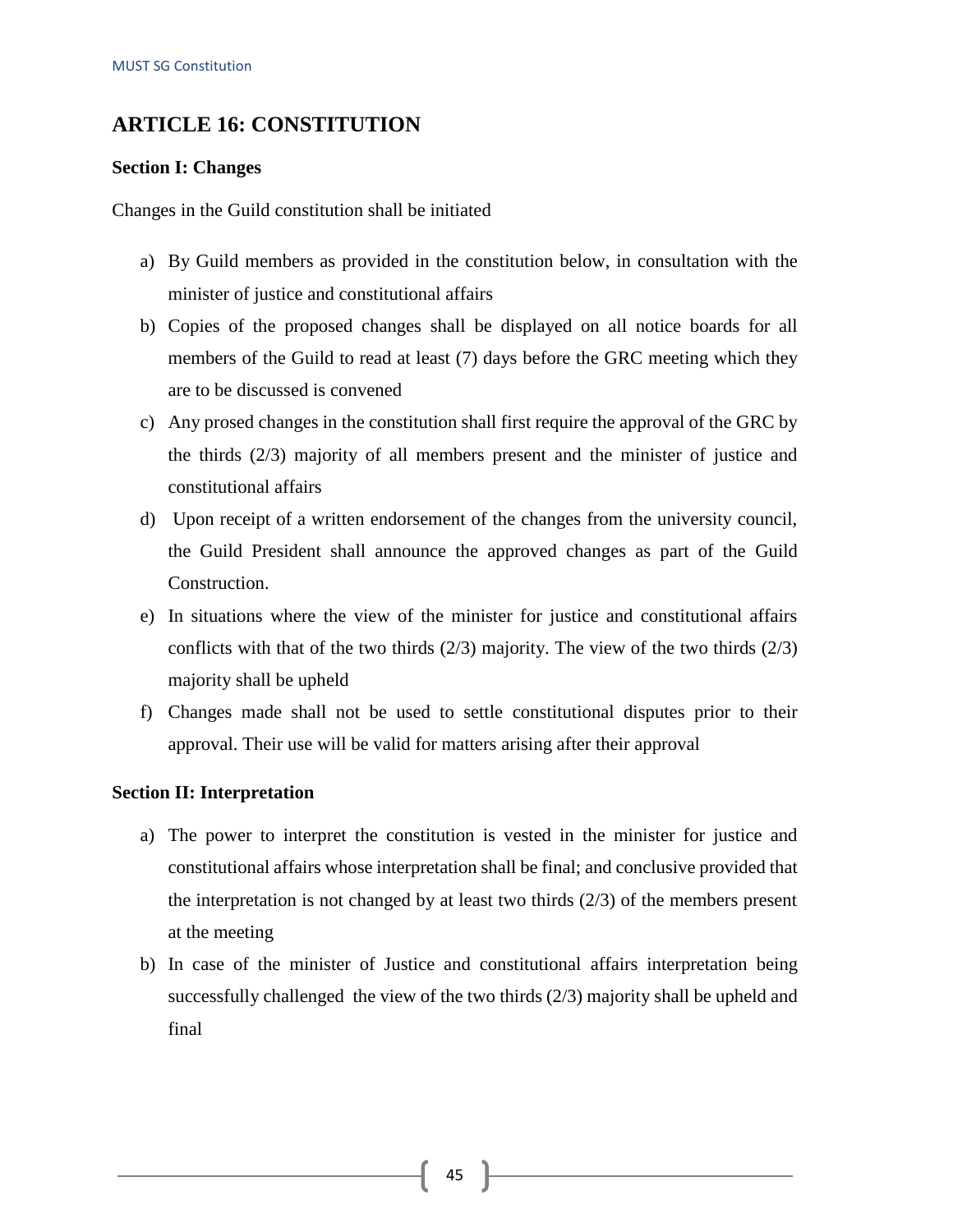# <span id="page-46-0"></span>**ARTICLE 17: BREACH OF CONSTITUTION**

Any person or group of persons breaching the Guild constitution shall be subject to disciplinary proceedings of the Guild Disciplinary Committee as provided for in **Article 8 Section (VII) (e)**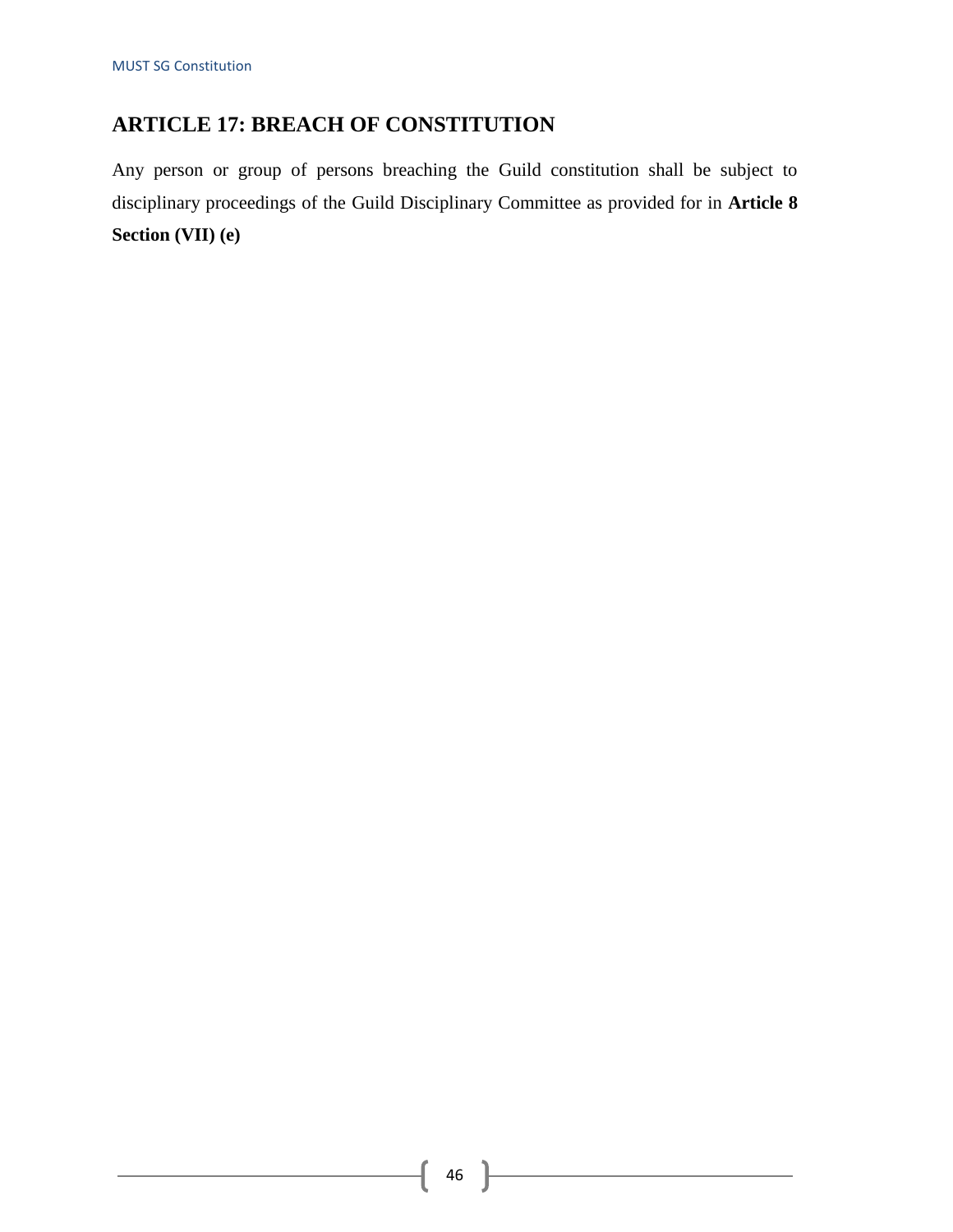# <span id="page-47-0"></span>**APPENDICES:**

# <span id="page-47-1"></span>**Appendix I: Swearing In**

### **a) The president**

I .....................................................................Swear that I shall discharge my duties as Guild President of Mbarara University of Science and Technology Students' Guild with all honesty and to the best of my ability, a binding fully by the constitution – so help me God.

#### **b) The speaker**

I .....................................................................Swear that I shall discharge my duties as Guild Speaker of Mbarara University of Science and Technology Students' Guild with all honesty and to the best of my ability, a binding fully by the constitution  $-$  so help me God.

### **c) The Executive and GRC Members**

I .....................................................................Swear that I shall discharge my duties as....................................................................... Of Mbarara University of Science and Technology Students' Guild with all honesty and to the best of my ability, a binding fully by the constitution – so help me God.